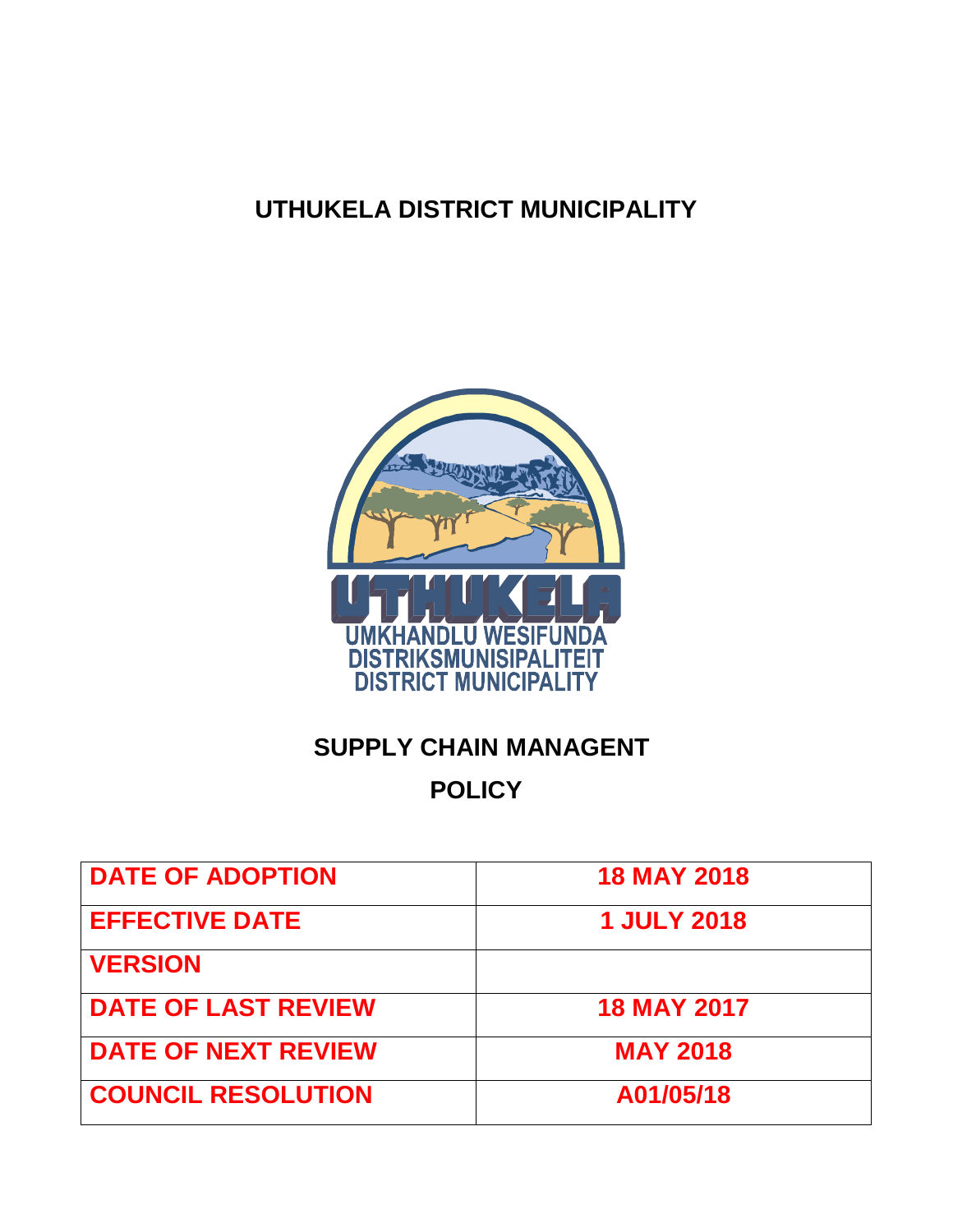**Page 1 of 37**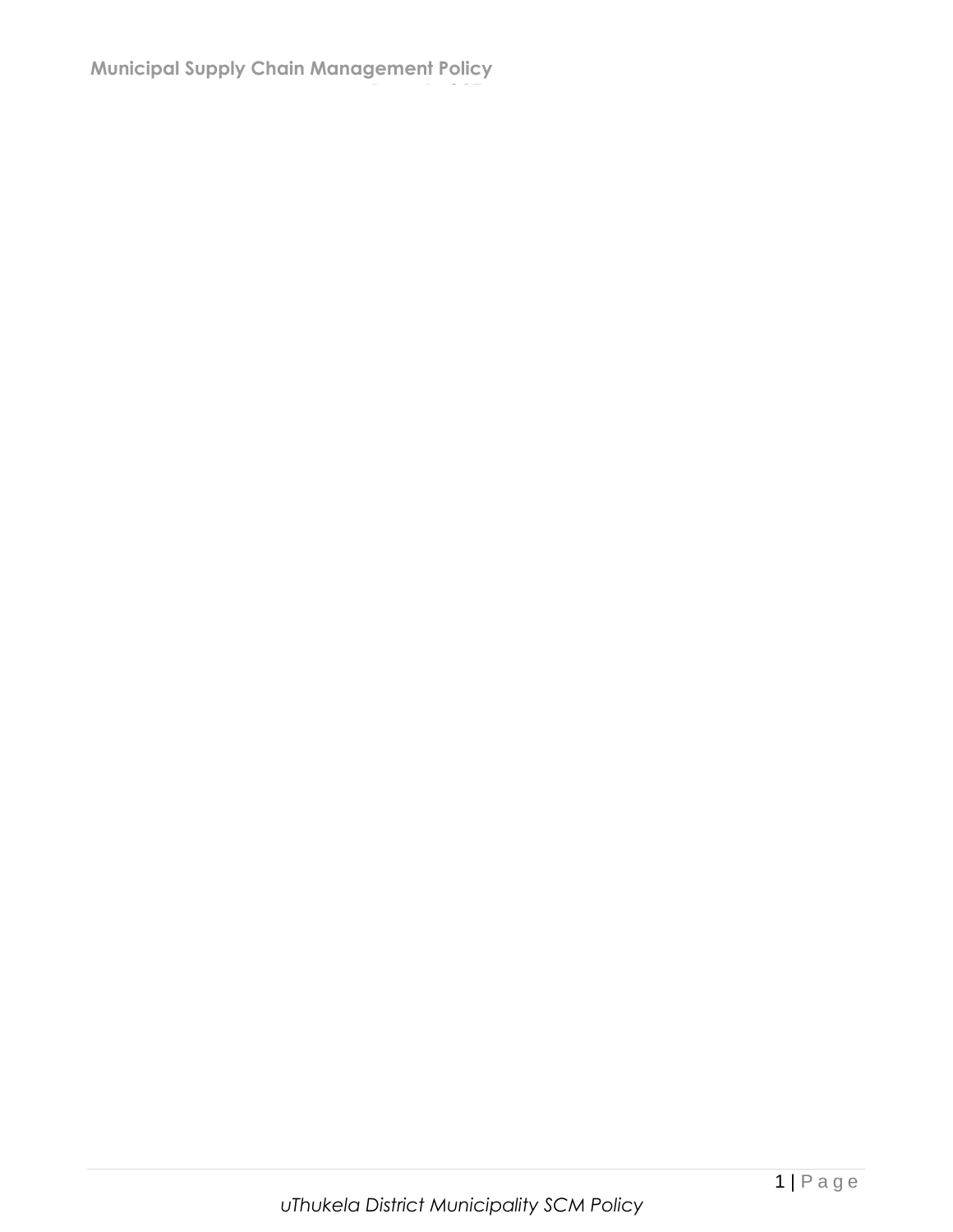#### **Page 2 of 37 LOCAL GOVERNMENT: MUNICIPAL FINANCE MANAGEMENT ACT, 2003**

**Council** resolves in terms of section 111 of the Local Government Municipal Finance Management Act (No. 56 of 2003), to adopt the following proposal as the Supply Chain Management Policy of the Municipality.

# **TABLE OF CONTENTS**

1. Definitions

#### **CHAPTER 1**

#### **IMPLEMENTATION OF SUPPLY CHAIN MANAGEMENT POLICY**

- 2. Supply chain management policy
- 3. Amendment of supply chain management policy
- 4. Delegation of supply chain management powers and duties
- 5. Subdelegations
- 6. Oversight role of council
- 7. Supply chain management units
- 8. Training of supply chain management officials

#### **CHAPTER 2**

#### **SUPPLY CHAIN MANAGEMENT SYSTEM**

9. Format of supply chain management system

#### *Part 1: Demand management*

10. System of demand management

#### *Part 2: Acquisition management*

- 11. System of acquisition management
- 12. Range of procurement processes
- 13. General preconditions for consideration of written quotations or bids
- 14. Lists of accredited prospective providers
- 15. Petty cash purchases
- 16. Written or verbal quotations
- 17. Formal written price quotations
- 18. Procedures for procuring goods or services through written or verbal Quotations and formal written price quotations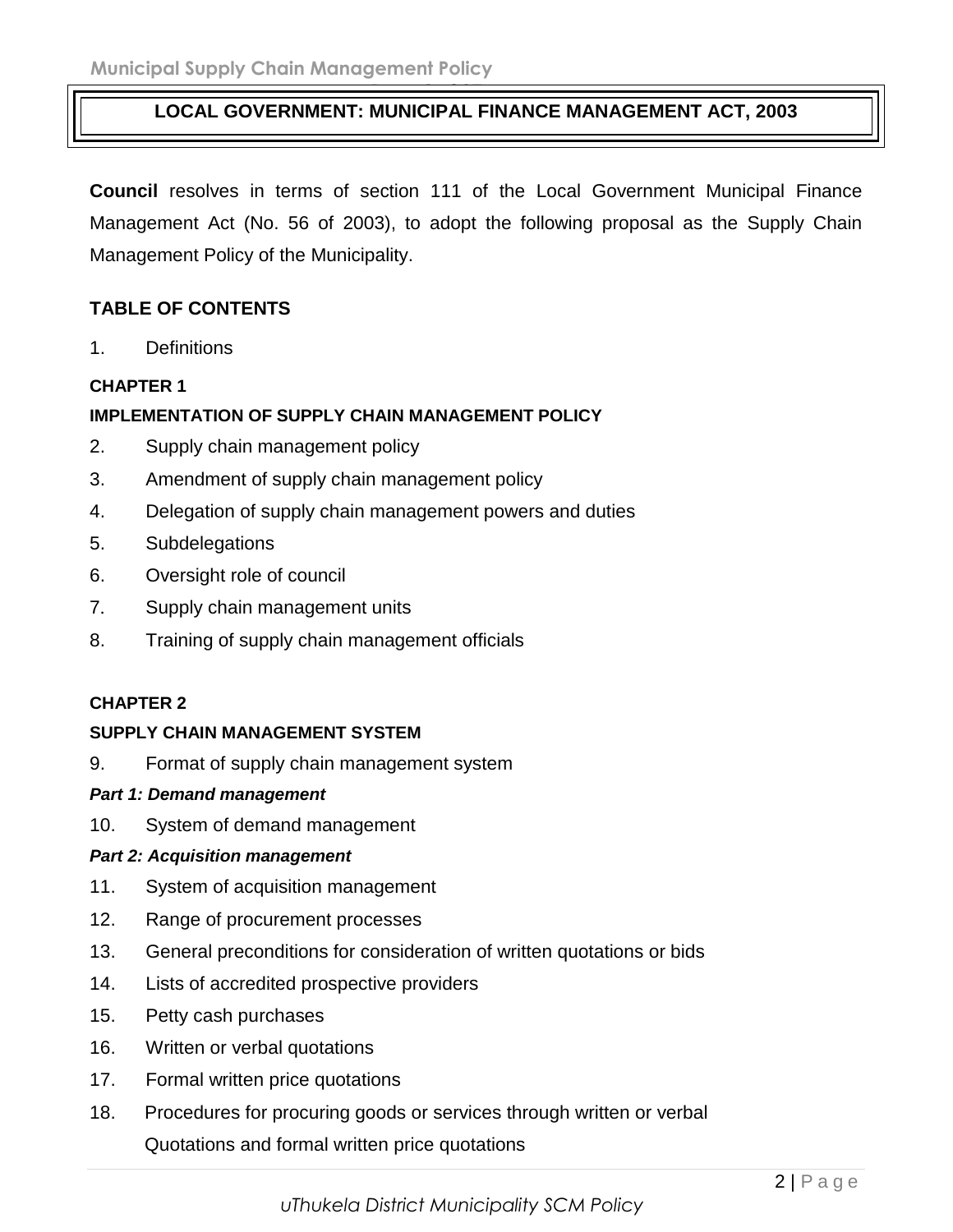- 19. Competitive bidding process
- 20. Process for competitive bidding
- 21. Bid documentation for competitive bids
- 22. Public invitation for competitive bids
- 23. Procedure for handling, opening and recording of bids
- 24. Negotiations with preferred bidders
- 25. Two-stage bidding process
- 26. Committee system for competitive bids
- 27. Bid specification committees
- 28. Bid evaluation committees
- 29. Bid adjudication committees
- 30. Procurement of banking services
- 31. Procurement of IT related goods or services
- 32. Procurement of goods and services under contracts secured by other organs of state
- 33. Procurement of goods necessitating special safety arrangements
- 34. Proudly SA Campaign
- 35. Appointment of consultants
- 36. Deviation from, and ratification of minor breaches of, procurement processes
- 37. Unsolicited bids
- 38. Combating of abuse of supply chain management system

#### *Part 3: Logistics, Disposal, Risk and Performance Management*

- 39. Logistics management
- 40. Disposal management
- 41. Risk management
- 42. Performance management

#### *Part 4: Other matters*

- 43. Prohibition on awards to persons whose tax matters are not in order
- 44. Prohibition on awards to persons in the service of the state
- 45. Awards to close family members of persons in the service of the state
- 46. Ethical standards
- 47. Inducements, rewards, gifts and favors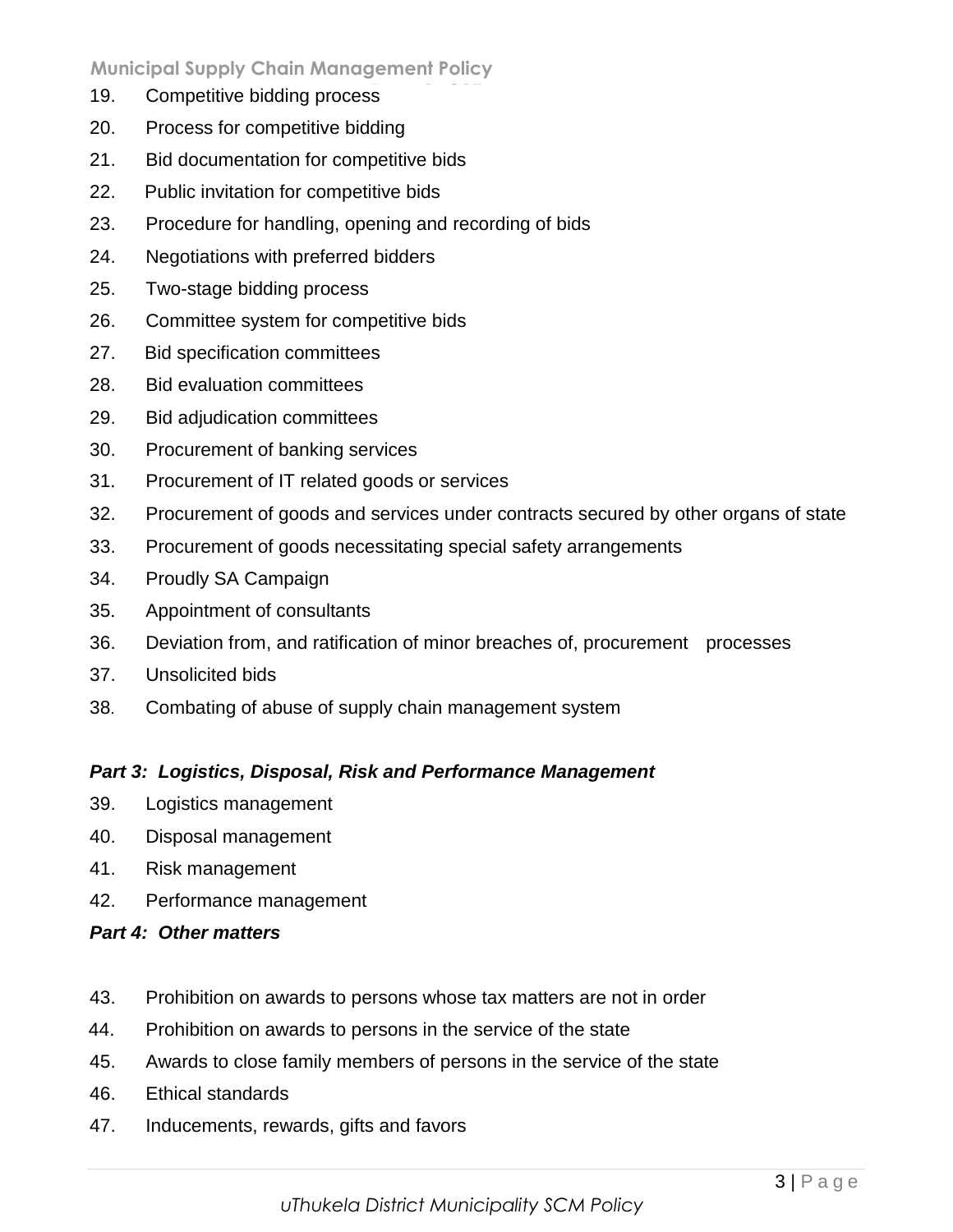- 48. Sponsorships
- 49. Objections and complaints
- 50. Resolution of disputes, objections, complaints and queries

**Page 4 of 37**

- 51. Contracts providing for compensation based on turnover
- 52. Uauthorised, irregular or fruitless and wasteful expenditure
- 53. Commencement

# **Definitions**

**1.** In this Policy, unless the context otherwise indicates, a word or expression to which a meaning has been assigned in the Act has the same meaning as in the Act, and –

**"Competitive bidding process"** means a competitive bidding process referred to in paragraph 12 (1) (d) of this Policy;

**"Competitive bid"** means a bid in terms of a competitive bidding process;

**"Final award"**, in relation to bids or quotations submitted for a contract, means the final decision on which bid or quote to accept;

**"Formal written price quotation"** means quotations referred to in paragraph 12 (1) (c) of this Policy;

# **"In the service of the state"** means to be –

- (a) A member of  $-$ 
	- (i) Any municipal council;
	- (ii) Any provincial legislature; or
	- (iii) The National Assembly or the National Council of Provinces;
- (b) A member of the board of directors of any municipal entity;
- (c) An official of any Municipality or municipal entity;
- (d) An employee of any national or provincial department, national or provincial public entity or constitutional institution within the meaning of the Public Finance Management Act, 1999 (Act No.1 of 1999);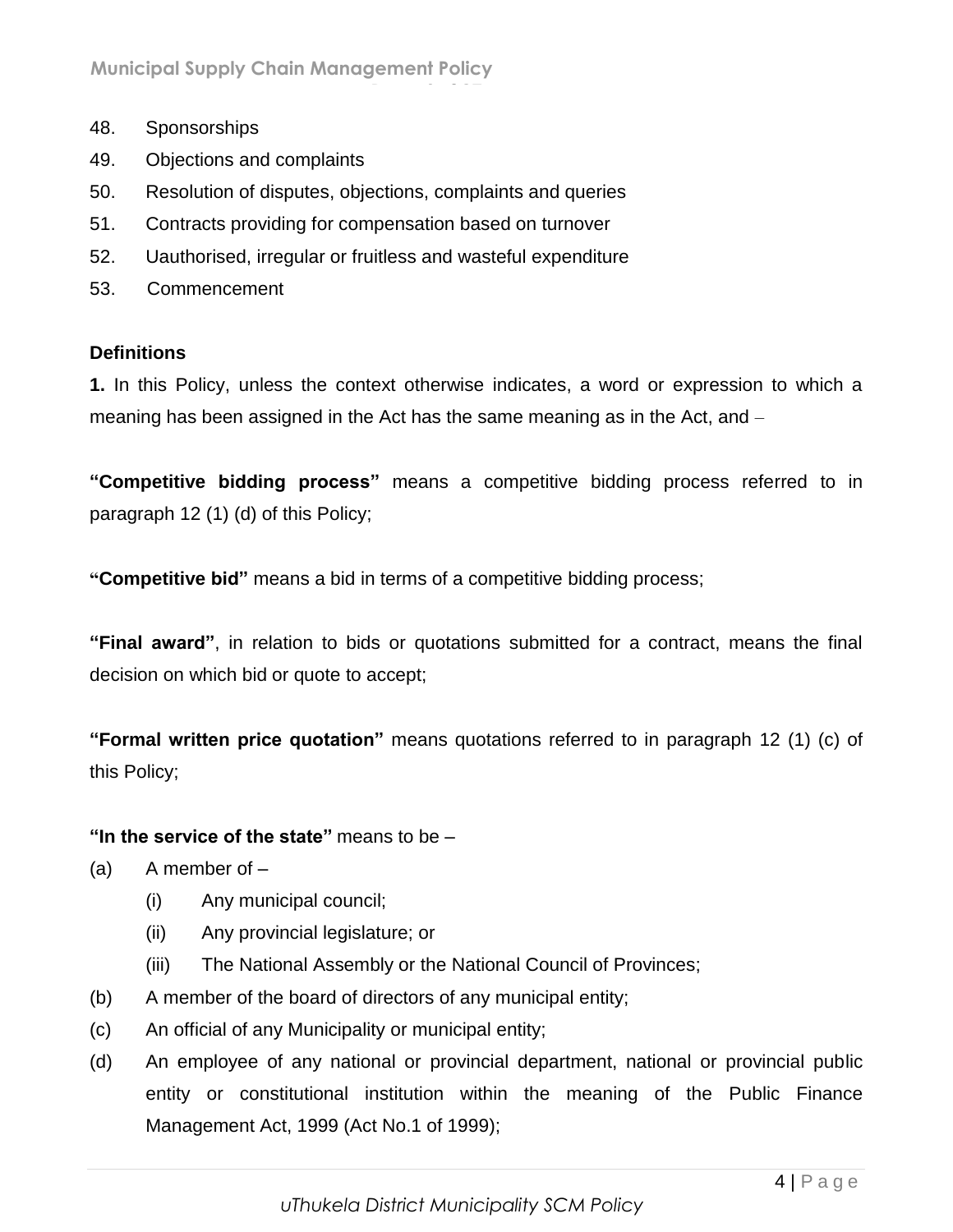- (e) A member of the accounting authority of any national or provincial public entity; or
- (f) An employee of Parliament or a provincial legislature;

**"Long term contract"** means a contract with a duration period exceeding one year;

**Page 5 of 37**

**"List of accredited prospective providers"** means the list of accredited prospective providers which the **Municipality** must keep in terms of paragraph 14 of this policy;

**"Other applicable legislation"** means any other legislation applicable to municipal supply chain management, including –

- (a) The Preferential Procurement Policy Framework Act, 2000 (Act No. 5 of 2000);
- (b) The Broad-Based Black Economic Empowerment Act, 2003 (Act No. 53 of 2003); and
- (c) The Construction Industry Development Board Act, 2000 (Act No.38 of 2000);
- (d) The Financial Regulations of the Uthukela District Municipality.

**"Treasury guidelines"** means any guidelines on supply chain management issued by the Minister in terms of section 168 of the Act;

**"The Act"** means the Local Government: Municipal Finance Management Act, 2003 (Act No. 56 of 2003);

**"The Regulations"** means the Local Government: Municipal Finance Management Act, 2003, Municipal Supply Chain Management Regulations published by Government Notice 868 of 2005;

**"Municipality"** means Uthukela District Municipality;

**"Written or verbal quotations"** means quotations referred to in paragraph 12(1)(b) of this Policy.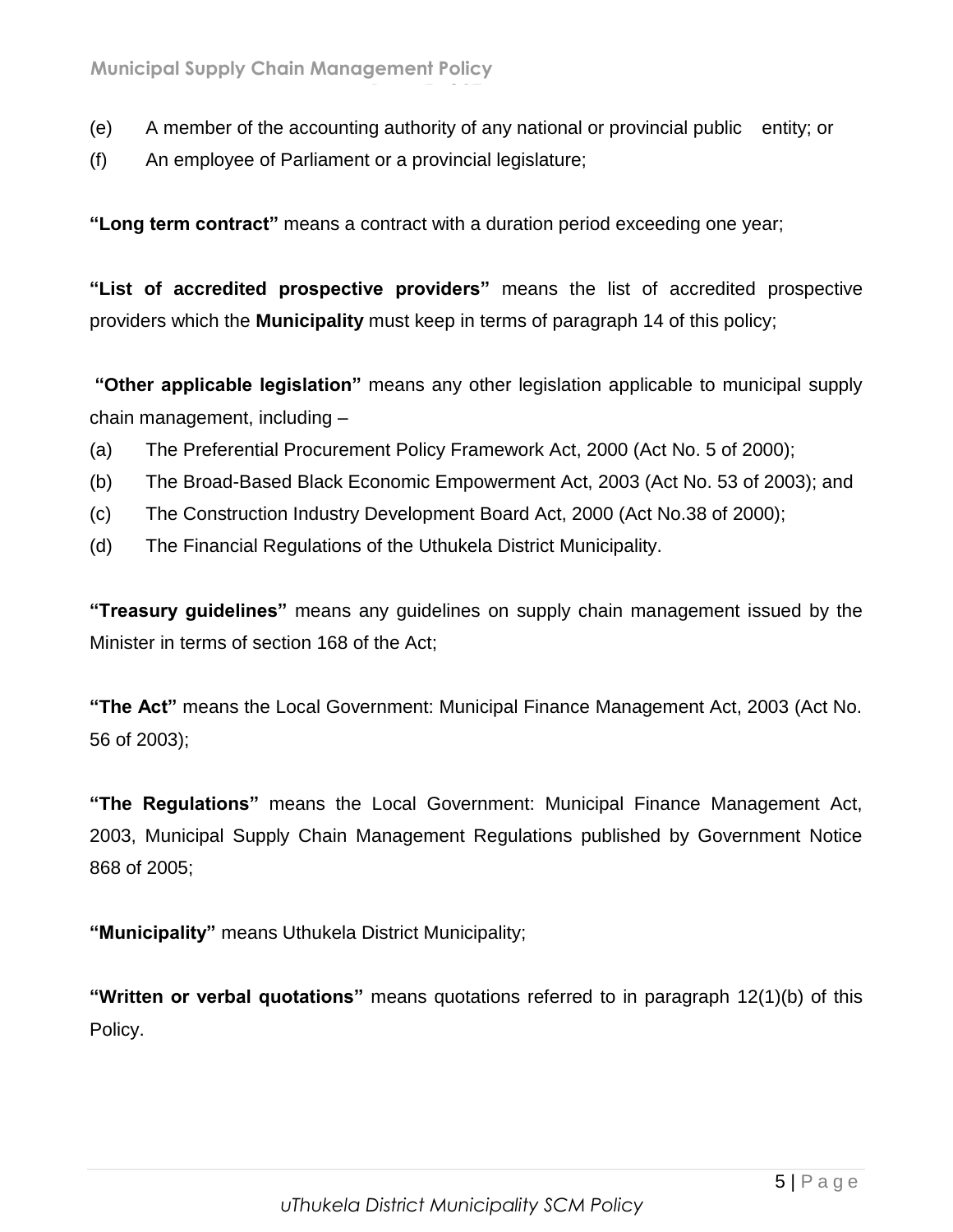# **CHAPTER 1**

# **IMPLEMENTATION OF SUPPLY CHAIN MANAGEMENT POLICY**

# **Supply chain management policy**

- **2.** (1) All officials and other role players in the supply chain management system of the **Municipality** must implement this Policy in a way that –
- (a) Gives effect to  $-$ 
	- (i) Section 217 of the Constitution; and
	- (ii) Part 1 of Chapter 11 and other applicable provisions of the Act;

**Page 6 of 37**

- (b) is fair, equitable, transparent, competitive and cost effective;
- (c) Complies with
	- (i) The Regulations; and
	- (ii) Any minimum norms and standards that may be prescribed in terms of section 168 of the Act;
- (d) is consistent with other applicable legislation;
- (e) does not undermine the objective for uniformity in supply chain management systems between organs of state in all spheres; and
- (f) is consistent with national economic policy concerning the promotion of investments and doing business with the public sector.

(2) The municipal entity must, in addition to complying with subparagraph (1), apply this Policy, to the extent determined by the parent Municipality, in a way that and that is consistent with the supply chain management policy of the parent Municipality.

- (3) This Policy applies when the Municipality–
- (a) procures goods or services;
- (b) disposes goods no longer needed;
- (c) selects contractors to provide assistance in the provision of municipal services otherwise than in circumstances where Chapter 8 of the Municipal Systems Act applies; or
- (d) selects external mechanisms referred to in section 80 (1) (b) of the Municipal Systems Act for the provision of municipal services in circumstances contemplated in section 83 of that Act.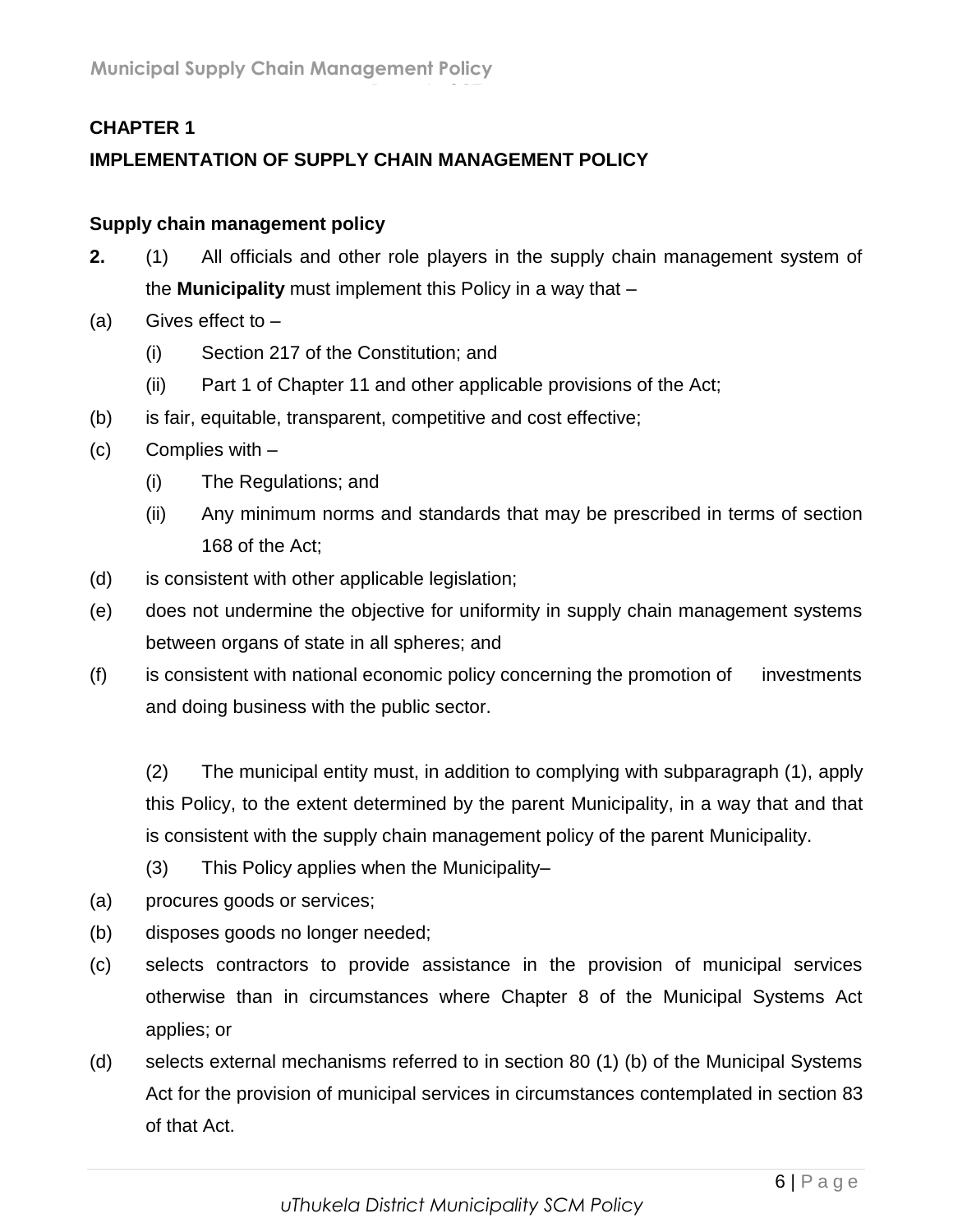- (4) This Policy, except where provided otherwise, does not apply in respect of the procurement of goods and services contemplated in section 110(2) of the Act, including –
- (a) water from the Department of Water Affairs or a public entity, another Municipality or a municipal entity; and

**Page 7 of 37**

(b) electricity from Eskom or another public entity, another Municipality or a municipal entity.

# **Amendment of the supply chain management policy**

- **3.** (1) The accounting officer must –
- (a) at least annually review the implementation of this Policy; and
- (b) when the accounting officer considers it necessary, submit proposals for the amendment of this Policy to the council**.**

(2) If the accounting officer submits proposed amendments to the Council that differs from the model policy issued by the National Treasury, the accounting officer  $must -$ 

- (a) ensure that such proposed amendments comply with the Regulations; and
- (b) report any deviation from the model policy to the National Treasury and the relevant provincial treasury.
	- (3) When amending this supply chain management policy the need for uniformity in supply chain practices, procedures and forms between organs of state in all spheres, particularly to promote accessibility of supply chain management systems for small businesses must be taken into account.

# **Delegation of supply chain management powers and duties**

- **4.** (1) The Council hereby delegates all powers and duties to the accounting officer which are necessary to enable the accounting officer –
- (a) to discharge the supply chain management responsibilities conferred on accounting officers in terms of –
	- (i) Chapter 8 or 10 of the Act; and
	- (ii) this Policy;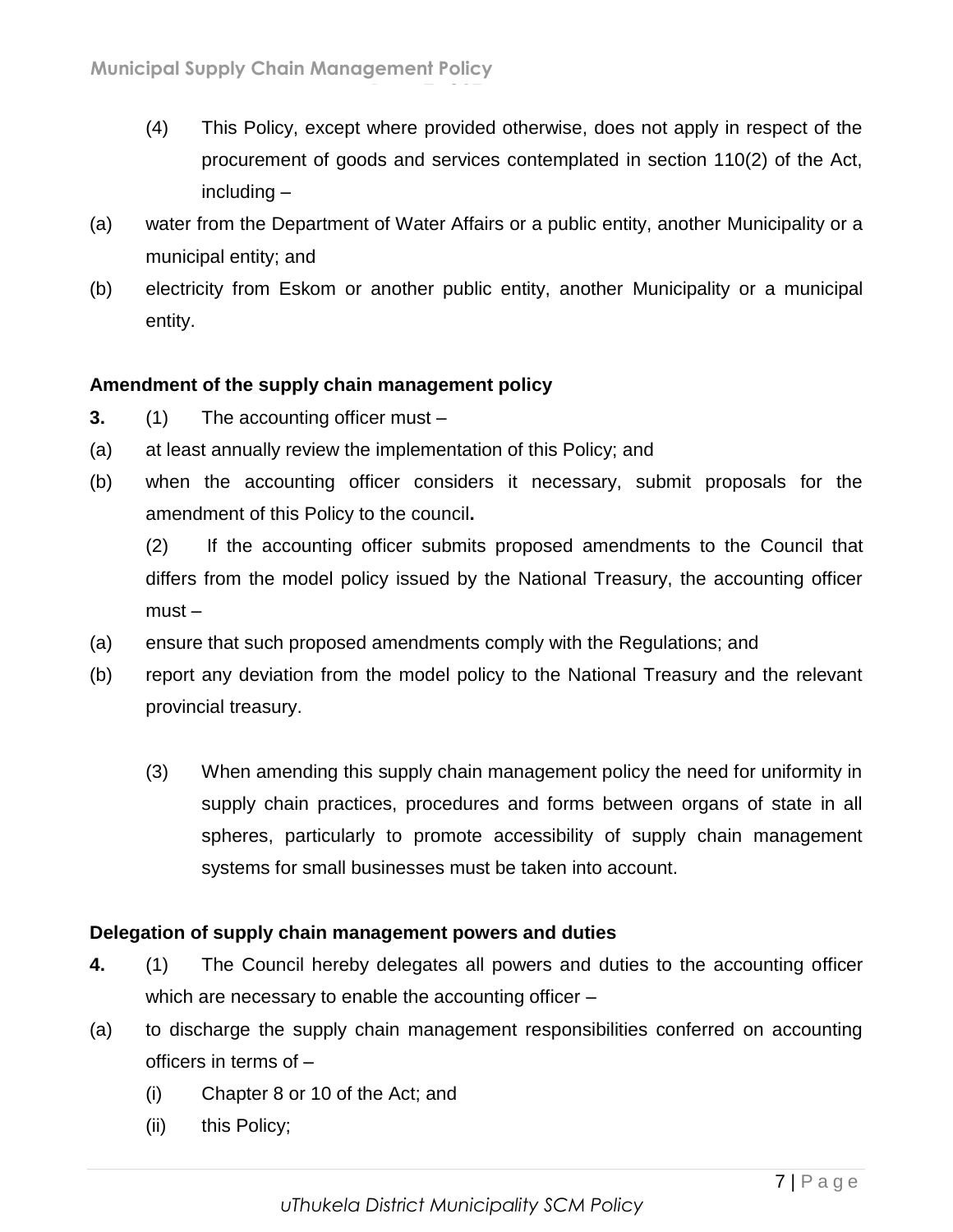(b) to maximise administrative and operational efficiency in the implementation of this Policy;

**Page 8 of 37**

- (c) to enforce reasonable cost-effective measures for the prevention of fraud, corruption, favouritism and unfair and irregular practices in the implementation of this Policy; and
- (d) to comply with his or her responsibilities in terms of section 115 and other applicable provisions of the Act.
	- (2) Sections 79 and 106 of the Act apply to the subdelegation of powers and duties delegated to an accounting officer in terms of subparagraph (1).
	- (3) The accounting officer may not subdelegate any supply chain management powers or duties to a person who is not an official of the Municipality or to a committee which is not exclusively composed of officials of the Municipality**;**
	- (4) This paragraph may not be read as permitting an official to whom the power to make final awards has been delegated, to make a final award in a competitive bidding process otherwise than through the committee system provided for in paragraph 26 of this Policy.

# **Subdelegations**

- **5.** (1) The accounting officer may in terms of section 79 or 106 of the Act subdelegate any supply chain management powers and duties, including those delegated to the accounting officer in terms of this Policy, but any such subdelegation must be consistent with subparagraph (2) of this paragraph and paragraph 4 of this Policy.
	- (2) The power to make a final award –
- (a) above R10 million (VAT included) may not be subdelegated by the accounting officer;
- (b) above R2 million (VAT included), but not exceeding R10 million (VAT included), may be subdelegated but only to –
	- (i) the chief financial officer;

(ii) a General Manager as defined in Section 57(1)(a) of the Local Government Municipal Systems Act 32 of 2000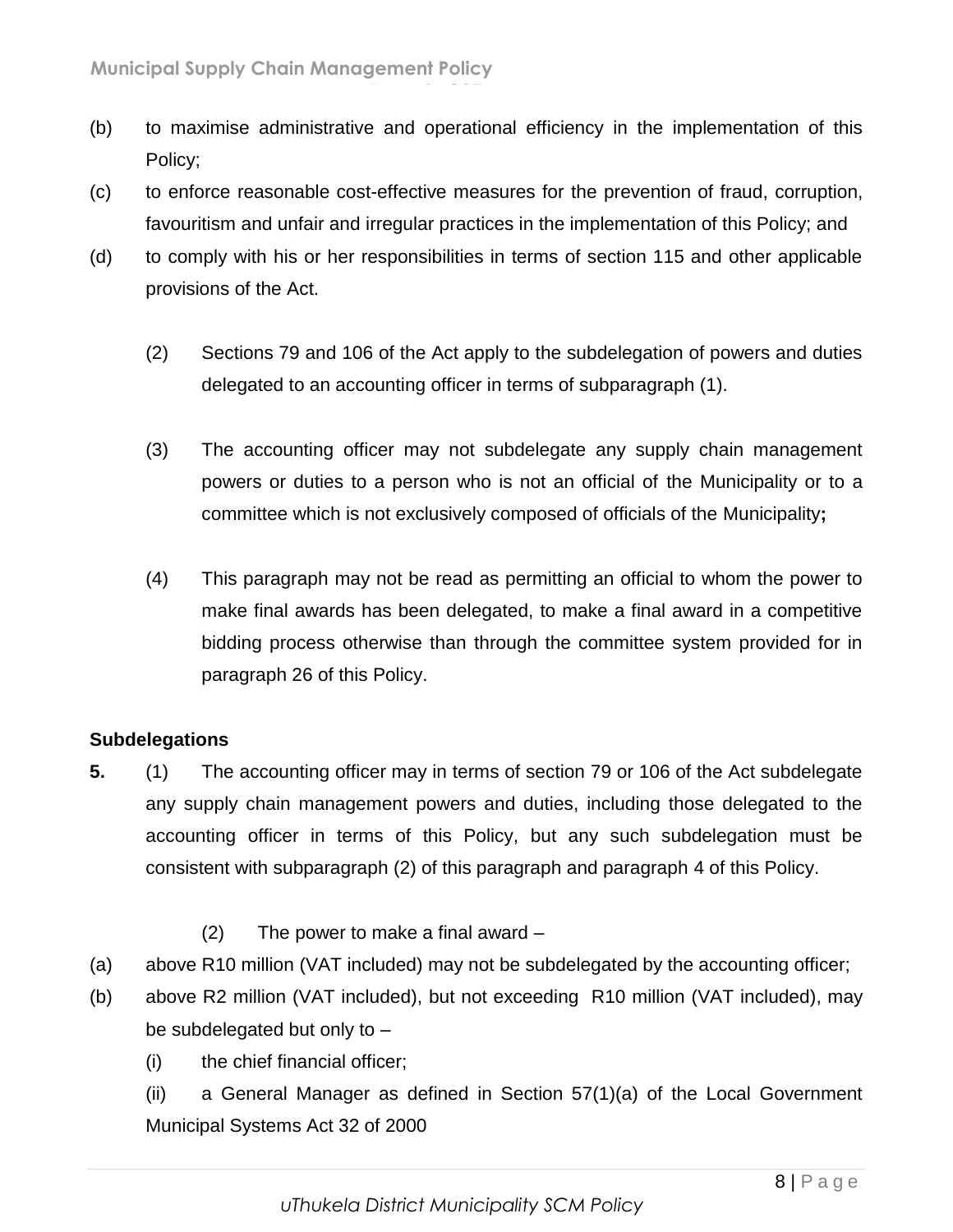- (iii) a bid adjudication committee of which the chief financial officer or a General Manager is a member;
- (c) not exceeding R2 million (VAT included) may be subdelegated but only

**Page 9 of 37**

 $to -$ 

- (i) the chief financial officer;
- (ii) a General Manager;
- (iii) a manager directly accountable to the chief financial officer or a General Manager; or
- (iv) a bid adjudication committee.
- (3) An official or bid adjudication committee to which the power to make final awards has been subdelegated in accordance with subparagraph (2) must within five days of the end of each month submit to the official referred to in subparagraph (4) a written report containing particulars of each final award made by such official or committee during that month, including–
- (a) the amount of the award;
- (b) the name of the person to whom the award was made; and
- (c) the reason why the award was made to that person.
	- (4) A written report referred to in subparagraph  $(3)$  must be submitted  $-$
- (a) to the accounting officer, in the case of an award by  $-$ 
	- (i) the chief financial officer;
	- (ii) a General Manager; or
	- (iii) a bid adjudication committee of which the chief financial officer or a General Manager is a member; or
- (b) to the chief financial officer or the General Manager responsible for the relevant bid, in the case of an award by  $-$ 
	- (i) a manager referred to in subparagraph  $(2)(c)(iii)$ ; or
	- (ii) a bid adjudication committee of which the chief financial officer or a General Manager is not a member.
	- (5) Subparagraphs (3) and (4) of this policy do not apply to procurements out of petty cash.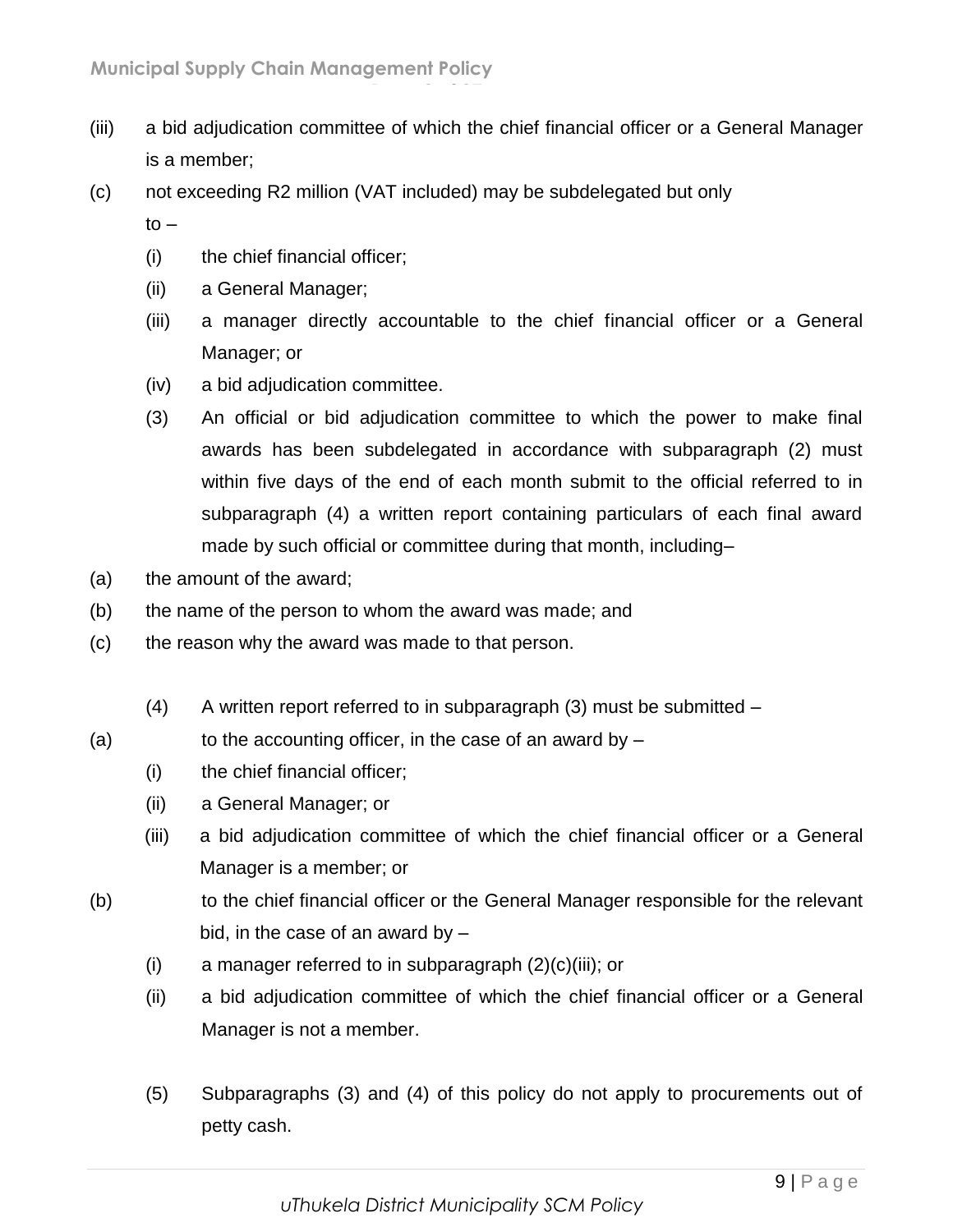- (6) This paragraph may not be interpreted as permitting an official to whom the power to make final awards has been subdelegated, to make a final award in a competitive bidding process otherwise than through the committee system provided for in paragraph 26 of this Policy.
- (7) No supply chain management decision-making powers may be delegated to an advisor or consultant.

# **Oversight role of council**

- **6.** (1) The Council reserves its right to maintain oversight over the implementation of this Policy.
	- (2) For the purposes of such oversight the accounting officer must –

**Page 10 of 37**

- (a) (i) within 30 days of the end of each financial year, submit a report on the implementation of this Policy and the supply chain management policy of any municipal entity under the sole or shared control of the municipality, to the Council of the municipality; and
	- (ii) whenever there are serious and material problems in the implementation of this Policy, immediately submit a report the council, or delegated committee*.*
	- (3) The accounting officer must, within 10 days of the end of each quarter, submit a report on the implementation of the supply chain management policy to the Mayor**.**
	- (4) The reports must be made public in accordance with section 21A of the Municipal Systems Act.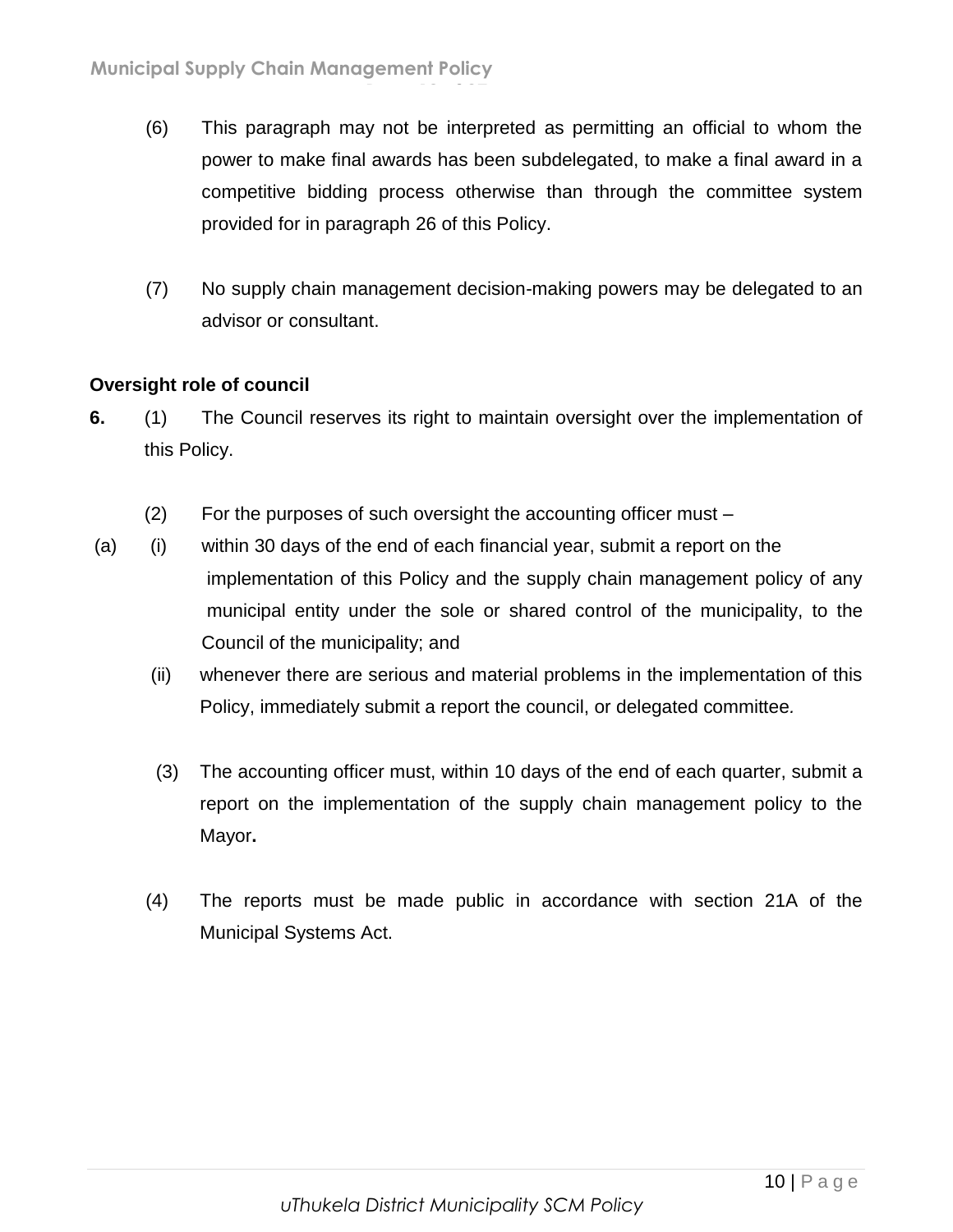# **Supply chain management unit**

**7.** (1) A supply chain management unit is hereby established to implement this Policy.

**Page 11 of 37**

(2) The supply chain management unit operates under the direct supervision of the chief financial officer or an official to whom this duty has been delegated in terms of section 82 of the Act.

### **Training of supply chain management officials**

- **8.** The accounting officer and all other officials of the municipality involved in the Implementation of the SCM Policy must meet the prescribed competency levels in terms of the National Treasury Competency Regulations-
- (1) The training of officials involved in implementing this Policy should be in accordance with any Treasury guidelines on supply chain management training.
- (2) The municipality must provide opportunities and resources for training of officials Preferred to meet the relevant prescribed supply chain management competency levels. There must be ongoing rotation of duties for officials and training on each section of the SCM Unit.

#### **Training and Skills Transfer**

- 1. In the instance of a Service Provider providing professional consulting services, Municipal staff working in the area being serviced by the Service Provider will be identified for skills transfer and training.
- 2. The Service Provider is required to submit a plan detailing the work plan with set time frames and milestones, performance targets, monitoring systems, roles and responsibilities and a close out report confirming the training that was provided to the relevant Municipal Officials.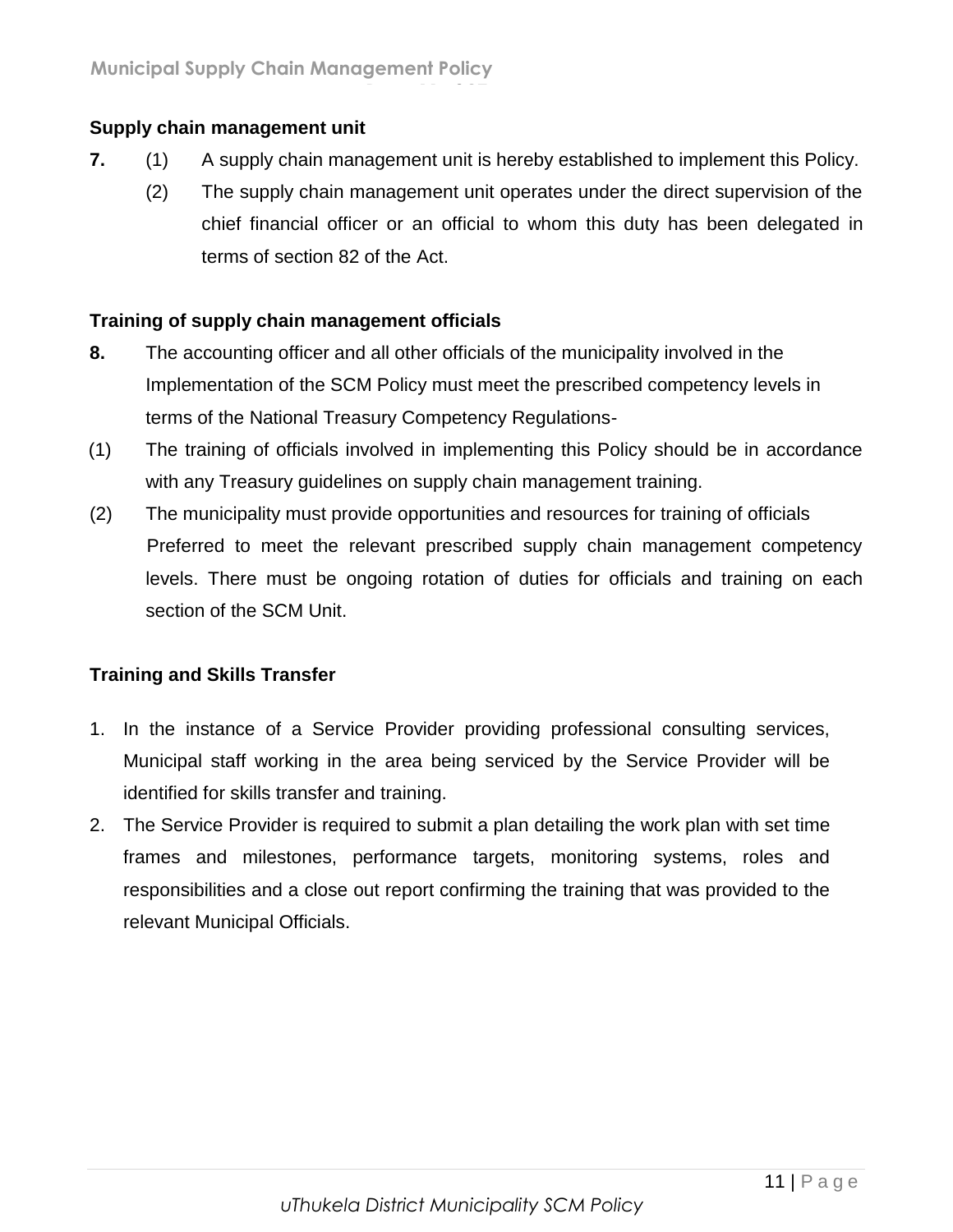**Page 12 of 37**

# **CHAPTER 2**

# **SUPPLY CHAIN MANAGEMENT SYSTEM**

# **Format of supply chain management system**

- **9.** This Policy provides systems for
	- (i) demand management;
	- (ii) acquisition management;
	- (iii) logistics management;
	- (iv) disposal management;
	- (v) risk management; and
	- (vi) performance management.

# *Part 1: Demand management*

# **System of demand management**

- **10.** (1) The accounting officer must establish and implement an appropriate demand management system in order to ensure that the resources required by the Municipality support its operational commitments and its strategic goals outlined in the Integrated Development Plan.
	- (2) The demand management system must –
- (a) include timely planning and management processes to ensure that all goods and services required by the Municipality are quantified, budgeted for and timely and effectively delivered at the right locations and at the critical delivery dates, and are of the appropriate quality and quantity at a fair cost;
- (b) take into account any benefits of economies of scale that may be derived in the case of acquisitions of a repetitive nature; and
- (c) provide for the compilation of the required specifications to ensure that its needs are met.
- (d) To undertake appropriate industry analysis and research to ensure that innovations and technological benefits are maximized.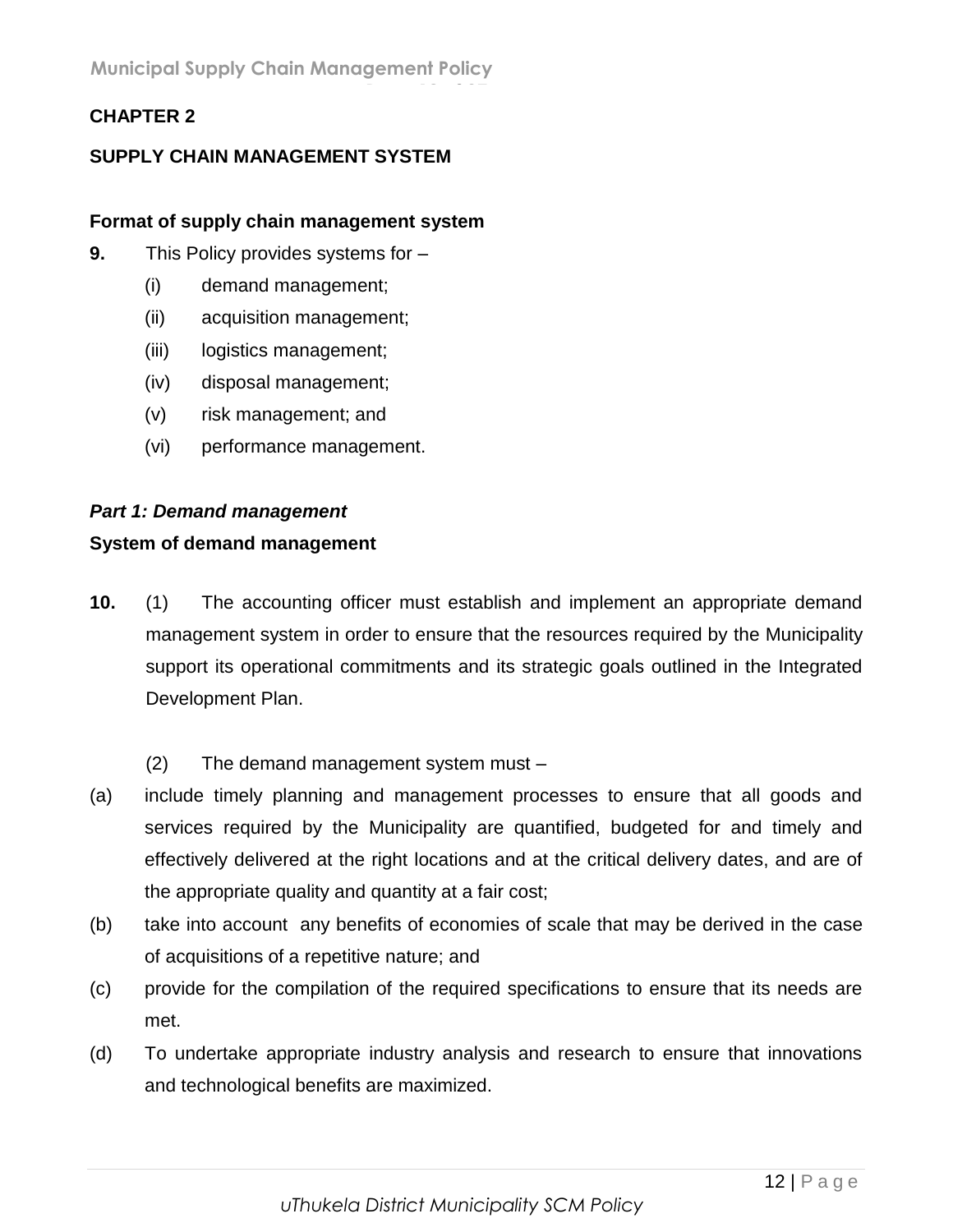#### **Part 2: Acquisition management**

# **System of acquisition management**

- **11.** (1) The accounting officer must implement the system of acquisition management set out in this Part in order to ensure –
- (a) that goods and services are procured by the Municipality in accordance with authorised processes only;
- (b) the end user departments may under no circumstances request or instruct a supplier to render services or provide goods prior to the generation of an order by the SCM unit.
- (c) that expenditure on goods and services is incurred in terms of an approved budget in terms of section 15 of the Act;
- (d) that the threshold values for the different procurement processes are complied with;
- (e) that bid documentation, evaluation and adjudication criteria, and general conditions of a contract, are in accordance with any applicable legislation; and
- (f) that any Treasury guidelines on acquisition management are properly taken into account.

(2) When procuring goods or services contemplated in section 110(2) of the Act, the accounting officer must make public the fact that such goods or services are procured otherwise than through the Municipality's supply chain management system, including

- (a) the kind of goods or services; and
- (b) the name of the supplier.

#### **Range of procurement processes**

#### **PART ONE**

- **12.** (1) Goods and services may only be procured by way of –
- (a) petty cash purchases, up to a transaction value of R2000.00 (VAT included);
- (b) one written or verbal quotations for procurements of a transaction value over R1 up to R2000.00 (VAT included); and official accommodation
- (c) Three formal written price quotations for procurements of a transaction value over R2001 up to R30 000 (VAT included); and
- (d) formal written quotations be sourced through bidding process whose value exceeds R30 000.00 but is limited to R200 000.00 inclusive of VAT.
- (e) a competitive bidding process for–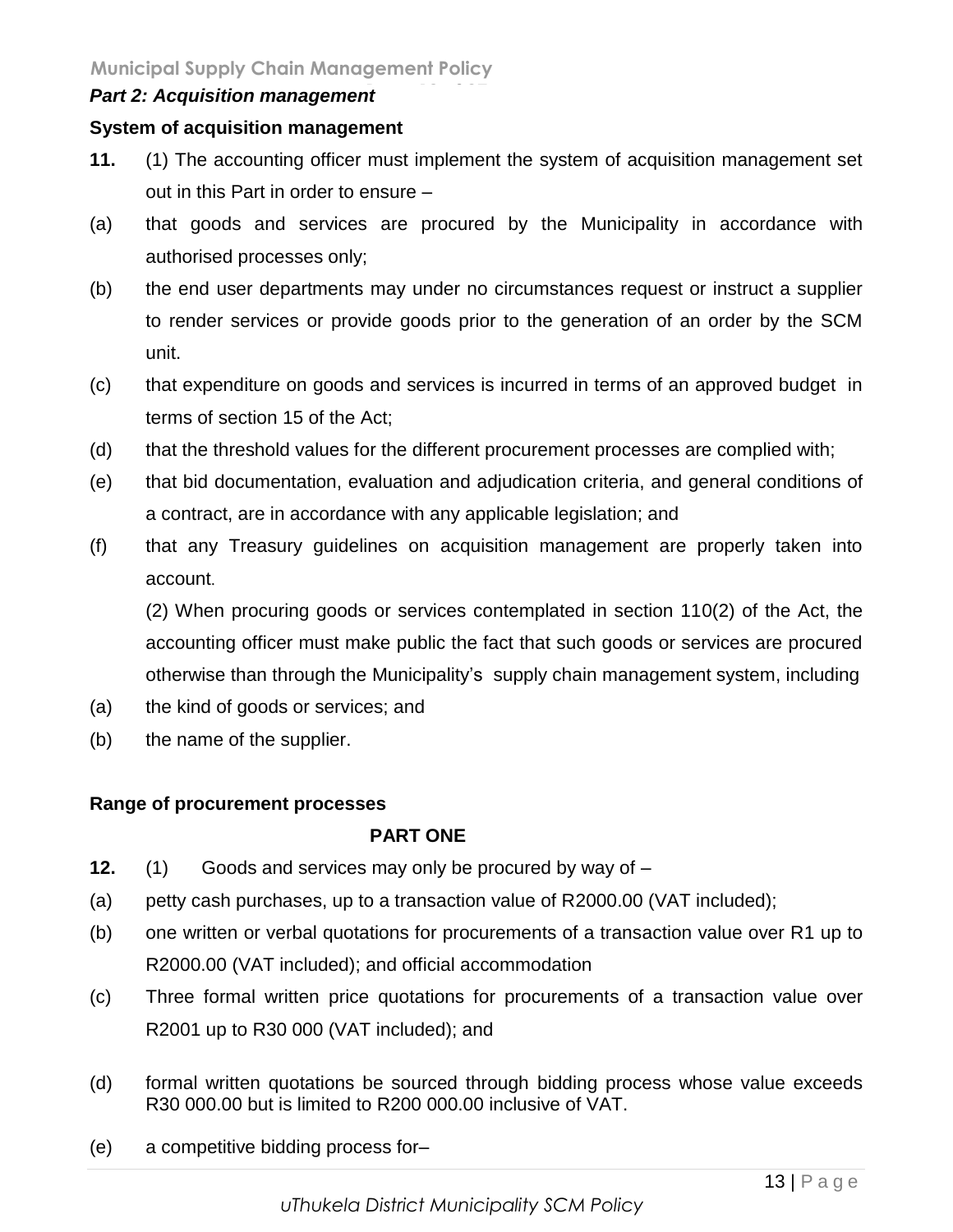- (i) procurements above a transaction value of R200 000.00 (VAT included); and
- (ii) the procurement of long term contracts.
- (2) The accounting officer may, in writingdirect that –
- (i) written or verbal quotations be obtained for any specific procurement of a transaction value lower than R1000.00;
- (ii) formal written price quotations be obtained for any specific procurement of a transaction value lower than R1000.00; or
- (iii) a competitive bidding process be followed for any specific procurement of a transaction value lower than R200 000.00.
- (3) Goods or services may not deliberately be split into parts or items of a lesser value merely to avoid complying with the requirements of the policy. When determining transaction values, a requirement for goods or services consisting of different parts or items must as far as possible be treated and dealt with as a single transaction.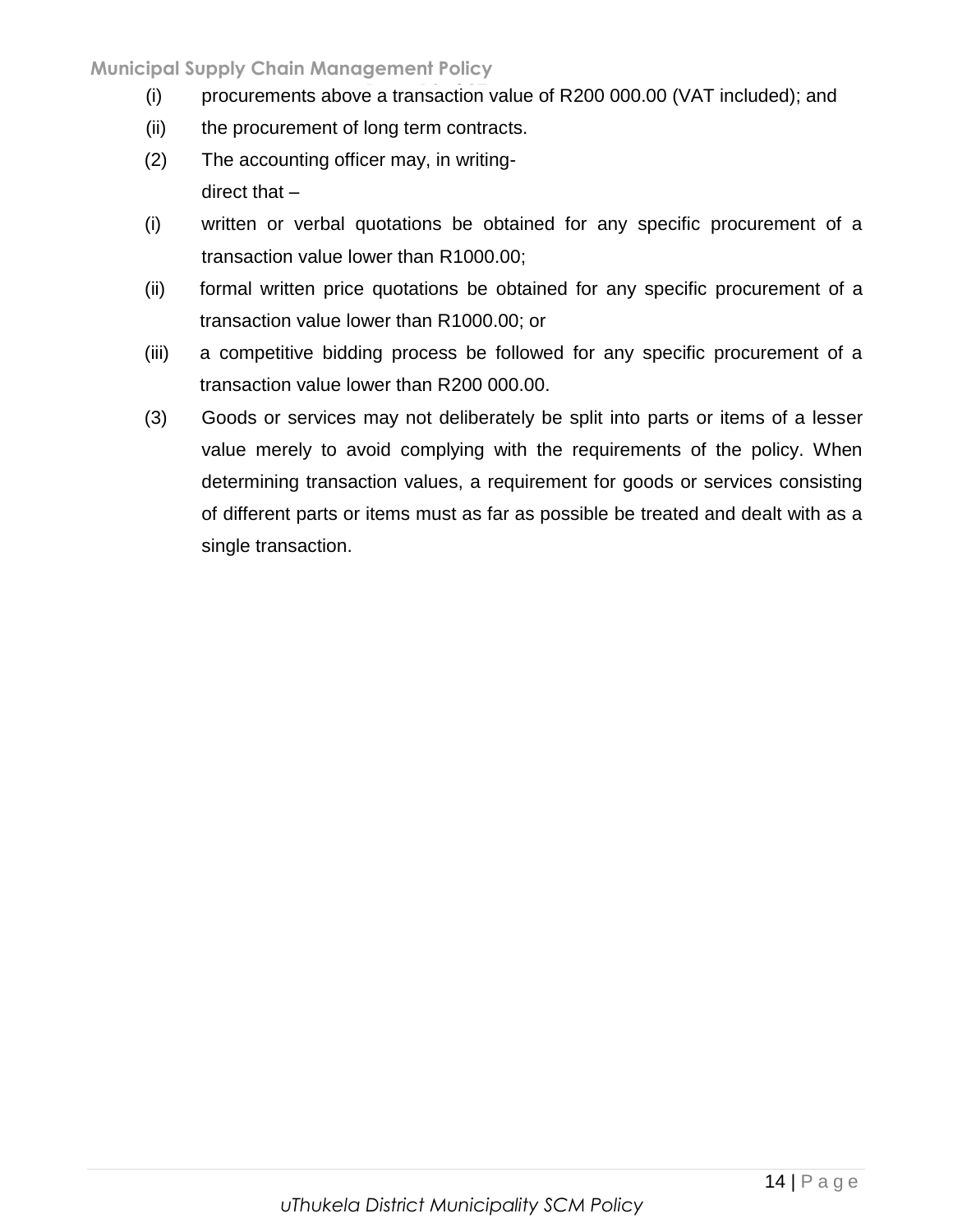**PLANNING AND STIPULATION OF PREFERENCE POINT SYSTEM TO BE ULITIZED,EVALUATION OF TENDERS ON FUNCTIONALITY, PREFERENCE POINT SYSTEM AND BROAD-BASED BLACK ECONOMIC EMPOWERMENT STATUS, AWARD OF CONTRACTS TO TENDERERS NOT SCORING THE HIGHEST NUMBER OF POINTS AND THE CANCELLATION AND RE-INVITATION OF TENDERS.**

# **Planning and stipulation of preference point system to be utilized**

1. An organ of state must, prior to making an invitation for tenders-

(a) Properly plan for, and, as far as possible, accurately estimate the costs of the provision of services, works or goods for which an invitation for tenders is to be made,

(b) determine and stipulate the appropriate preference point system to be utilized in the evaluation and adjudication of the tenders; and

(c) Determine whether the services, works or goods for which an invitation for tenders is to be made has been designated for local production and content in terms of regulation 9.

# **Evaluation of tenders on functionality**

- 3. (1) An organ of state must indicate in the invitation to submit a tender if that tender will be evaluated on functionality.
	- (2) The evaluation criteria for measuring functionality must be objective.
	- (3) When evaluating tenders on functionality, the-
		- (a) Evaluation criteria for measuring functionality;
		- (b) Weigh of each criterion;
		- (c) Applicable values; and
- (d) Minimum qualifying score for functionality, Must be clearly specified in the invitation to submit a tender.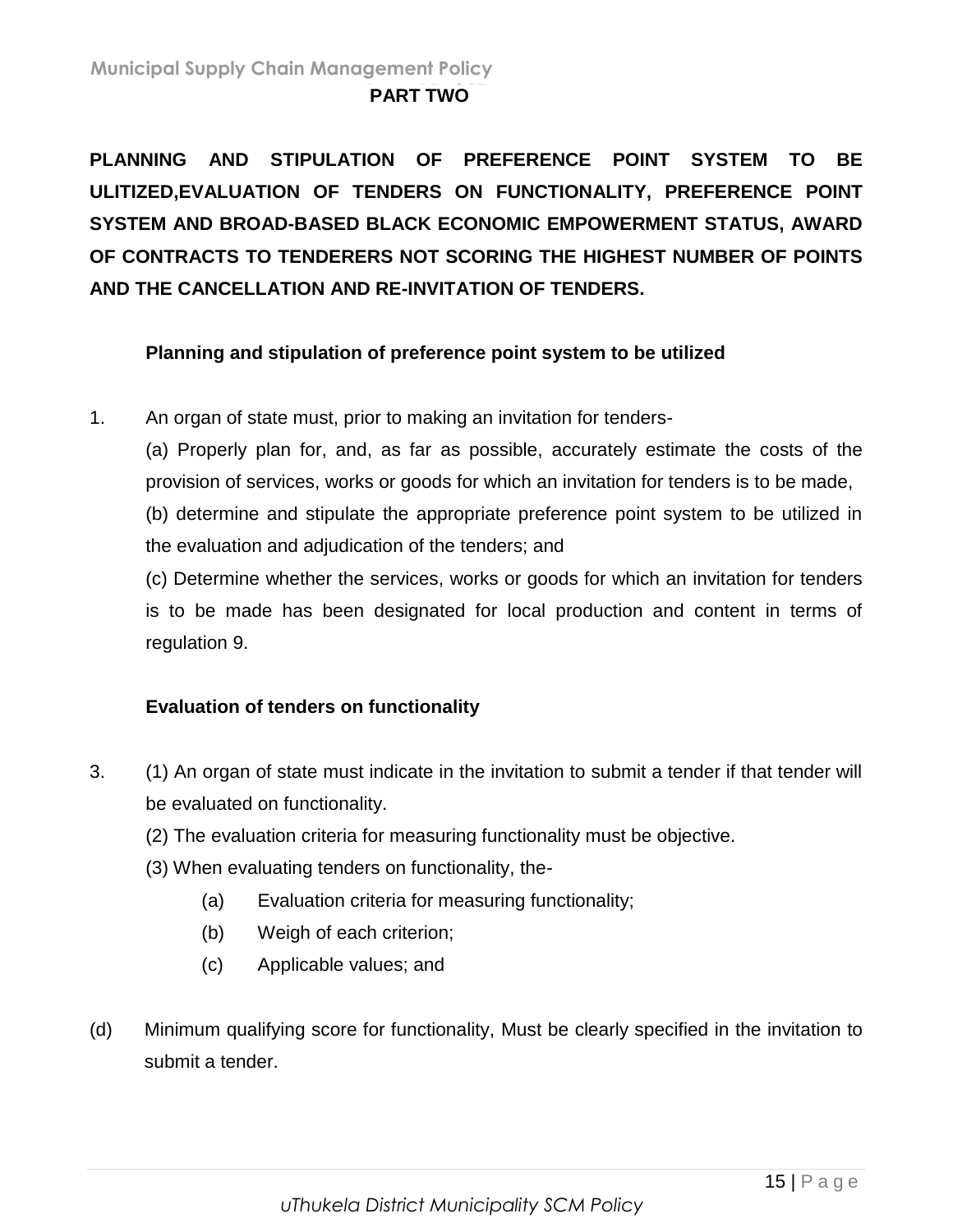- (4) No tender must be regarded as an acceptable tender if it fails to achieve the minimum qualifying score for functionality as indicated in the tender invitation.
- (5) Tenders that have achieved the minimum qualifying score for functionality must be evaluated further in terms of the preference point systems prescribed in regulations 5 and 6.

# **Pre-qualification criteria for preferential procurement**

4. (1) If an organ of state decides to apply pre-qualifying criteria to advance certain designated groups, that organ of state must advertise the tender with a specific tendering

condition that only one or more of the following tenderers may respond-

- (a) a tenderer having a stipulated minimum B-BBEE status level of contributor;
- (b) an EME or QSE;
- (c) a tenderer subcontracting a minimum of 30% to-
- (i) an EME or QSE which is at least 51% owned by black people;
- (ii) an EME or QSE which is at least 51% owned by black people who are youth;
- (iii) an EME or QSE which is at least 51% owned by black people who are women;
- (iv) an EME or QSE which is at least 51% owned by black people with disabilities;
- (v) an EME or QSE which is 51% owned by black people living in rural or

underdeveloped areas or townships;

(vi) a cooperative which is at least 51% owned by black people;

(vii) an EME or QSE which is at least 51% owned by black people who are military veterans;

(viii) an EME or QSE.

(2) A tender that fails to meet any pre-qualifying criteria stipulated in the tender will not be considered further.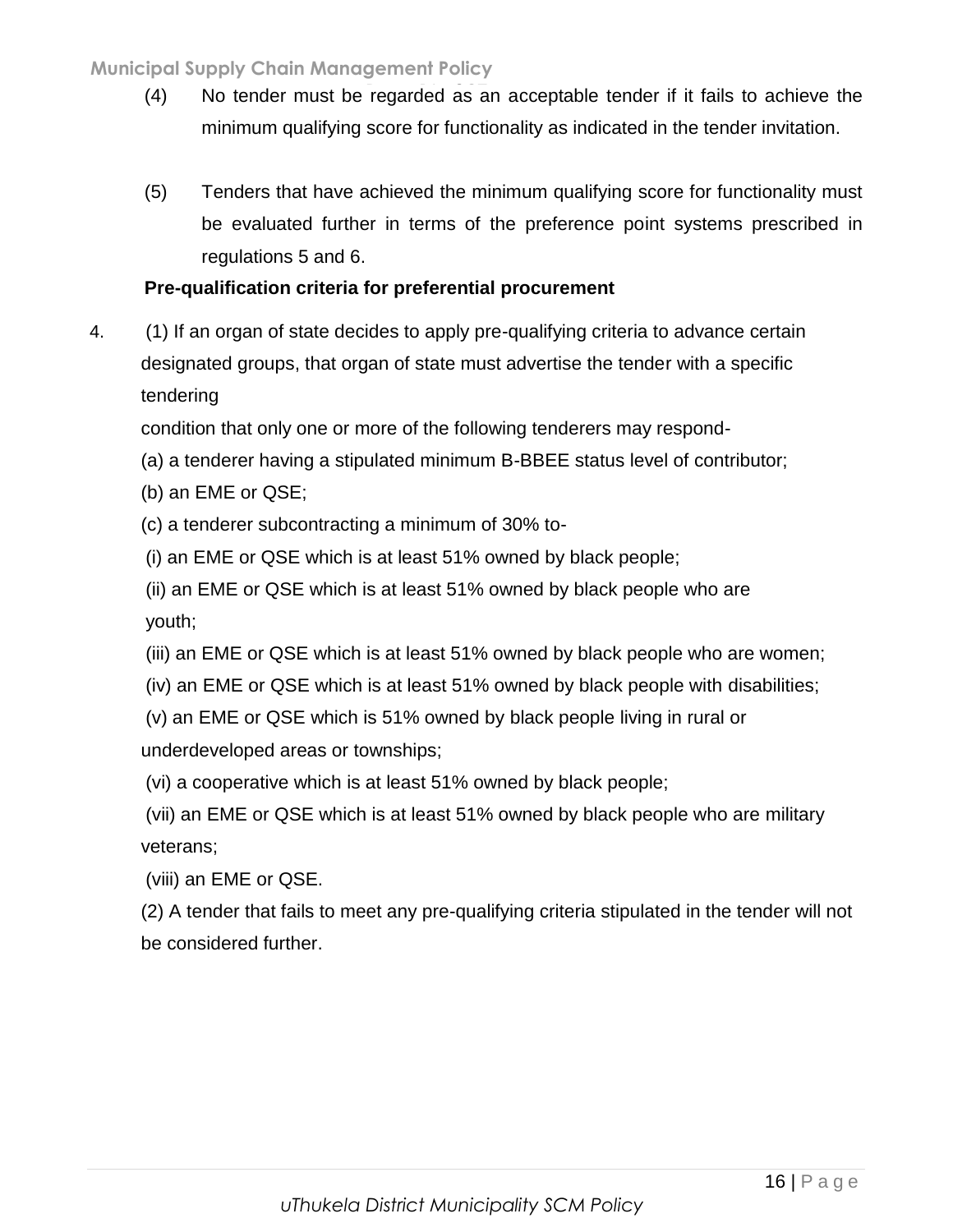# The 80/20 preference point system for acquisition of services, works or goods up to **Rand value of R50 million**

4.(1) (a) The following formula must be used to calculate the points for price in respect of tenders (including price quotations) with a Rand value equal to, or above R30 000 and up to a Rand value of R50 000 000 (all applicable taxes included):

$$
Ps=80\left[\frac{1-Pt-P\min P\min P}{P\min}\right]
$$

Where

| Ps | Points scored for comparative of tender or offer under consideration: |  |  |
|----|-----------------------------------------------------------------------|--|--|
|    |                                                                       |  |  |

Pt = Comparative price of tender or offer under consideration; and

P min = Comparative price of lowest acceptable tender or offer.

(b) Organs of state may apply the formula in paragraph (a) for price quotations with a value less than R 30 000, if and when appropriate;

(2) Subject to sub-section (3), points must be awarded to a tenderer for attaining the B-BBEE status level of contributor in accordance with the table below.

| <b>B-BBEE Status Level of Contributor</b> | <b>Number of Points</b> |
|-------------------------------------------|-------------------------|
|                                           | 20                      |
| $\mathbf 2$                               | 18                      |
| 3                                         | 14                      |
| 4                                         | 12                      |
| 5                                         | 8                       |
| 6                                         | 6                       |
| 7                                         | 4                       |
| 8                                         | 2                       |
| Non-compliant contributor                 | 0                       |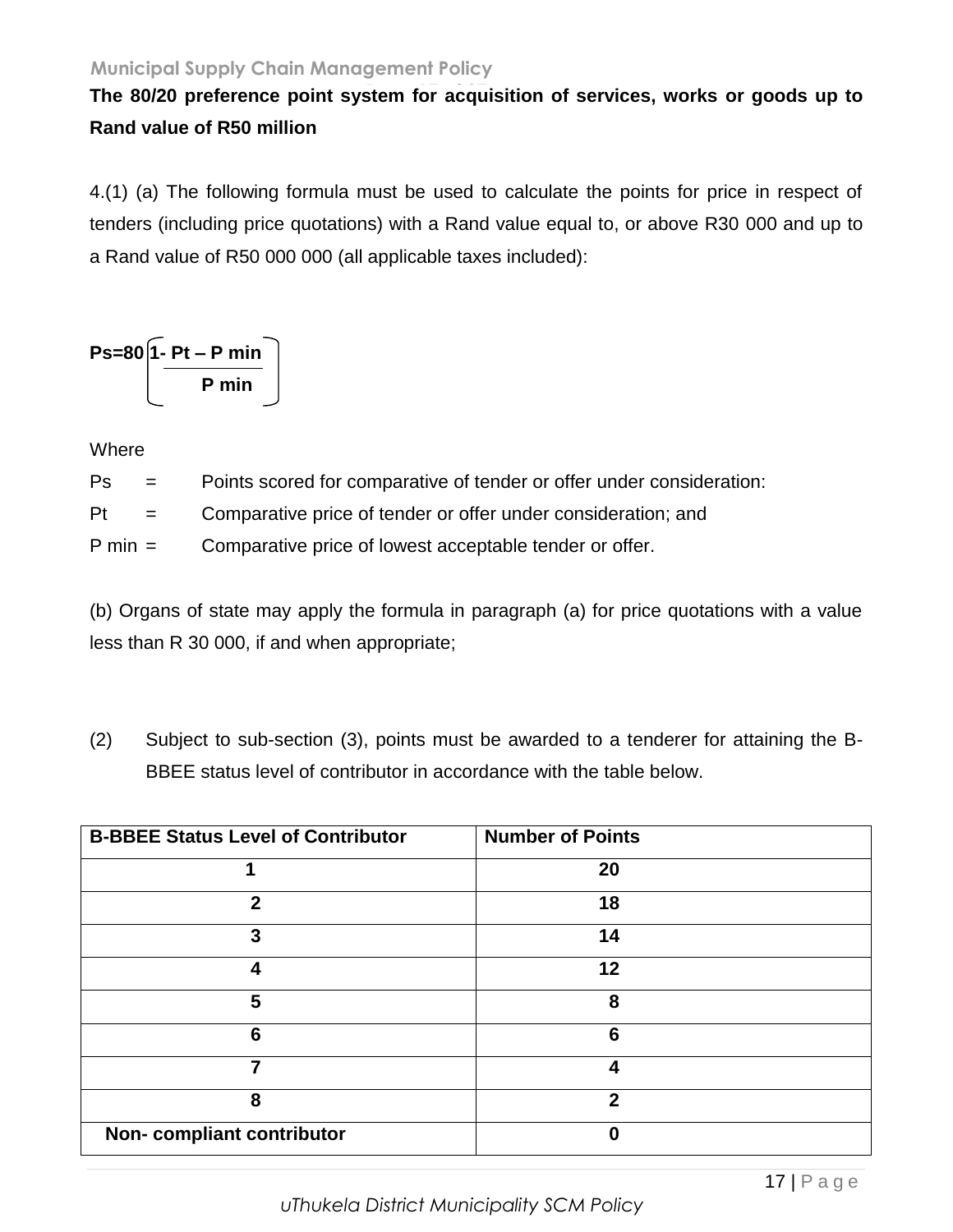(3) A maximum of 20 points may be allocated in accordance with sub-regulation (2)

**Page 18 of 37**

- (4) The points scored by a tenderer in respect of B-BBEE contribution contemplated in sub-regulation (2) must be added to the points scored for price as calculated in accordance with sub-regulation (1).
- (5) Subject to regulation 7, the contract must be awarded to the tenderer who scores the highest total number of points.

# **The 90/10 preference points system for acquisition of services, works or goods with a Rand value above R50 million.**

**6.**(1) The following formula must be used to calculate the points for price in respect of tenders with a Rand value above R50 000 00(all applicable taxes included):

$$
Ps=90\left[\frac{1-Pt-P\text{ min}}{P\text{ min}}\right]
$$

Where

- Ps = Points allocated for comparative price of tender of offer under consideration;
- $Pt =$  Comparative price of tender or offer under consideration: and
- Pt = Comparative price of lowest acceptable tender or offer.

(2) Subject to sub-regulation (3), points must be awarded to a tenderer for attaining their B-BBEE status level of contributor in accordance with the table below;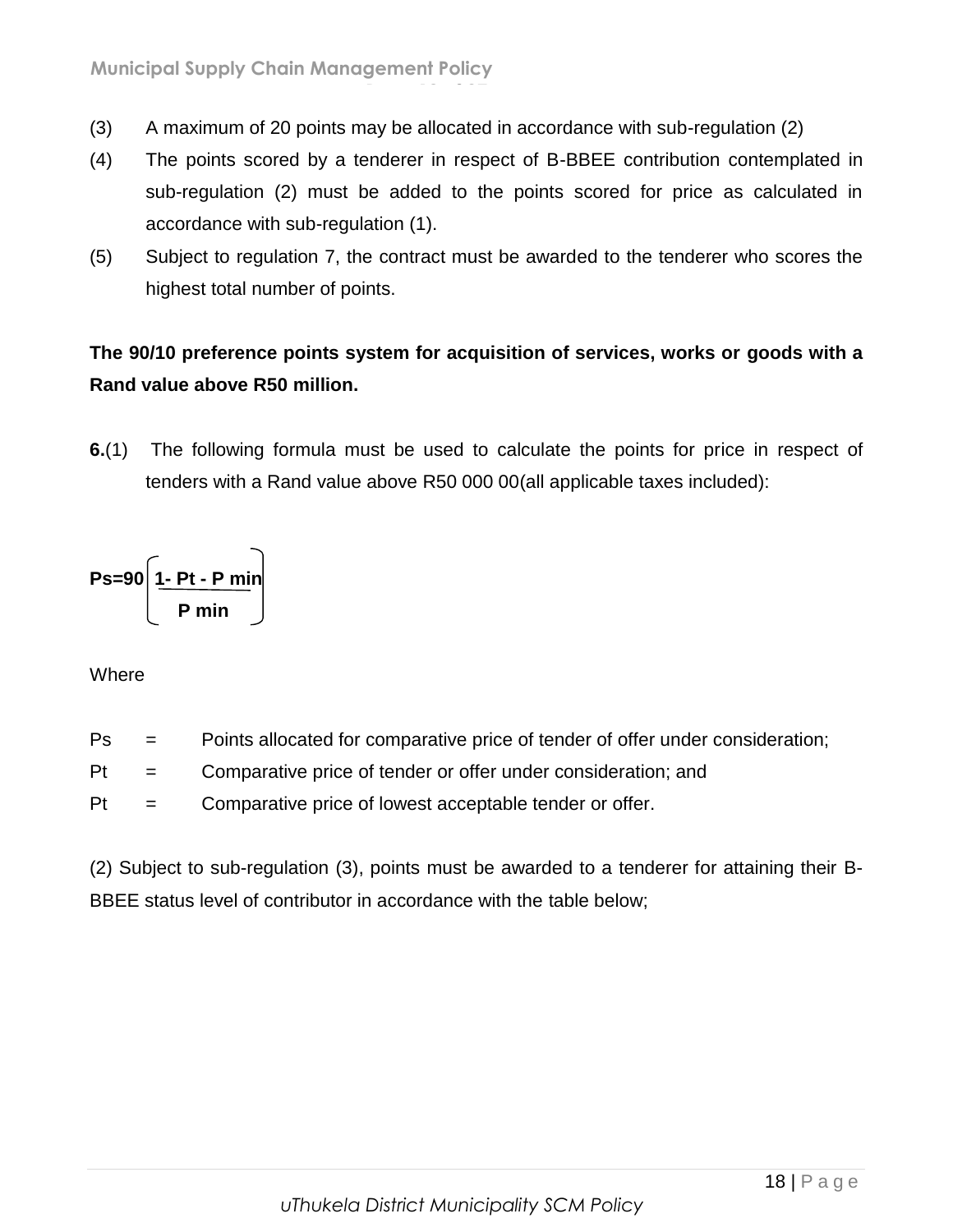| <b>B-BBEE Status Level of Contributor</b> | <b>Number of Points</b> |
|-------------------------------------------|-------------------------|
|                                           | 10                      |
| 2                                         | 9                       |
| 3                                         | 6                       |
|                                           | 5                       |
| 5                                         |                         |
| 6                                         | 3                       |
|                                           | າ                       |
| 8                                         |                         |
| 9                                         |                         |

**Page 19 of 37**

(3) A maximum of 10 points must be awarded to a tenderer for attaining their B-BBEE status level of contributor in accordance with the table below

(4) The points scored by a tender in respect of the level of B-BBEE contribution contemplated in sub-regulation (2) must be added to the points scored for price as calculated in accordance with sub-regulations (1).

(5) Subject to regulation 7, the contract must be awarded to the tenderer who scores the highest total number of points.

# **Award of contracts to tenderers not the highest number of points**

**7. (1)** A contract may be awarded to a tenderer that did not score the highest total number of points, only in accordance with section 2 (1) (f) of the Act.

# **Cancellation and re-invitation of tenders**

**8. (1)** (a) In the event that, in the application of the 80/20 preference points system as stipulated in the tender documents, all tenders received exceed the estimated Rand value of R50 000 000, the tender invitation must be cancelled.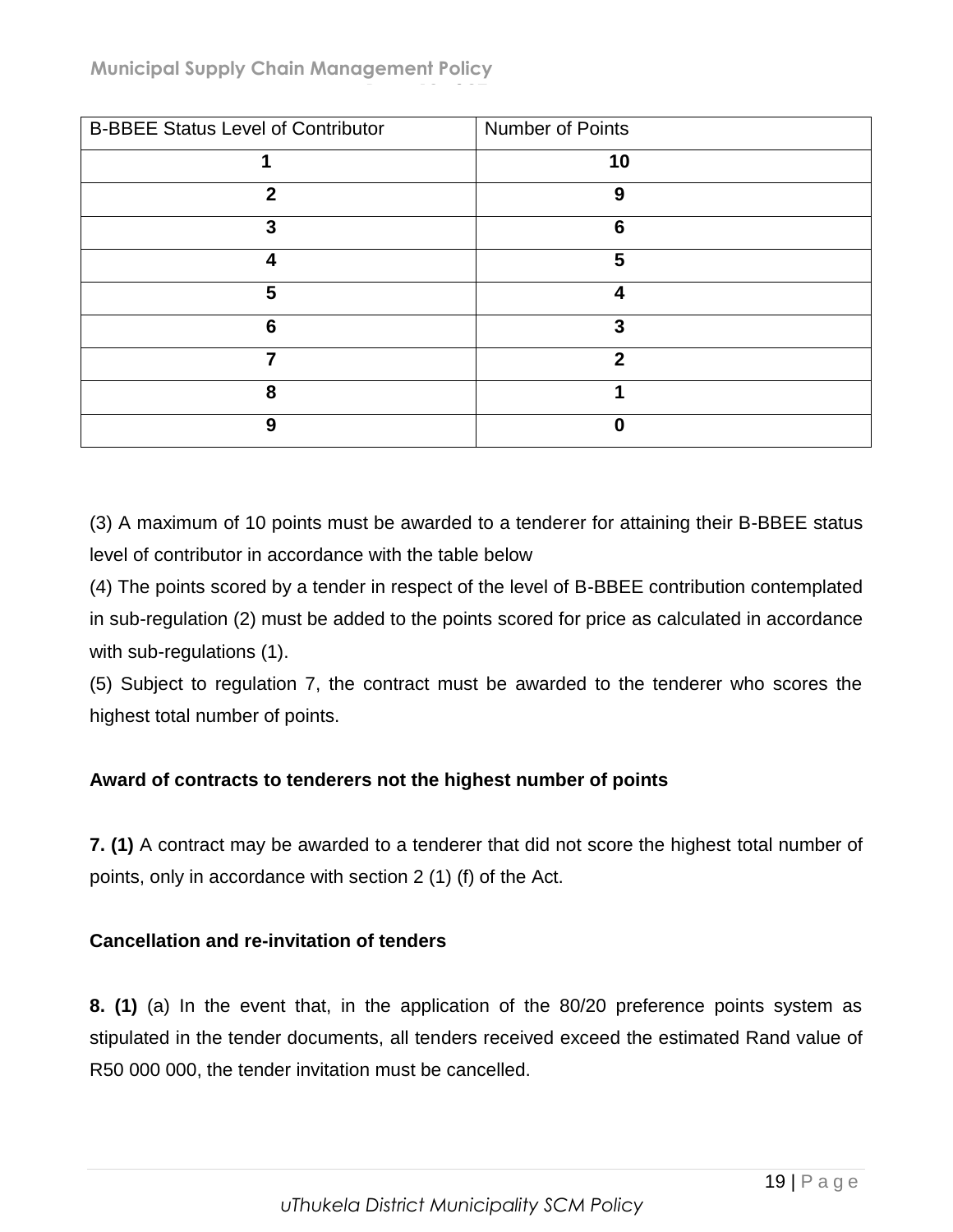(b) If one or more of the acceptable tenders received are within the prescribed threshold of R50 000 000, all tenders received must be evaluated on the 80/20 preference point system.

(2) (a) in the event that, in the application of the 90/10 preference point system as stipulated in the tender documents, all tenders received are equal to, or below R50 000 000, the tender must be cancelled.

(b) if one or more of the acceptable tenders received are above the prescribed threshold of R50 000 000,all tenders received must be evaluated on the 90/10 preference point system.

(3) An organ of state which has cancelled a tender invitation as contemplated in subregulations (1)(a) and (2)(a) must re-invited tender and must, in the tender documents, stipulate the correct preference point system to be applied.

(4) An organ of state may, prior to the award of a tender, cancel a tender if-

(a) due to changed circumstances, there is no longer a need for the services, works or goods requested; or

(b) Funds are no longer available to cover the total envisaged expenditure; or

(c) No acceptable tenders are received.

(d) A material irregularity in the tender process. Since the Supreme Court of Appeal has recently ruled that cancellation of a tender process is not "administrative action" and therefore can only be challenged on rationality grounds, this change means that an organ of state will have a great deal of leeway to cancel a tender process prior to award, without the risk of legal challenges.

(5) The decision to cancel a tender in terms of sub-regulation (4) must be published in the Government Tender Bulletin or the media in which the original tender invitation was advertised.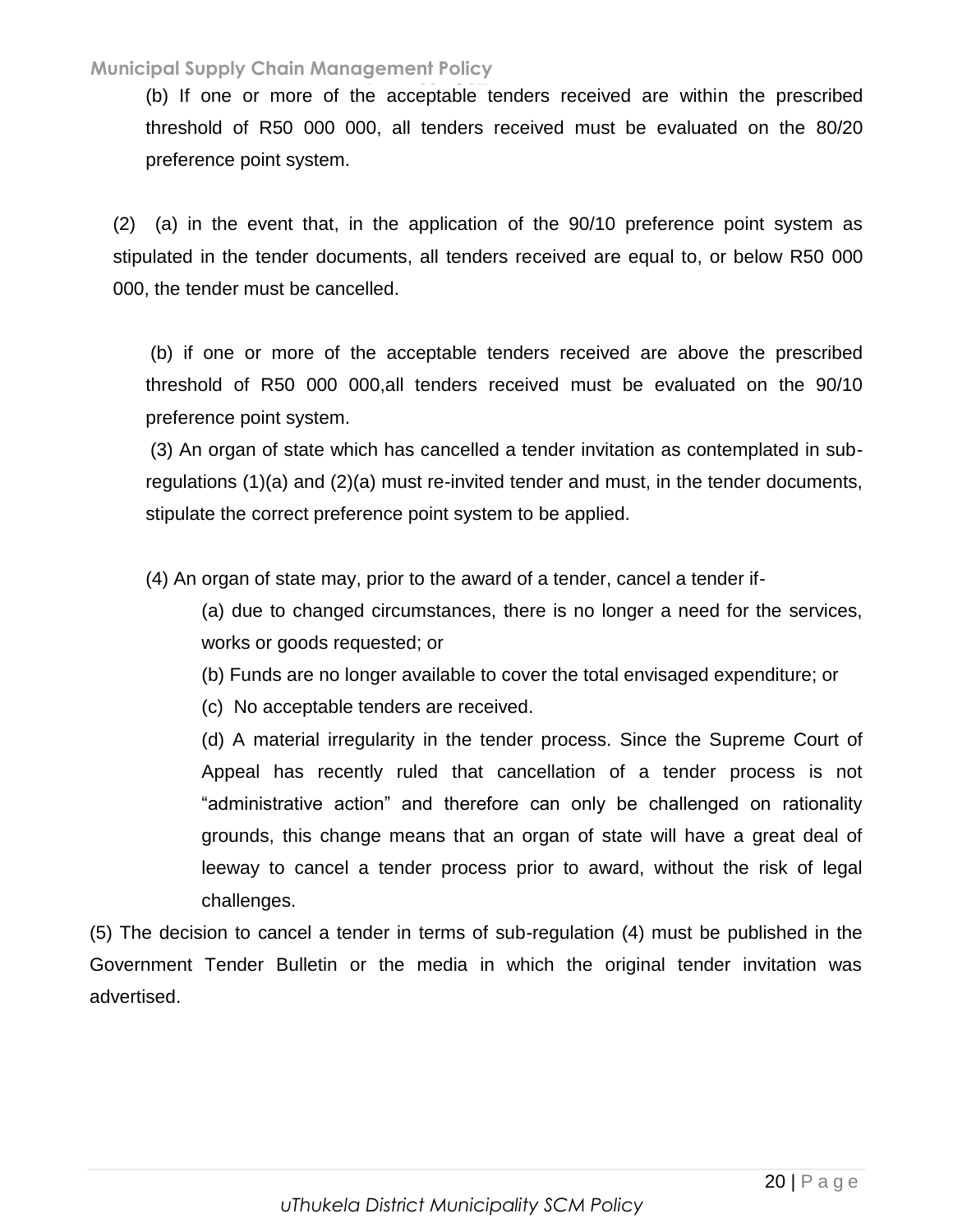## **General preconditions for consideration of written quotations or bids**

**Page 21 of 37**

- **13.** A written quotation or bid may not be considered unless the provider who submitted the quotation or bid –
- (a) has furnished that provider's
	- (i) full name;
	- (ii) identification number or company or other registration number; and
	- (iii) tax reference number and VAT registration number, if any;
- (b) has authorised the Municipality to obtain a tax clearance from the South African Revenue Services that the provider's tax matters are in order; and
- (c) has indicated –

(i) whether he or she is in the service of the state, or has been in the service of the state in the previous twelve months;

- (ii) if the provider is not a natural person, whether any of its directors, managers, principal shareholders or stakeholder is in the service of the state, or has been in the service of the state in the previous twelve months; or
- (iii) whether a spouse, child or parent of the provider or of a director, manager, shareholder or stakeholder referred to in subparagraph (ii) is in the service of the state, or has been in the service of the state in the previous twelve months.

# **Lists of accredited prospective providers**

- **14.** (1) The accounting officer must –
- (a) keep a list of accredited prospective providers of goods and services that must be used for the procurement requirements through written or verbal quotations and formal written price quotations; and
- (b) at least once a year through newspapers commonly circulating locally, the website and any other appropriate ways, invite prospective providers of goods or services to apply for evaluation and listing as accredited prospective providers;
- (c) specify the listing criteria for accredited prospective providers; and
- (d) Disallow the listing of any prospective provider whose name appears on the National Treasury's database as a person prohibited from doing business with the public sector.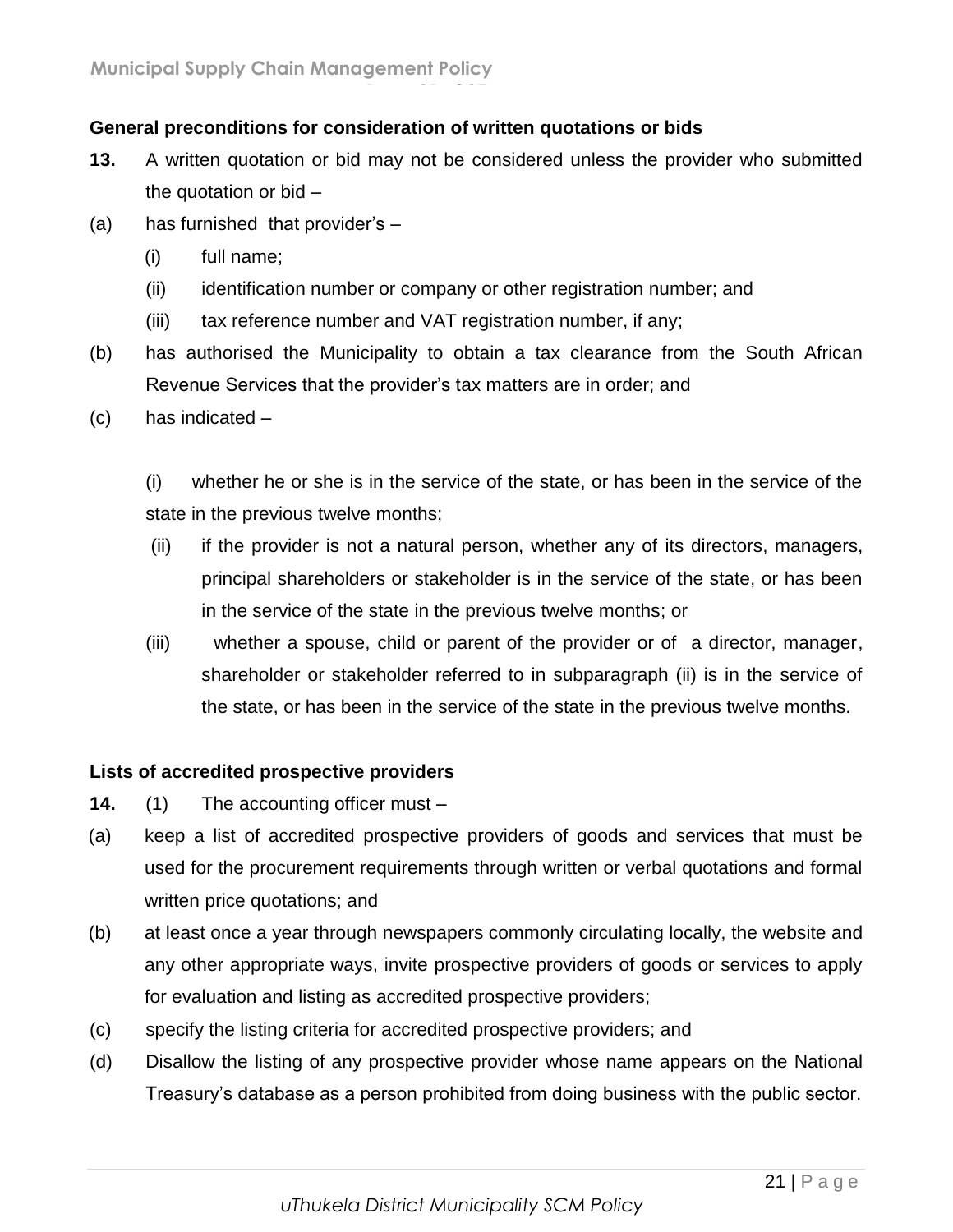(2) The list must be updated at least quarterly to include any additional prospective providers and any new commodities or types of services. Prospective providers must be allowed to submit applications for listing at any time.

(3) The list must be compiled per commodity and per type of service, as per supplier database registration forms of UThukela District Municipality.

(4) Prospective providers must appear on the National Treasury's Central Supplier database.

# **Petty cash purchases**

- **15.** The conditions for the procurement of goods by means of petty cash purchases referred to in paragraph 12 (1) (a) of this Policy, are as follows –
- (a) Petty cash transactions should be reimbursive in nature;
- (b) a monthly reconciliation report from each manager must be provided to the Chief Financial Officer, including -
	- (i) the total amount of petty cash purchases for that month; and
	- (ii) receipts and appropriate documents for each purchase.

# **Written or verbal quotations**

- **16.** The conditions for the procurement of goods or services through written or verbal quotations are as follows:
- (a) Quotations must be obtained from at least three different providers preferably from, but not limited to, providers whose names appear on the list of accredited prospective providers of the Municipality, provided that if quotations are obtained from providers who are not listed, such providers must meet the listing criteria set out in paragraph 14(1)(b) and (c) of this Policy;
- (b) To the extent feasible, providers must be requested to submit such quotations in writing;
- (c) if it is not possible to obtain at least three quotations, the reasons must be recorded and reported quarterly to the accounting officer or another official designated by the accounting officer;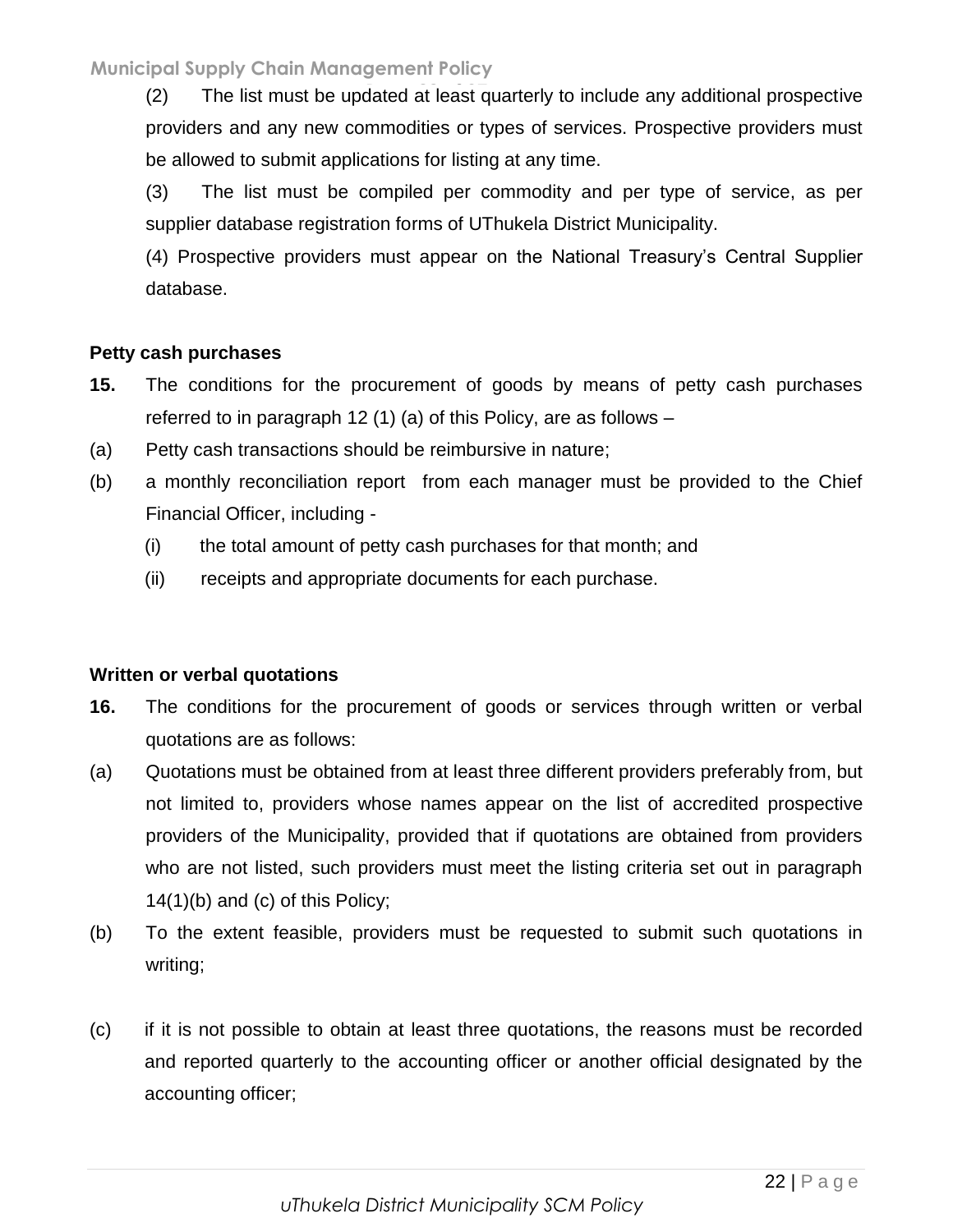- (d) the accounting officer must record the names of the potential providers requested to **Page 23 of 37** provide such quotations with their quoted prices; and
- (e) if a quotation was submitted verbally, the order may be placed only against written confirmation by the selected provider.
- (f) if service providers withdraw their quotations they must do so in writing, the supply chain management unit must keep a record of this.

### **Formal written price quotations**

- **17.** (1) The conditions for the procurement of goods or services through formal written price quotations, are as follows:
- (a) quotations must be obtained in writing from at least three different providers whose names appear on the list of accredited prospective providers of the Municipality ;
- (b) quotations may be obtained from providers who are not listed, provided that such providers meet the listing criteria set out in paragraph 14(1)(b) and (c) of this Policy;
- (c) if it is not possible to obtain at least three quotations, the reasons must be recorded and approved by the chief financial officer or an official designated by the chief financial officer.

# **Procedures for procuring goods or services through written or verbal**

#### **quotations and formal written price quotations**

**18.** The procedure for the procurement of goods or services through written or verbal quotations or formal written price quotations is as follows:

- (a) when using the list of accredited prospective providers the accounting officer must promote ongoing competition amongst providers by inviting providers to submit quotations on a rotation basis;
- (b) the accounting officer must take all reasonable steps to ensure that the procurement of goods and services through written or verbal quotations is not abused;
- (c) the accounting officer or chief financial officer must on a monthly basis be notified in writing of all written or verbal quotations and formal written price quotations accepted by an official acting in terms of a sub-delegation;
- (d) offers must be awarded based on compliance to specifications and conditions of contract, ability and capability to deliver the goods and services and lowest price;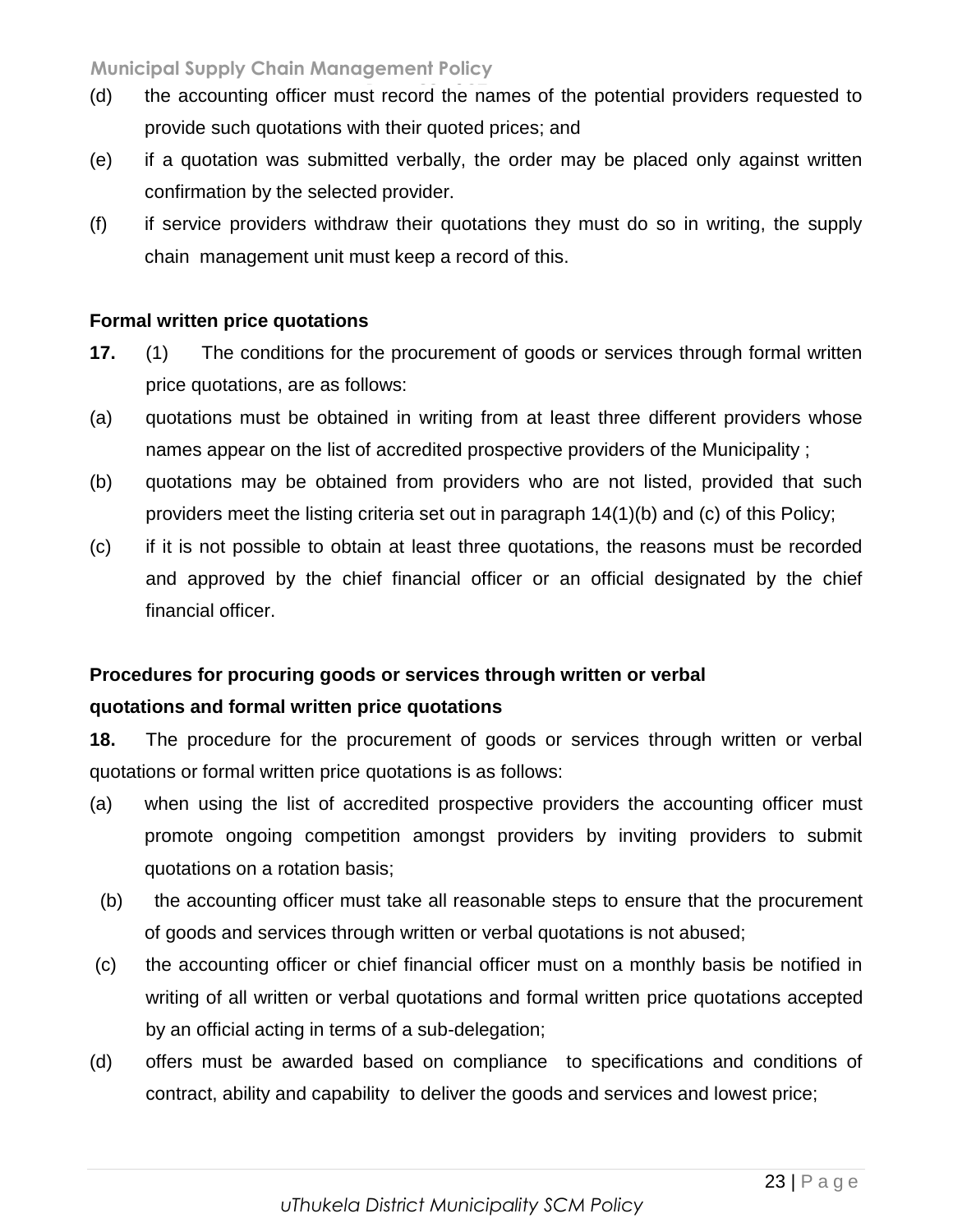- (e) acceptable offers, which are subject to the preference points system (PPPFA and associated regulations), must be awarded to the bidder who scored the highest points;
- (f) In an attempt to allow for greater exposure of emerging contractors within UThukela District Municipality pre-requisite requirements of previous experience for bids below R 200 000.00 (VAT included) will not be required. Unless it is a specialized service or a sole supplier.

### **Competitive bids**

**19.** (1) Goods or services above a transaction value of R200 000.00 (VAT included) and long term contracts may only be procured through a competitive bidding process, subject to paragraph 11(2) of this Policy.

(2) No requirement for goods or services above an estimated transaction value of R200 000.00 (VAT included), may deliberately be split into parts or items of lesser value merely for the sake of procuring the goods or services otherwise than through a competitive bidding process.

#### **Process for competitive bidding**

- **20.** The procedures for the following stages of a competitive bidding process are as follows:
- (a) Compilation of bidding documentation as detailed in paragraph 21;
- (b) Public invitation of bids as detailed in paragraph 22;
- (c) Site meetings or briefing sessions as detailed in paragraph 22;
- (d) Handling of bids submitted in response to public invitation as detailed in paragraph 23;
- (e) Evaluation of bids as detailed in paragraph 28;
- (f) Award of contracts as detailed in paragraph 29;
- (g) Administration of contracts
	- (i) After approval of a bid, the accounting officer and the bidder must enter into a written agreement.
- (h) Proper record keeping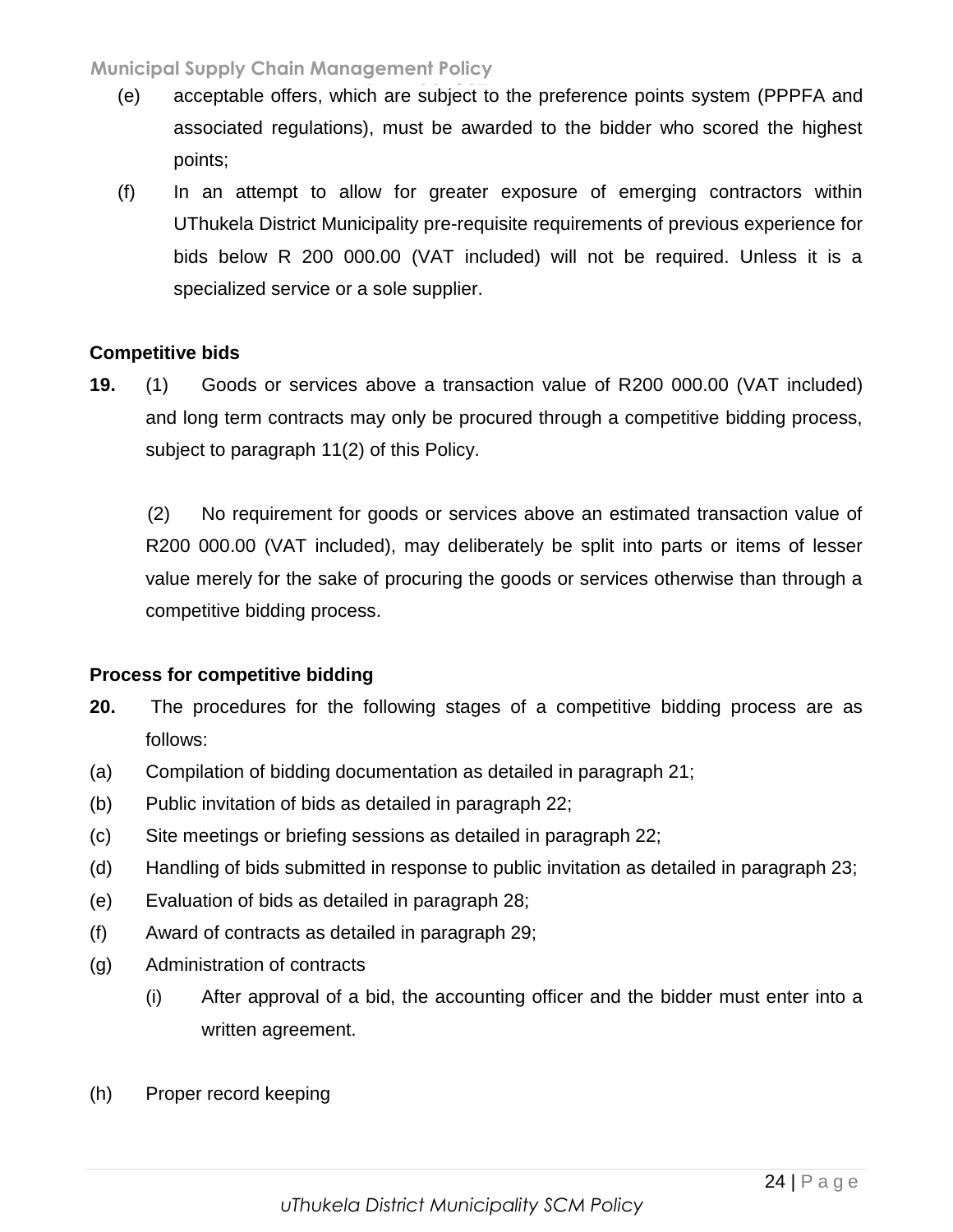(i) Original / legal copies of written contracts agreements should be kept in a **Page 25 of 37** secure place for reference purposes.

# **Bid documentation for competitive bids**

- **21.** The criteria to which bid documentation for a competitive bidding process must comply, must –
- (a) take into account  $-$ 
	- (i) the general conditions of contract and any special conditions of contract, if specified;
	- (ii) any Treasury guidelines on bid documentation; and
	- (iii) the requirements of the Construction Industry Development Board, in the case of a bid relating to construction, upgrading or refurbishment of buildings or infrastructure;
- (b) include the preference points system to be used , goals as contemplated in the Preferential Procurement Regulations and evaluation and adjudication criteria, including any criteria required by other applicable legislation;
- (c) compel bidders to declare any conflict of interest they may have in the transaction for which the bid is submitted;
- (d) if the value of the transaction is expected to exceed R10 million (VAT included), require bidders to furnish–
	- (i) if the bidder is required by law to prepare annual financial statements for auditing, their audited annual financial statements –
		- (aa) for the past three years; or
		- (bb) since their establishment if established during the past three years;
	- (ii) a certificate signed by the bidder certifying that the bidder has no undisputed commitments for municipal services towards a Municipality or other service provider in respect of which payment is overdue for more than 30 days;
	- (iii) particulars of any contracts awarded to the bidder by an organ of state during the past five years, including particulars of any material non-compliance or dispute concerning the execution of such contract;
		- (iv) a statement indicating whether any portion of the goods or services are expected to be sourced from outside the Republic, and, if so, what portion and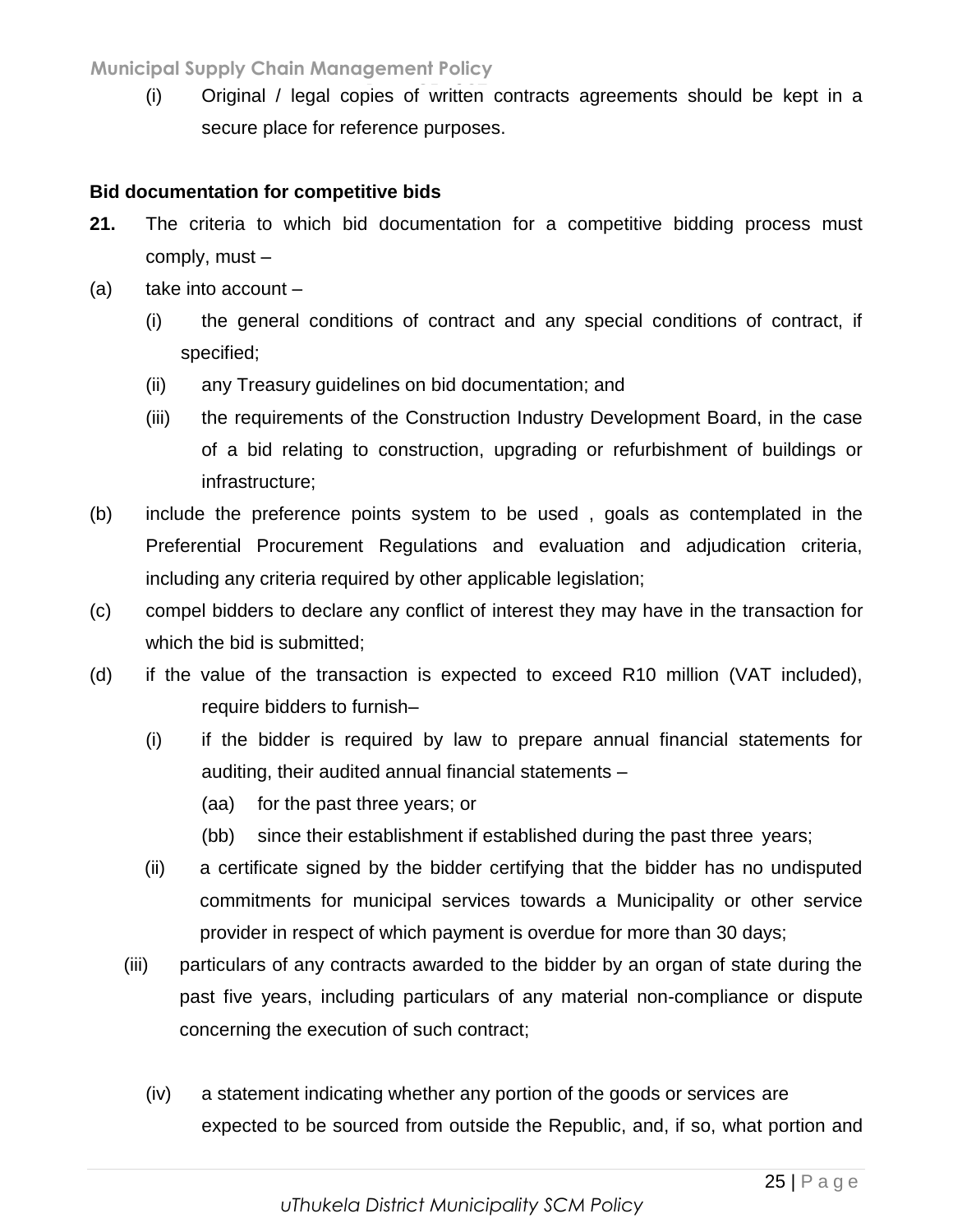whether any portion of payment from the Municipality or municipal entity is expected to be transferred out of the Republic; and

(e) stipulate that disputes must be settled by means of mutual consultation, mediation (with or without legal representation), or, when unsuccessful, in a South African court of law.

# **Public invitation for competitive bids**

- **22.** (1) The procedure for the invitation of competitive bids, is as follows:
- (a) Any invitation to prospective providers to submit bids must be by means of a public advertisement in newspapers commonly circulating locally, the website of the Municipality or any other appropriate ways (which may include an advertisement in the Provincial Government Gazette); and
- (b) the information contained in a public advertisement, must include  $-$ 
	- (i) the closure date for the submission of bids, which may not be less than 30 days in the case of transactions over R10 million (VAT included), or which are of a long term nature, or 14 days in any other case, from the date on which the advertisement is placed in a newspaper, subject to subparagraph (2) of this policy;
	- (ii) a statement that bids may only be submitted on the bid documentation provided by the Municipality; and
	- (iii) date, time and venue of any proposed site meetings or briefing sessions.;

(2) The accounting officer may determine a closure date for the submission of bids which is less than the 30 or 14 days requirement, but only if such shorter period can be justified on the grounds of urgency or emergency or any exceptional case where it is impractical or impossible to follow the official procurement process.

(3) Bids submitted must be sealed.

(4) Where bids are requested in electronic format, such bids must be supplemented by sealed hard copies.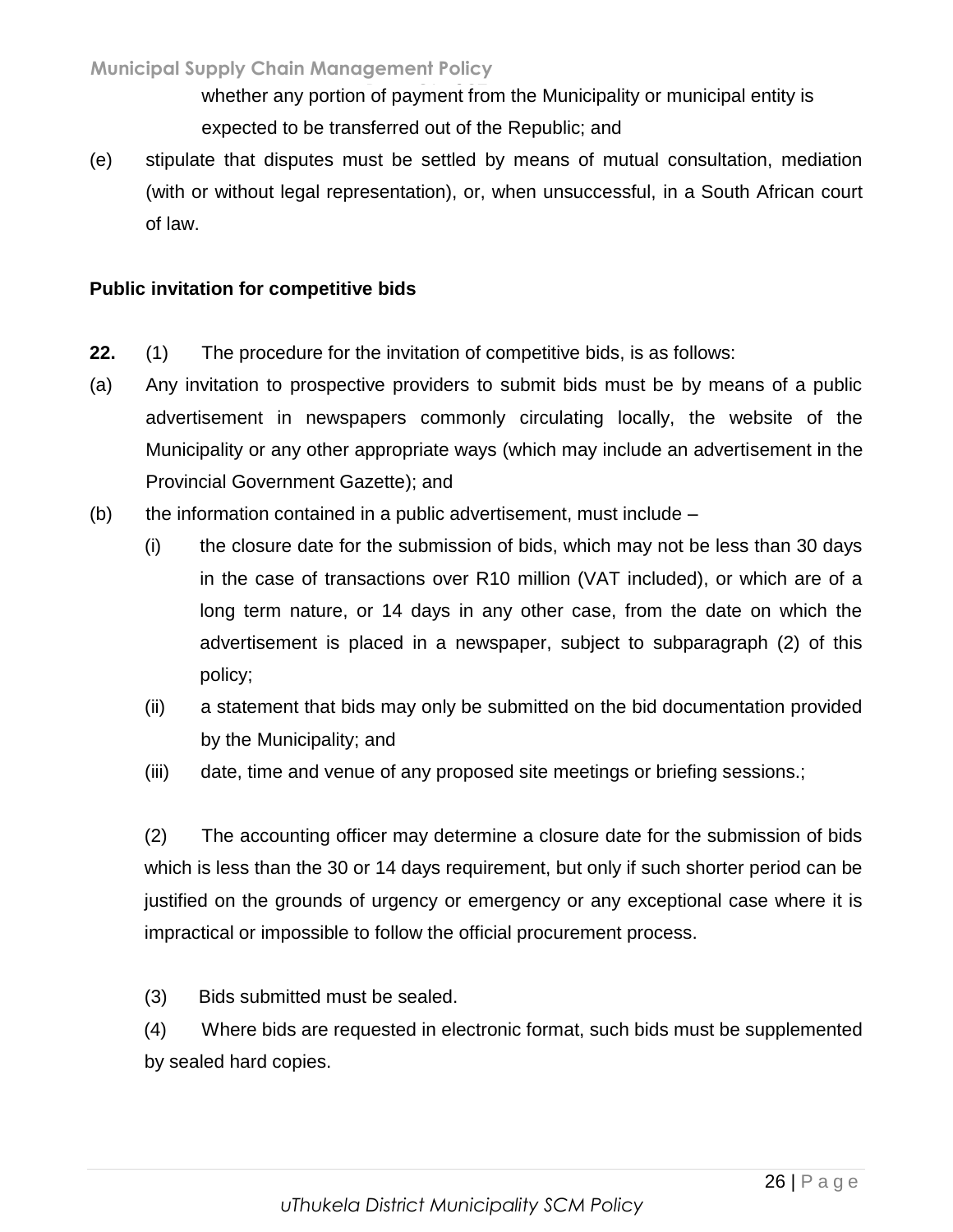| <b>Estimated value of the Project</b> | <b>Document Fee</b> |
|---------------------------------------|---------------------|
| $>$ R 200 000 $<$ R 1 000 000         | R 150               |
| $>$ R 1 000 000 $<$ R 3 000 000       | R 200               |
| $>$ R 3 000 000 < R 5 000 000         | R 350               |
| $>$ R 5 000 000 $<$ R 10 000 000      | R 400               |
| $>$ R 10 000 000 $<$ R 20 000 000     | R 500               |
| $>$ R 20 000 000 $<$ R 40 000 000     | R 600               |
| $>$ R 40 000 000                      | R 800               |

# **Procedure for handling, opening and recording of bids**

**23.** The procedures for the handling, opening and recording of bids, are as follows:

- (a) Bids–
	- (i) must be opened only in public;
	- (ii) must be opened at the same time and as soon as possible after the period for the submission of bids has expired; and
	- (iii) received after the closing time should not be considered and returned unopened immediately.
- (a) Any bidder or member of the public has the right to request that the names of the bidders who submitted bids in time must be read out and, if practical, also each bidder's total bidding price;
- (b) No information, except the provisions in subparagraph (b), relating to the bid should be disclosed to bidders or other persons until the successful bidder is notified of the award; and
- (d) The accounting officer must
	- (i) record in a register all bids received in time;
	- (ii) make the register available for public inspection; and
	- (iii) publish the entries in the register and the bid results on the website.

# **Negotiations with preferred bidders**

**24.** (1) The accounting officer may negotiate the final terms of a contract with bidders identified through a competitive bidding process as preferred bidders, provided that such negotiation –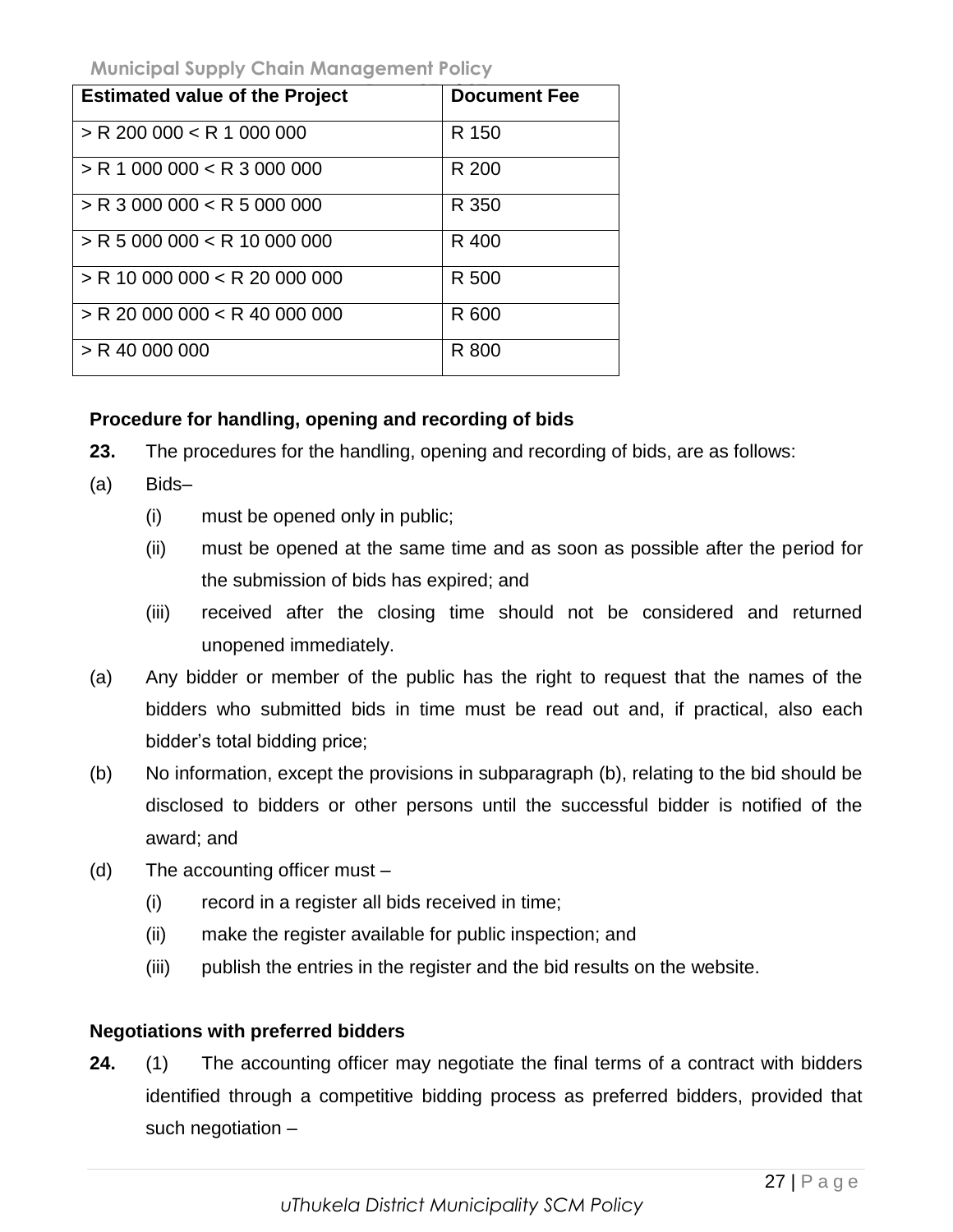- (a) does not allow any preferred bidder a second or unfair opportunity;
- (b) is not to the detriment of any other bidder; and
- (c) does not lead to a higher price than the bid as submitted.
	- (2) Minutes of such negotiations must be kept for record purposes.

#### **Two-stage bidding process**

- **25.** (1) A two-stage bidding process is allowed for –
- (a) large complex projects;
- (b) projects where it may be undesirable to prepare complete detailed technical specifications; or
- (c) long term projects with a duration period exceeding three years.

(2) In the first stage technical proposals on conceptual design or performance specifications should be invited, subject to technical as well as commercial clarifications and adjustments.

(3) In the second stage final technical proposals and priced bids should be invited.

#### **Committee system for competitive bids**

- **26.** (1) A committee system for competitive bids is hereby established, consisting of the following committees for each procurement or cluster of procurements as the accounting officer may determine:
- (a) a bid specification committee;
- (b) a bid evaluation committee; and
- (c) a bid adjudication committee;

(2) The accounting officer appoints the members of each committee, taking into account section 117 of the Act; and

(3) A neutral or independent observer, appointed by the accounting officer, must attend or oversee a committee when this is appropriate for ensuring fairness and promoting transparency.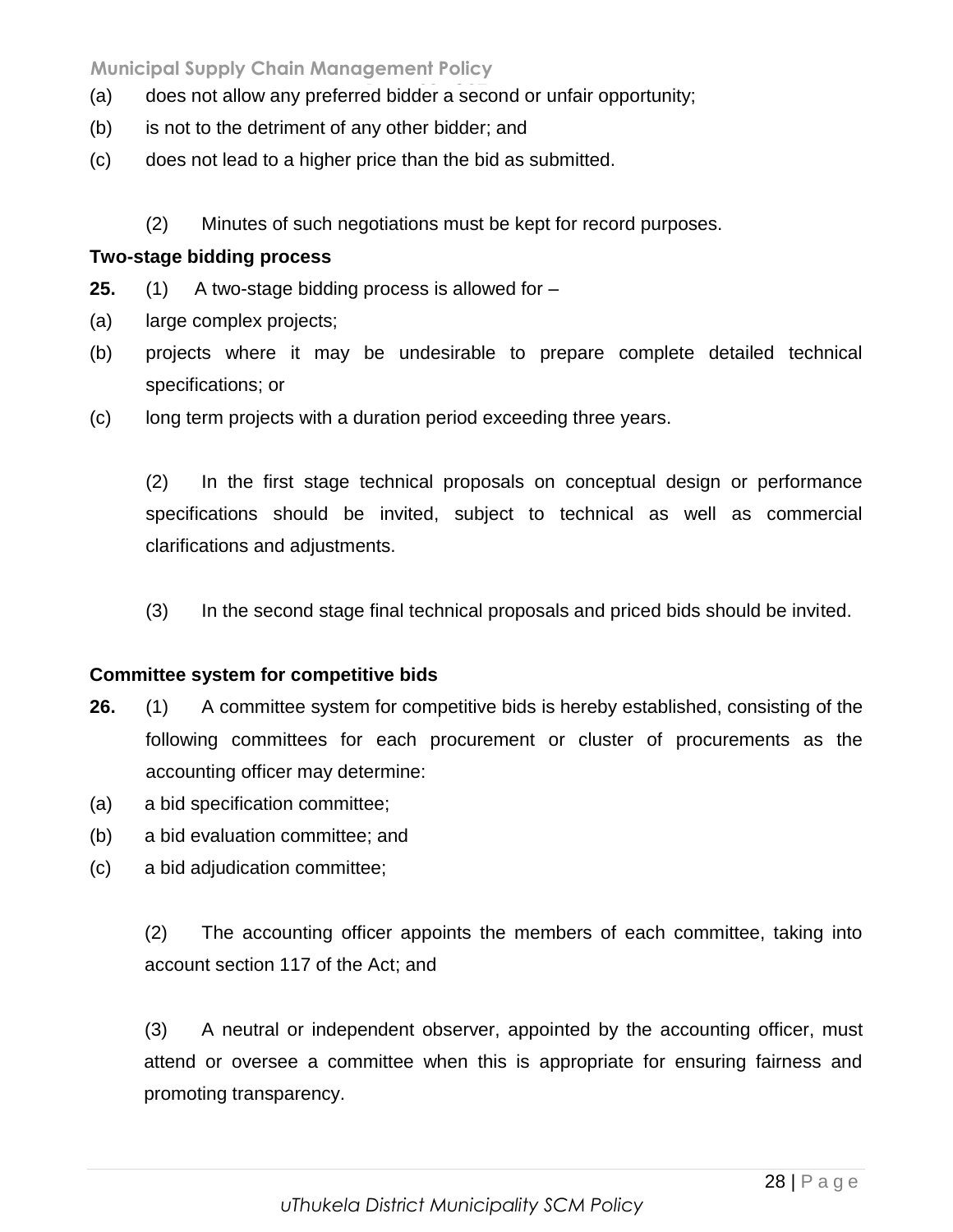- (4) The committee system must be consistent with  $-$
- (a) paragraph 27, 28 and 29 of this Policy; and
- (b) any other applicable legislation.

(5) The accounting officer may apply the committee system to formal written price quotations.

(6) Matters of a confidential nature in the possession of officials should be kept confidential unless legislation, the performance of duty or the provisions of law requires otherwise. Any information that is the property of the uThukela District Municipality or its suppliers/ service providers should be protected at all times. No information regarding any Bid/ Quotation/ Contract/ Bidder/ Contractor may be revealed as such an action will infringe on the relevant Bidder's/ Contractor's personal rights.

#### **Bid specification committees**

**27.** (1) A bid specification committee must compile the specifications for each procurement of goods or services by the Municipality**.**

(2) Specifications –

- (a) must be drafted in an unbiased manner to allow all potential suppliers to offer their goods or services;
- (b) must take account of any accepted standards such as those issued by Standards South Africa, the International Standards Organisation, or an authority accredited or recognised by the South African National Accreditation System with which the equipment or material or workmanship should comply;
- (c) must, where possible, be described in terms of performance required rather than in terms of descriptive characteristics for design;
- (d) may not create trade barriers in contract requirements in the forms of specifications, plans, drawings, designs, testing and test methods, packaging, marking or labeling of conformity certification;
- (e) may not make reference to any particular trade mark, name, patent, design, type, specific origin or producer unless there is no other sufficiently precise or intelligible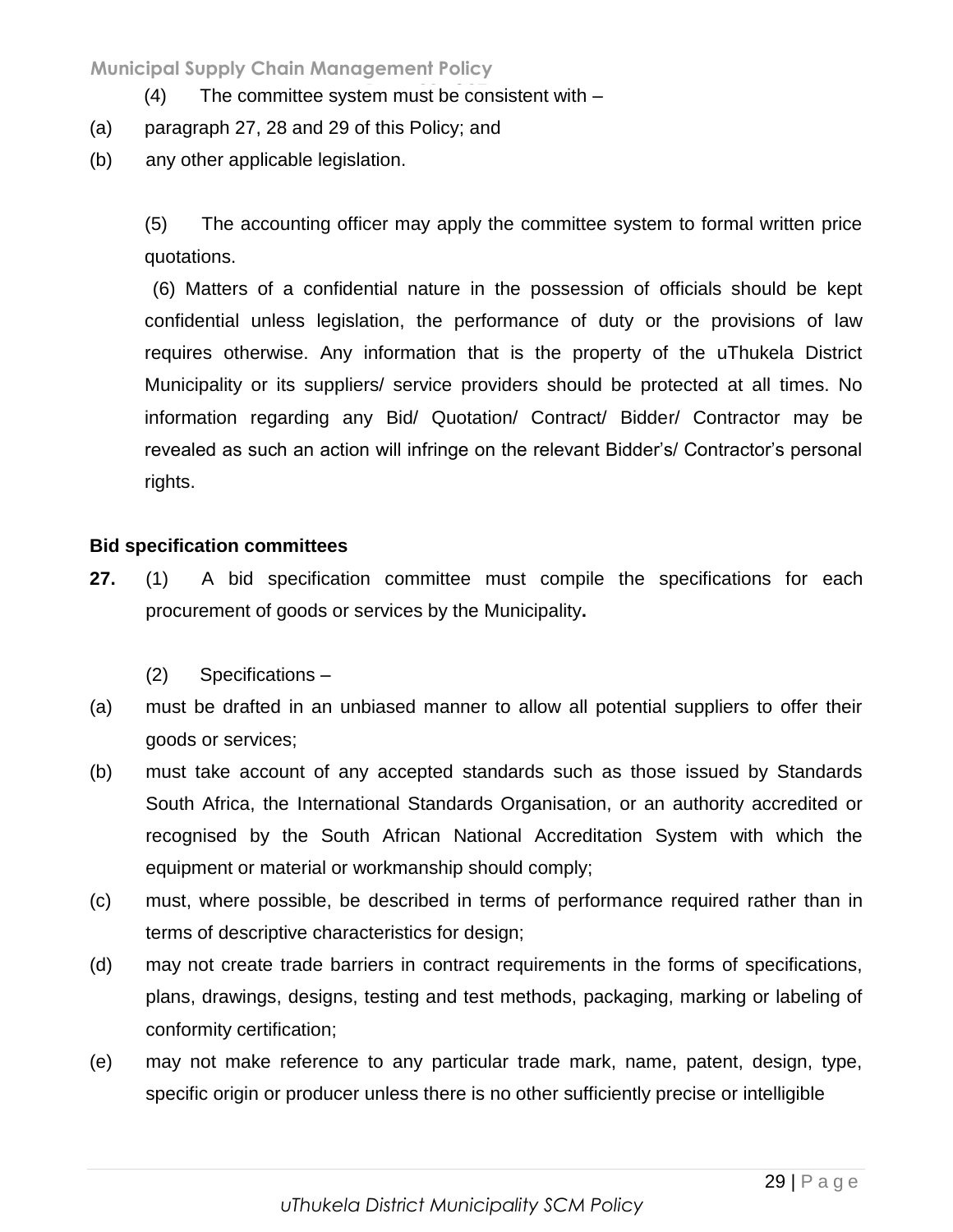- way of describing the characteristics of the work, in which case such reference must be accompanied by the word "equivalent";
- (f) must indicate each specific goal for which points may be awarded in terms of the points system set out in the Preferential Procurement Regulations 2001; and
- (g) must be approved by the accounting officer prior to publication of the invitation for bids in terms of paragraph 22 of this Policy.

(3) A bid specification committee must be composed of one or more officials of the Municipality, preferably the manager responsible for the function involved, and may, when appropriate, include external specialist advisors.

(4) No person, advisor or corporate entity involved with the bid specification committee, or director of such a corporate entity, may bid for any resulting contracts.

#### **Bid evaluation committees**

- **28.** (1) A bid evaluation committee must –
- (a) evaluate bids in accordance with
	- (i) the specifications for a specific procurement; and
	- (ii) the points system set out in terms of paragraph  $27(2)(f)$ .
- (b) evaluate each bidder's ability to execute the contract;
- (c) check in respect of the recommended bidder whether municipal rates and taxes and municipal service charges are not in arrears, and;
- (d) submit to the adjudication committee a report and recommendations regarding the award of the bid or any other related matter.
	- (2) A bid evaluation committee must as far as possible be composed of-
- (a) officials from departments requiring the goods or services; and
- (b) at least one supply chain management practitioner of the Municipality **.**
	- (3) Discounts
- a) When calculating comparative prices:
- i. unconditional discounts must be taken into account for evaluation purposes; and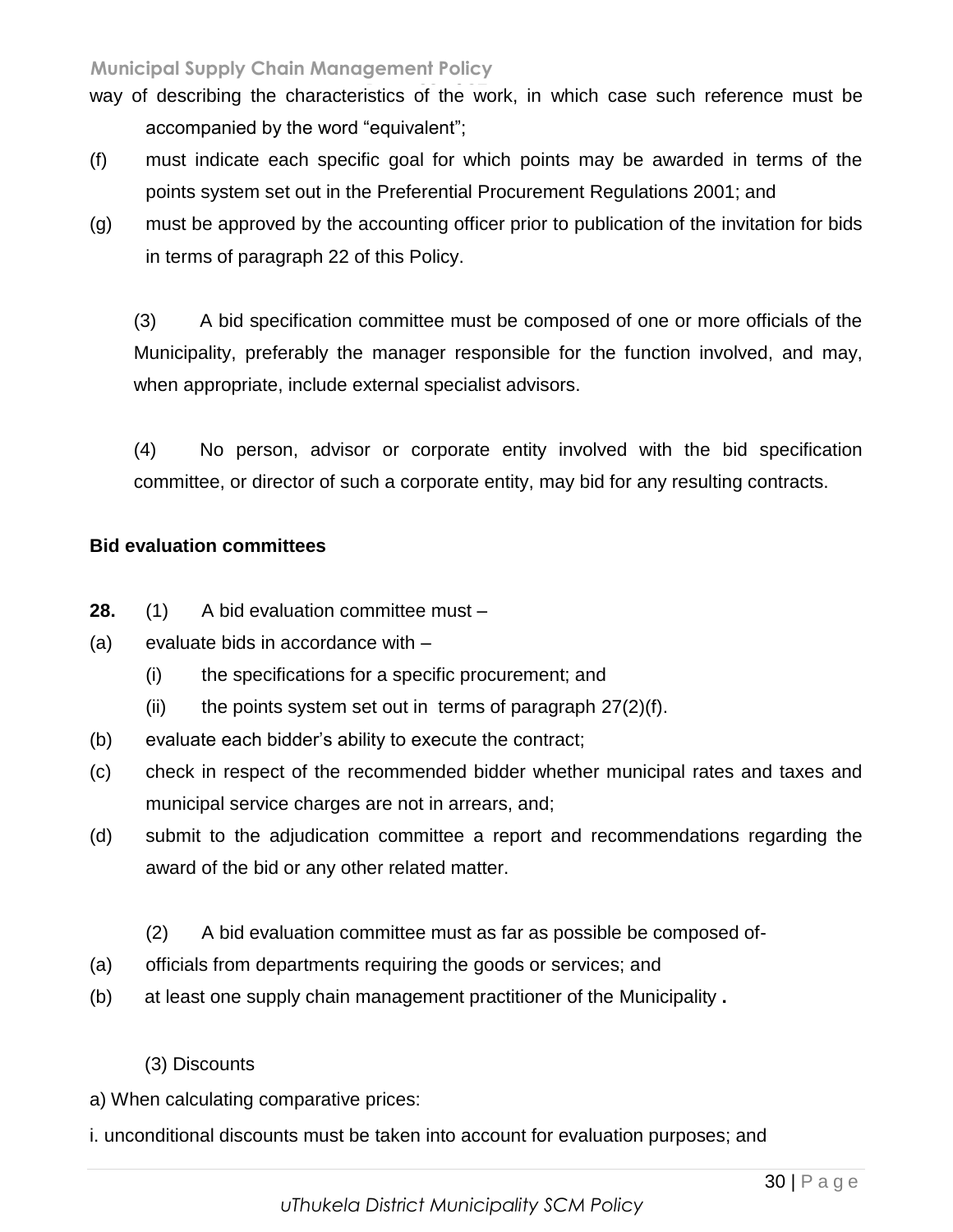ii. conditional discounts must not be taken into account for evaluation purposes but should be implemented when payment is effected

# **(4) Compulsory sub-contracting**

a) A bidder must not be awarded the points claimed for B-BBEE status level of contribution if it is indicated in the bid documents that such a bidder intends sub-contracting more that 25% of the contract value to any other enterprise that does not qualify for at least the same number of points that the bidder qualifies for, unless the intended sub-contractor is an EME that has the capability and ability to execute the sub-contract.

b) A contractor is not allowed to sub-contract more than 25% of the contract value to another enterprise that does not have equal or higher B-BBEE status level, unless the intended subcontractor is an EME that has the capability and ability to execute the sub-contract.

c) In relation to a designated sector, a contractor must not be allowed to sub-contract in such a manner that the local production and content of the overall value of the contract is reduced to be lower than stipulated minimum threshold.

d) Where feasible, organs of state must impose a 30% subcontracting requirement in tender invitations for contracts in excess of ZAR30-million. The PPPFA Regulations 2017 contemplate that the compulsory subcontracting requirement, if applied, must be for the purpose of advancing the same categories of EMEs, QSEs and co-operatives as are provided for in relation to pre-qualification criteria.

Where compulsory subcontracting is applied in a tender process, successful tenderers will be obliged to subcontract a minimum of 30% of the contract value to one or more suppliers registered on a database approved by National Treasury to provide the required goods or services.

Sub-contracting with the following designated groups:

- 1. An EME or QSE which is at least 51% Black Owned
- 2. An EME or QSE which is at least 51% owned by black youth
- 3. An EME or QSE which is at least 51% Black Women Owned
- 4. An EME or QSE which is at least 51% owned by black people with disabilities
- 5. An EME or QSE which is 51% owned by black people living in rural or underdeveloped areas and / or townships.
- 6. A Cooperative which is at least 51% owned by black people.
- 7. An EME or QSE which is at least 51% owned by black people who are military veterans.

A person awarded a contract by an organ of state may enter into a subcontracting arrangement only with the consent of the organ of state.

E) For construction related contracts, the service provider should ensure that a minimum % of the contract, as detailed below, is sub-contracted to qualifying previously disadvantaged companies within the approved emerging contractors incubator project, within the area of jurisdiction of the municipality, subject to (a) and (b) above.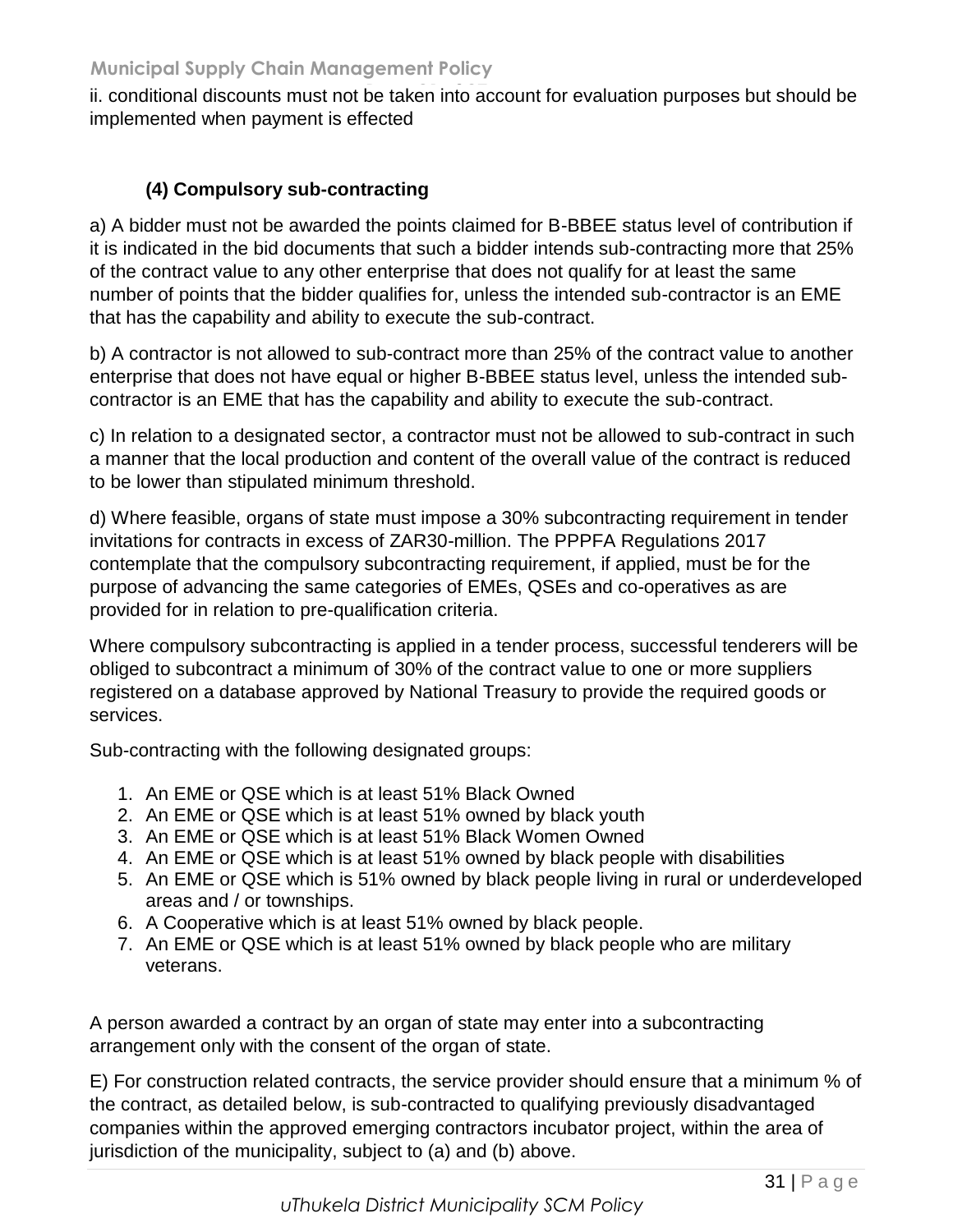| Total value of the project<br>(inclusive of VAT) | % of the Project to be sub-<br>contracted | <b>Minimum</b><br>number of sub-<br>contractors |
|--------------------------------------------------|-------------------------------------------|-------------------------------------------------|
| $>$ R 5 000 000 $<$ R 10 000 000                 | 5 % of Total value of the project         | $\overline{2}$                                  |
| $>$ R10 000 000 < R 15 000 000                   | 10 % of Total value of the project        | $\overline{2}$                                  |
| $>$ R15 000 000 < R 20 000 000                   | 15 % of Total value of the project        | 3                                               |
| $>$ R20 000 000 < R 25 000 000                   | 20 % of Total value of the project        | $\overline{4}$                                  |
| $>$ R25 000 000 $<$ R30 000 000                  | 25 % of Total value of the project        | 5                                               |
| $>$ R30 000 000 $<$                              | 30 % of Total value of the project        | 6                                               |

**Page 32 of 37**

Service Providers who are granted construction work contracts with a project value of R 5 million or more may be required to subcontract at least 5%-30% of the works to service providers with a CIDB grading of between 1CE and 4CE, whose principal business address is registered, and whose operations are conducted primarily within the jurisdiction of the UThukela District Municipality. Bids with a value above R 1 million for the supply and delivery of goods and services will be subjected to sub-contracting, where it is deemed practical to do so by the municipality.

The service provider may be required to enter into an agreement with the Municipality and the third party subcontractor in order to facilitate a cession of a right to direct payment to allow for the transfer of direct payment to the third party sub-contractor where necessary.

# **(5) Evaluation of Bids Based on Functionality as a Criterion**

a) Bids invited on the basis of functionality as a criterion must be evaluated in two stages – first functionality must be assessed and then in accordance with the 80/20 or 90/10 preference point systems prescribed in Preferential Procurement Regulations 5 and 6. The evaluation must be done as follows:

A. First stage – Evaluation of functionality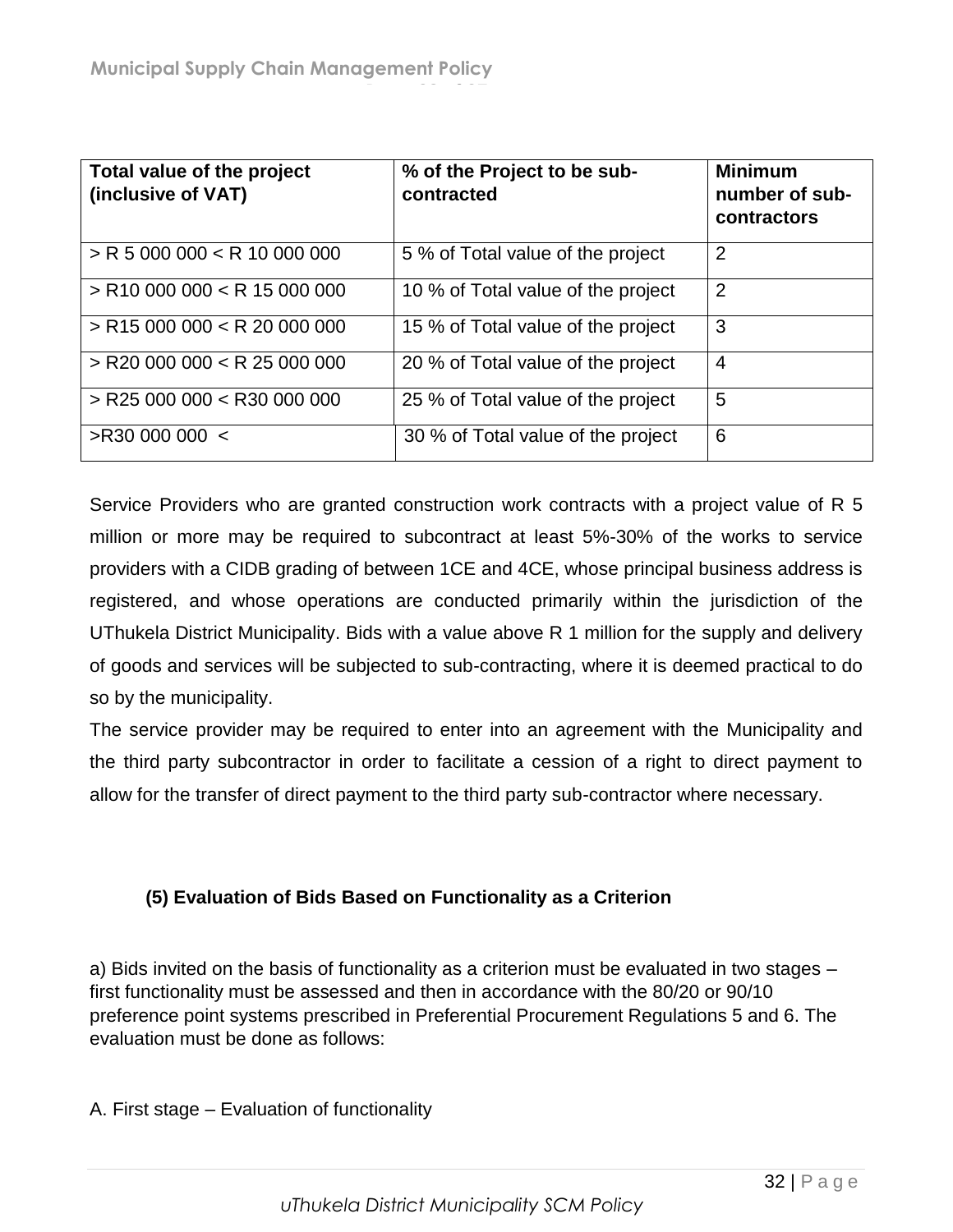i. Bids must be evaluated in terms of the evaluation criteria embodied in the bid documents. The amendment of evaluation criteria, weights, applicable values and/or the minimum qualifying score for functionality after the closure of bids is not allowed as this may jeopardise the fairness of the process.

ii. A bid will be considered further if it achieves the prescribed minimum qualifying score for functionality.

iii. Bids that fail to achieve the minimum qualifying score for functionality must be disqualified.

iv. Score sheets should be prepared and provided to panel members to evaluate the bids.

v. The score sheet should contain all the criteria and the weight for each criterion as well as the values to be applied for evaluation as indicated in the bid documents.

vi. Each panel member should after thorough evaluation independently award his / her own value to each individual criterion.

vii. Score sheets should be signed by panel members and if necessary, written motivation may be requested from panel members where vast discrepancies in the values awarded for each criterion exist.

viii. If the minimum qualifying score for functionality is indicated as a percentage in the bid documents, the percentage scored for functionality may be calculated as follows:

The value awarded for each criterion should be multiplied by the weight for the relevant criterion to obtain the score for the various criteria;

The scores for each criterion should be added to obtain the total score; and

The following formula should be used to convert the total score to percentage for functionality:

100 X Ms So Ps

where:

Ps = percentage scored for functionality by bid under consideration

 $\text{So} = \text{total score of bid under consideration}$ 

Ms = maximum possible score

ix. The percentage of each panel member should be added and divided by the number of panel members to establish the average percentage obtained by each bidder for functionality.

x. During the evaluation of a service provider, the Bid evaluation committee should assess whether the service provider is currently rendering services (construction related contracts) to the municipality:

a. If the service provider is currently rendering services to the municipality with a stage of completion less than 50% and/or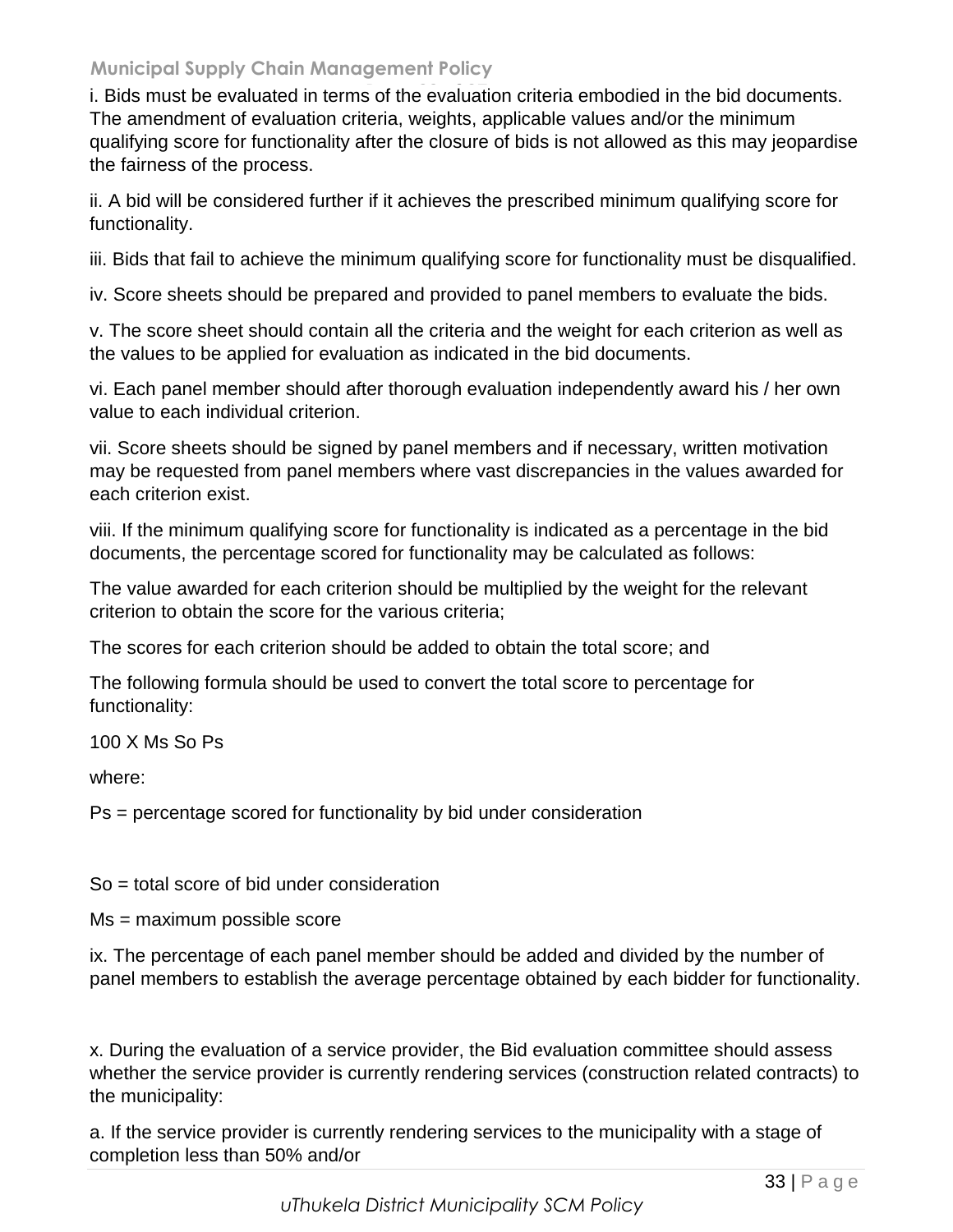b. the service providers' performance is not in line with the project performance milestones, then the service provider should be disqualified from further evaluation, and should be placed on hold.

# **(6) Access to bidding information**

Information access:

- a) all bidding information remains strictly confidential.
- b) every bidder shall be informed of final bid results.
- c) the information of one bidder shall not be disclosed to any other bidder.

### **Informing the unsuccessful bidders**

d) The SCM Unit must inform unsuccessful bidders in writing that their bids were unsuccessful. At this stage no detail on why bids were unsuccessful, has to be provided. The unsuccessful bidder has fourteen (14) working days to raise an objection against the decision. If no response has been received by the municipality within the stipulated period, a letter will be sent to the successful bidder informing him/her of the acceptance of his/her bid.

e) on written request, any bidder should be provided with the reasons why his / her own bid was unsuccessful.

# **Informing the successful bidders**

a) the successful bidder must be notified in writing by registered or certified mail of the acceptance of their bid within the original validity period of the bid.

b) the information of other bidders will not be disclosed to the successful bidder.

# **Disclosure of information**

a) bids are not available for perusal by the public.

b) (b) according to sections 36 and 63 of the Promotion of Access to Information Act, Act No 2 of 2000, a public body must refuse a request for access to a record of the body if the record contains:

i. trade secrets of a third party.

ii. financial, commercial, scientific or technical information, other than trade secrets, of a third party, the disclosure of which would be likely to cause harm to the commercial or financial interest of the third party.

iii. information supplied in confidence by a third party, the disclosure of which could reasonably be expected: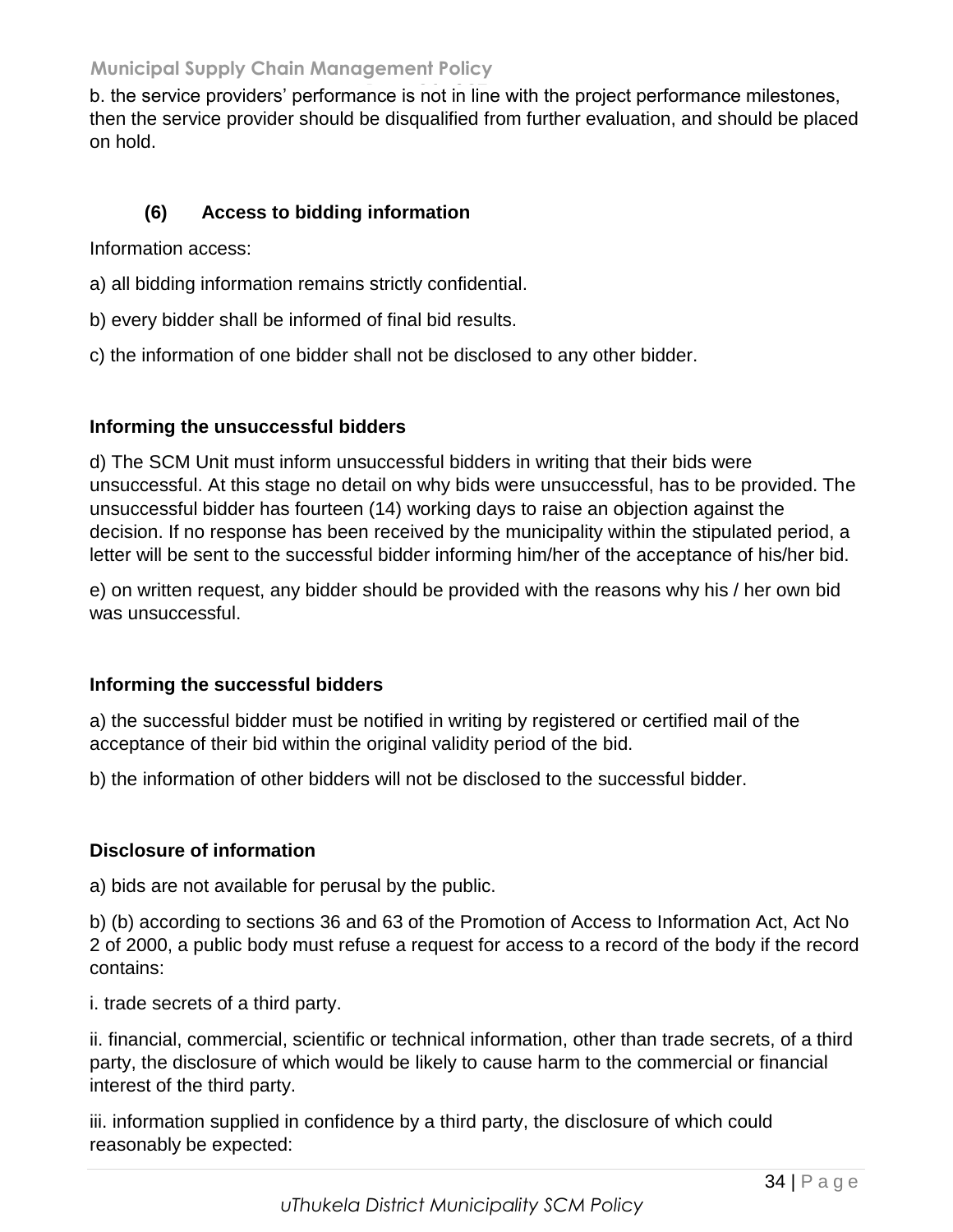to put that third party at a disadvantage in contractual or other negotiations.

to prejudice that third party in commercial competition.

iv. personal information about a third party, including a deceased individual.

c) when divulging information, a balance must be stricken between one party's right to access of information and the right to confidentiality of the other party.

d) where no bid has been accepted, particulars of the bids received are not made public.

e) municipality can withhold information if the release or publication of the information:

i. will impede law enforcement; or

ii. will be contrary to the public interest; or

iii. (will harm the legitimate interests of municipality; or

iv. will hinder fair competition between providers by revealing any proprietary information of any bidder.

### **Publishing of award**

a) awards shall be published in the media by means of which the bids were originally advertised.

b) certain information must be made available on the municipality's website

The accounting officer, or another official designated by the accounting officer, is responsible for assisting the appointed person to perform his or her functions effectively.

# **Bid adjudication committees**

- **29.** (1) A bid adjudication committee must –
- (a) consider the report and recommendations of the bid evaluation committee; and
- (b) either
	- (i) depending on its delegations, make a final award or a recommendation to the accounting officer to make the final award; or
	- (ii) make another recommendation to the accounting officer how to proceed with the relevant procurement.

(2) A bid adjudication committee must consist of at least four General Managers of the Municipality which must include –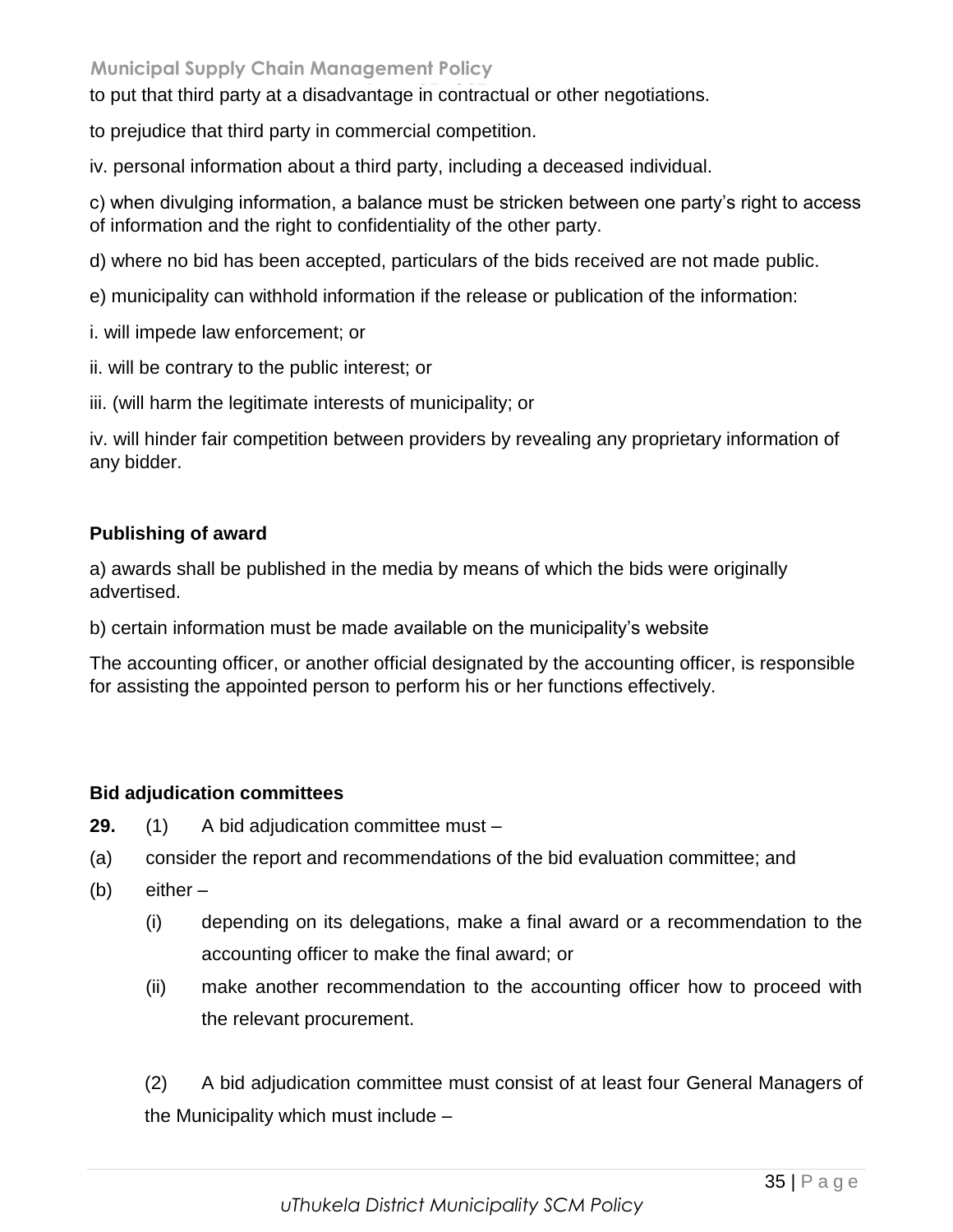- (a) the chief financial officer or, if the chief financial officer is not available, another manager in the budget and treasury office reporting directly to the chief financial officer and designated by the chief financial officer; and
- (b) at least one senior supply chain management practitioner who is an official of the Municipality ; and
- (c) a technical expert in the relevant field who is an official, if such an expert exists.

(3) The accounting officer must appoint the chairperson of the committee. If the chairperson is absent from a meeting, the members of the committee who are present must elect one of them to preside at the meeting.

(4) Neither a member of a bid evaluation committee, nor an advisor or person assisting the evaluation committee, may be a member of a bid adjudication committee.

(5) (a) If the bid adjudication committee decides to award a bid other than the one recommended by the bid evaluation committee, the bid adjudication committee must prior to awarding the bid –

(i) check in respect of the preferred bidder whether that bidder's municipal rates and taxes and municipal service charges are not in arrears, and;

- (ii) notify the accounting officer.
	- (b) The accounting officer may –
- (i) after due consideration of the reasons for the deviation, ratify or reject the decision of the bid adjudication committee referred to in paragraph (a); and
- (ii) if the decision of the bid adjudication committee is rejected, refer the decision of the adjudication committee back to that committee for reconsideration.

(6) The accounting officer may at any stage of a bidding process, refer any recommendation made by the evaluation committee or the adjudication committee back to that committee for reconsideration of the recommendation.

(7) The accounting officer must comply with section 114 of the Act within 10 working days.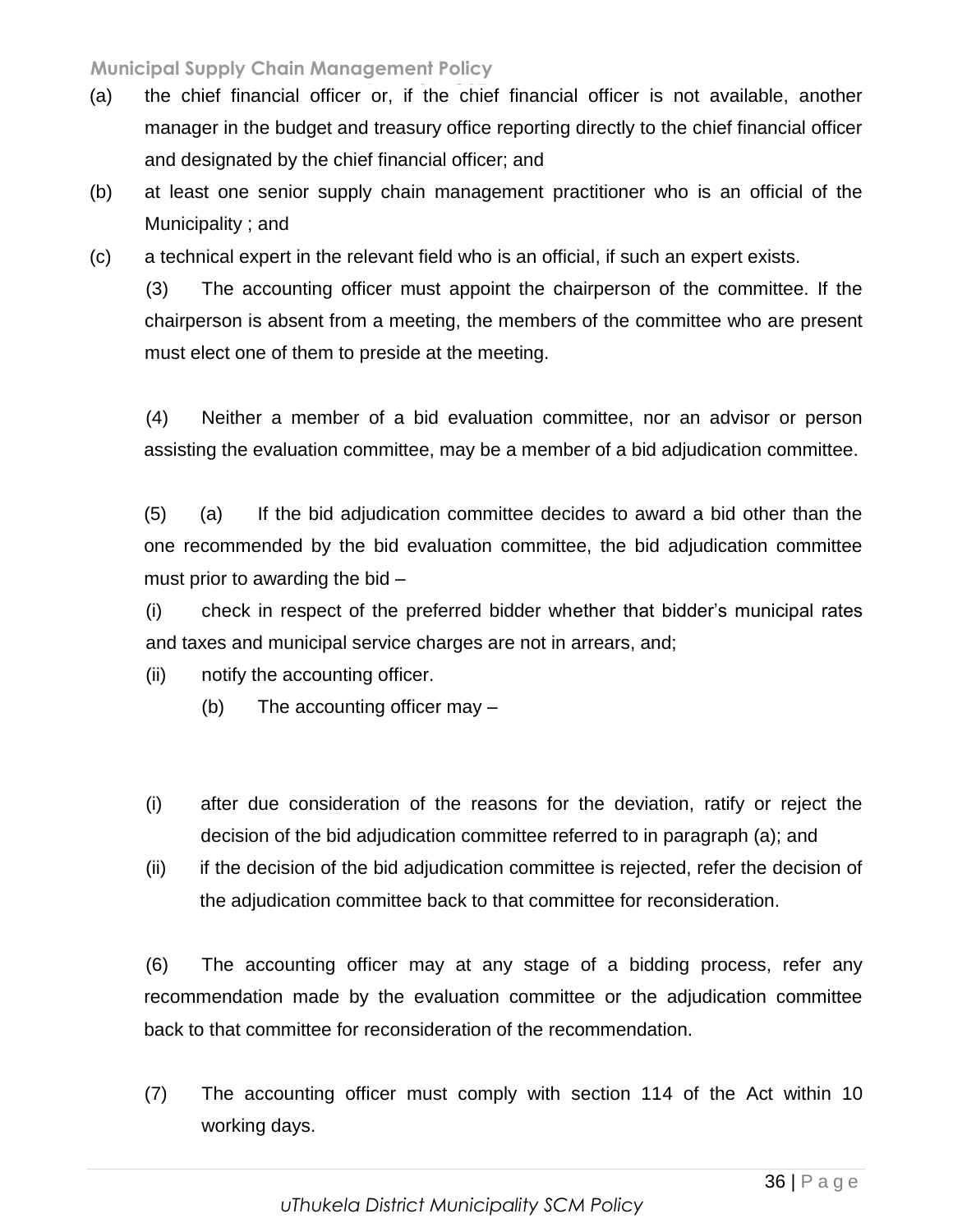# **Procurement of banking services**

- **30.** (1) A contract for banking services –
- (a) must be procured through competitive bids;
- (b) must be consistent with section 7 or 85 of the Act; and
- (c) may not be for a period of more than five years at a time.

**Page 37 of 37**

(2) The process for procuring a contract for banking services must commence at least nine months before the end of an existing contract.

(3) The closure date for the submission of bids may not be less than 60 days from the date on which the advertisement is placed in a newspaper in terms of paragraph 22(1). Bids must be restricted to banks registered in terms of the Banks Act, 1990 (Act No. 94 of 1990).

# **Procurement of IT related goods or services**

**31.** (1) The accounting officer may request the State Information Technology Agency (SITA) to assist with the acquisition of IT related goods or services through a competitive bidding process.

(2) Both parties must enter into a written agreement to regulate the services rendered by, and the payments to be made to, SITA.

(3) The accounting officer must notify SITA together with a motivation of the IT needs if –

- (a) the transaction value of IT related goods or services required in any financial year will exceed R50 million (VAT included); or
- (b) the transaction value of a contract to be procured whether for one or more years exceeds R50 million (VAT included).

(4) If SITA comments on the submission and the Municipality disagrees with such comments, the comments and the reasons for rejecting or not following such comments must be submitted to the council, the National Treasury, the provincial treasury and the Auditor General.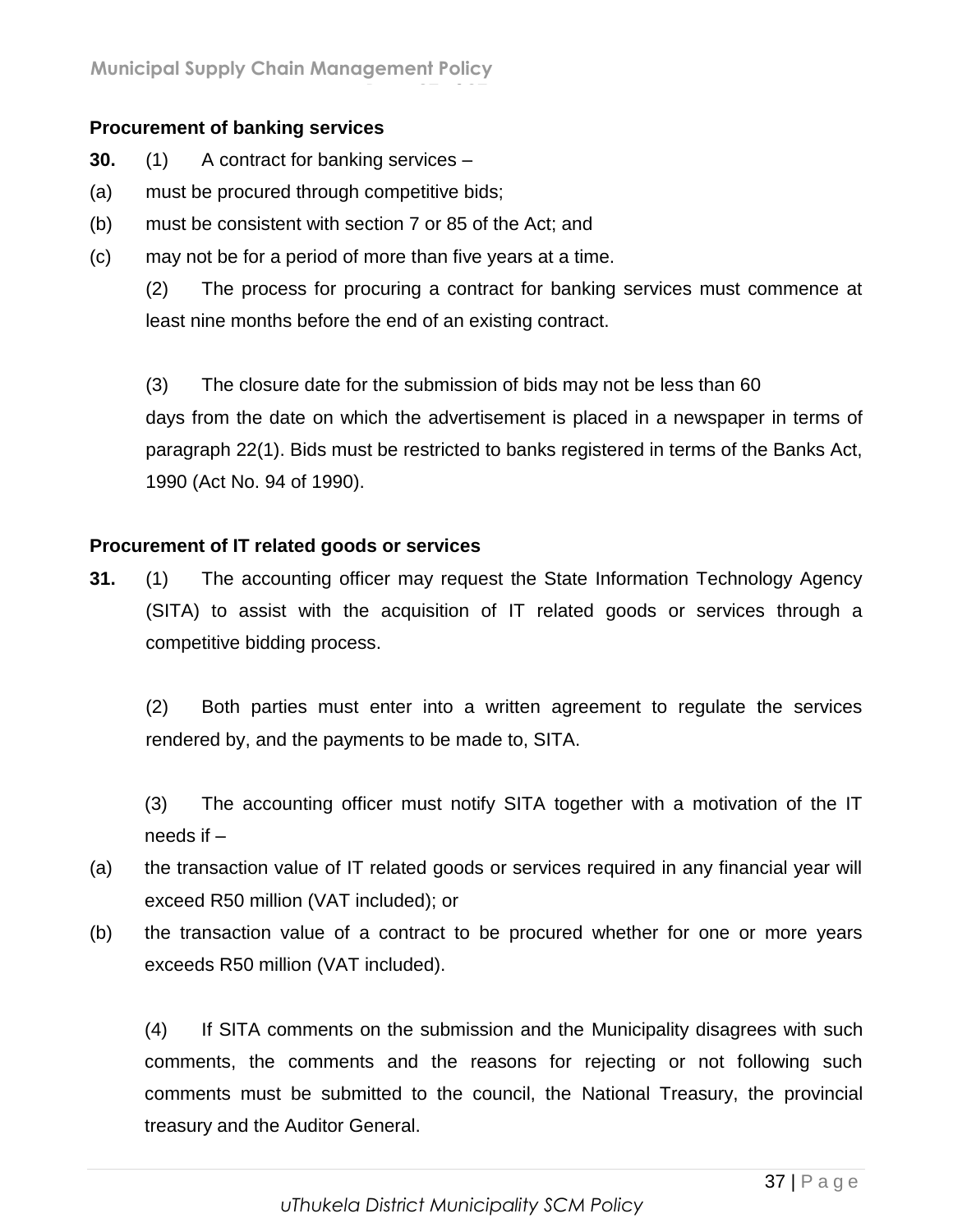## **Procurement of goods and services under contracts secured by other organs of state**

- **32.** (1) The accounting officer may procure goods or services under a contract secured by another organ of state, but only if –
- (a) the contract has been secured by that other organ of state by means of a competitive bidding process applicable to that organ of state;
- (b) there is no reason to believe that such contract was not validly procured;

**Page 38 of 37**

- (c) there are demonstrable discounts or benefits to do so; and
- (d) that other organ of state and the provider have consented to such procurement in writing.
	- (2) Subparagraphs  $(1)(c)$  and  $(d)$  do not apply if  $-$
- (a) a municipal entity procures goods or services through a contract secured by its parent Municipality; or
- (b) a Municipality procures goods or services through a contract secured by a municipal entity of which it is the parent Municipality.
- (c) the Accounting Officer must first obtain consent from Provincial Treasury before he/she finalizes an agreement with another organ of state and the identified service provider (Circular 01A/2016).

# **Procurement of goods necessitating special safety arrangements**

- **33.** (1) The acquisition and storage of goods in bulk (other than water), which necessitate special safety arrangements, including gasses and fuel, should be avoided where ever possible.
	- (2) Where the storage of goods in bulk is justified, such justification must be based on sound reasons, including the total cost of ownership, cost advantages and environmental impact and must be approved by the accounting officer.

# **Proudly SA Campaign**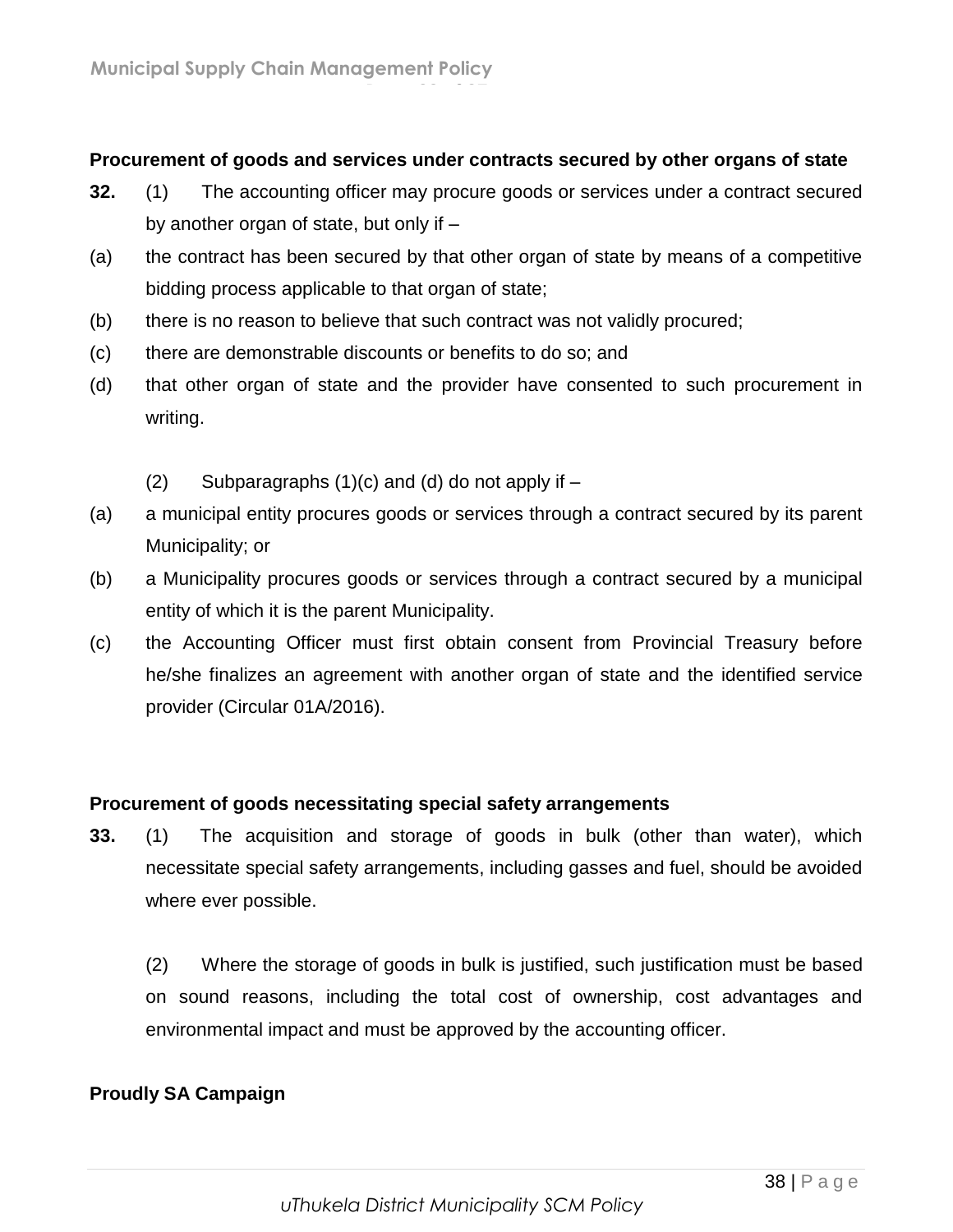**34.** The Municipality supports the Proudly SA Campaign to the extent that, all things being equal, preference is given to procuring local goods and services from:

- Firstly suppliers and businesses within the Municipality or district;
- Secondly suppliers and businesses within the relevant province;
- Thirdly suppliers and businesses within the Republic.

# **Appointment of consultants**

- **35.** (1) The accounting officer may procure consulting services provided that any Treasury guidelines in respect of consulting services are taken into account when such procurements are made.
	- (2) Consultancy services must be procured through competitive bids if
- (a) the value of the contract exceeds R200 000.00 (VAT included); or
- (b) the duration period of the contract exceeds one year.
	- (3) In addition to any requirements prescribed by this policy for competitive bids, bidders must furnish particulars of –
- (a) all consultancy services provided to an organ of state in the last five years; and
- (b) any similar consultancy services provided to an organ of state in the last five years.
	- (4) The accounting officer must ensure that copyright in any document produced, and the patent rights or ownership in any plant, machinery, thing, system or process designed or devised, by a consultant in the course of the consultancy service is vested in the Municipality **.**

# **Deviation from, and ratification of minor breaches of, procurement processes**

- **36.** (1) The accounting officer may –
- (a) dispense with the official procurement processes established by this Policy and to procure any required goods or services through any convenient process, which may include direct negotiations, but only –
	- (i) in an emergency;
	- (ii) if such goods or services are produced or available from a single provider only;
	- (iii) for the acquisition of special works of art or historical objects where specifications are difficult to compile;
	- (iv) acquisition of animals for zoos and/or nature and game reserves; or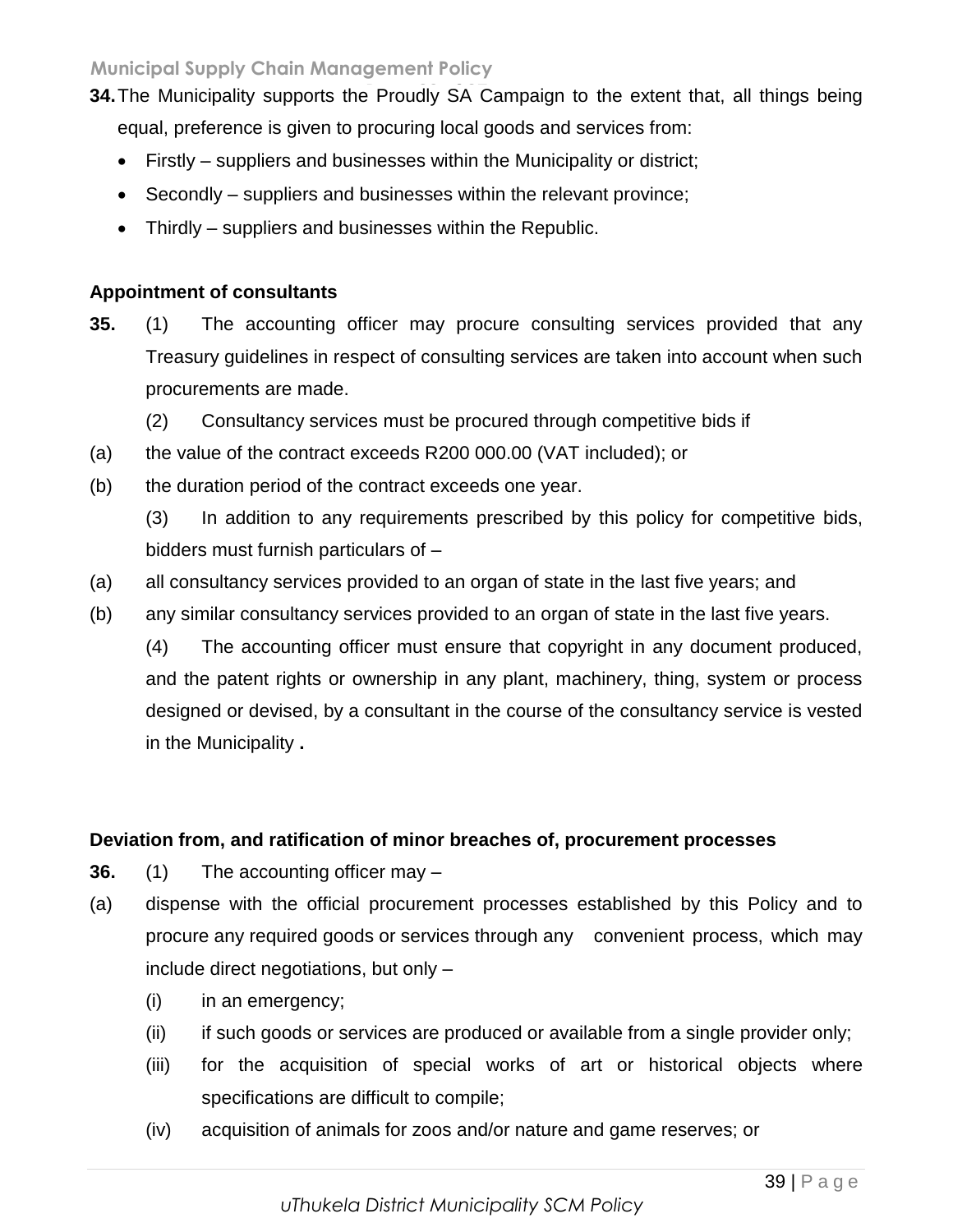(v) in any other exceptional case where it is impractical or impossible **Page 40 of 37** to follow the official procurement processes; and

(b) ratify any minor breaches of the procurement processes by an official or committee acting in terms of delegated powers or duties which are purely of a technical nature.

(2) The accounting officer must record the reasons for any deviations in terms of subparagraphs (1)(a) and (b) of this policy and report them to the next meeting of the council and include as a note to the annual financial statements.

(3) Subparagraph (2) does not apply to the procurement of goods and services contemplated in paragraph 11(2) of this policy.

# **Unsolicited bids**

**37.** (1) In accordance with section 113 of the Act there is no obligation to consider unsolicited bids received outside a normal bidding process.

(2) The accounting officer may decide in terms of section 113(2) of the Act to consider an unsolicited bid, only if –

- (a) the product or service offered in terms of the bid is a demonstrably or proven unique innovative concept;
- (b) the product or service will be exceptionally beneficial to, or have exceptional cost advantages;
- (c) the person who made the bid is the sole provider of the product or service; and
- (d) the reasons for not going through the normal bidding processes are found to be sound by the accounting officer.

(3) If the accounting officer decides to consider an unsolicited bid that complies with subparagraph (2) of this policy, the decision must be made public in accordance with section 21A of the Municipal Systems Act, together with –

- (a) reasons as to why the bid should not be open to other competitors;
- (b) an explanation of the potential benefits if the unsolicited bid were accepted; and
- (c) an invitation to the public or other potential suppliers to submit their comments within 30 days of the notice.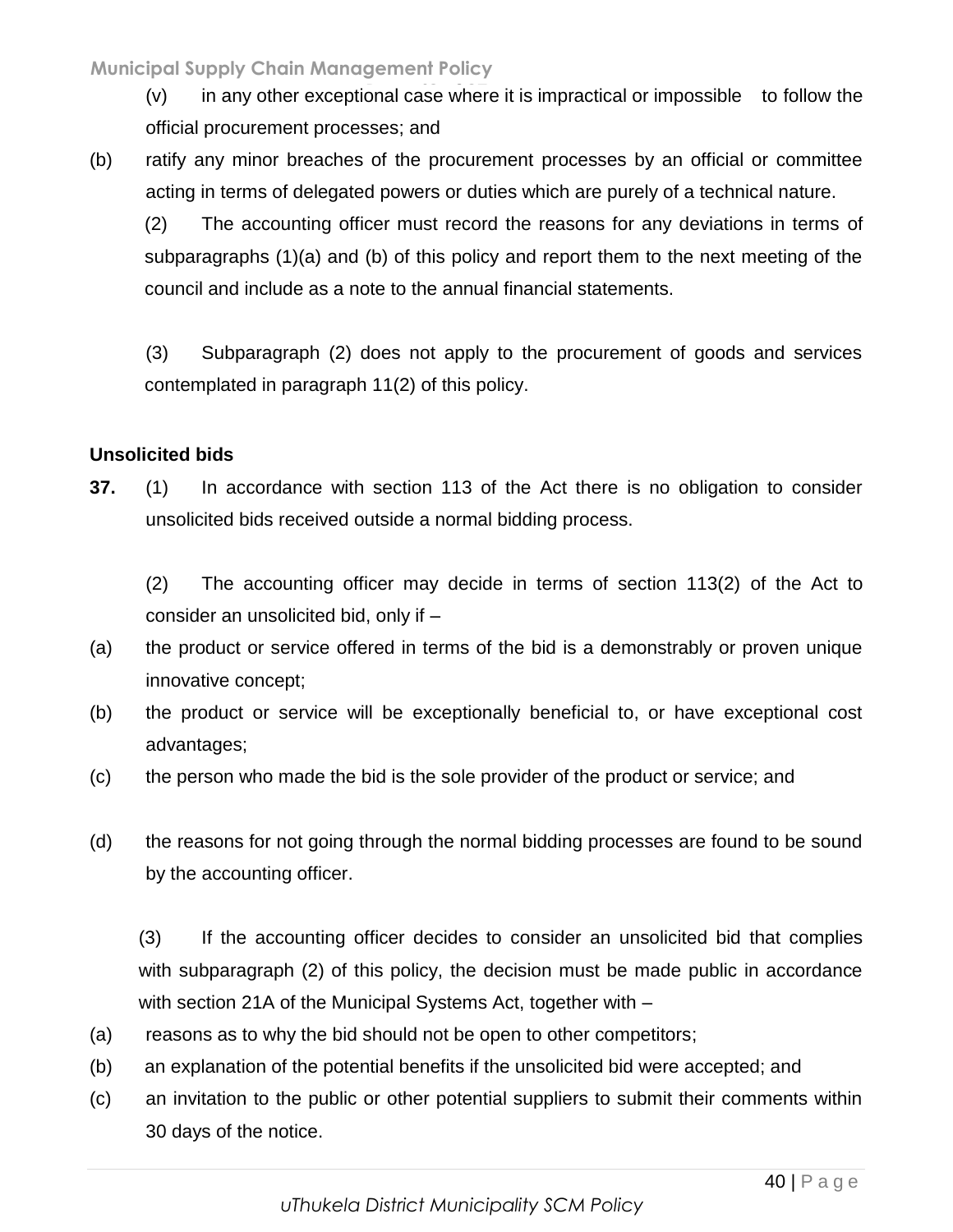(4) The accounting officer must submit all written comments received pursuant to subparagraph (3), including any responses from the unsolicited bidder, to the National Treasury and the relevant provincial treasury for comment.

**Page 41 of 37**

(5) The adjudication committee must consider the unsolicited bid and may award the bid or make a recommendation to the accounting officer, depending on its delegations.

(6) A meeting of the adjudication committee to consider an unsolicited bid must be open to the public.

(7) When considering the matter, the adjudication committee must take into account –

- (a) any comments submitted by the public; and
- (b) any written comments and recommendations of the National Treasury or the provincial treasury.

(8) If any recommendations of the National Treasury or provincial treasury are rejected or not followed, the accounting officer must submit to the Auditor General, the provincial treasury and the National Treasury the reasons for rejecting or not following those recommendations.

(9) Such submission must be made within seven days after the decision on the award of the unsolicited bid is taken, but no contract committing the Municipality to the bid may be entered into or signed within 30 days of the submission.

# **Combating of abuse of supply chain management system**

- **38.** (1) The accounting officer must–
- (a) take all reasonable steps to prevent abuse of the supply chain management system;
- (b) investigate any allegations against an official or other role player of fraud, corruption, favouritism, unfair or irregular practices or failure to comply with this Policy, and when justified –
	- (i) take appropriate steps against such official or other role player; or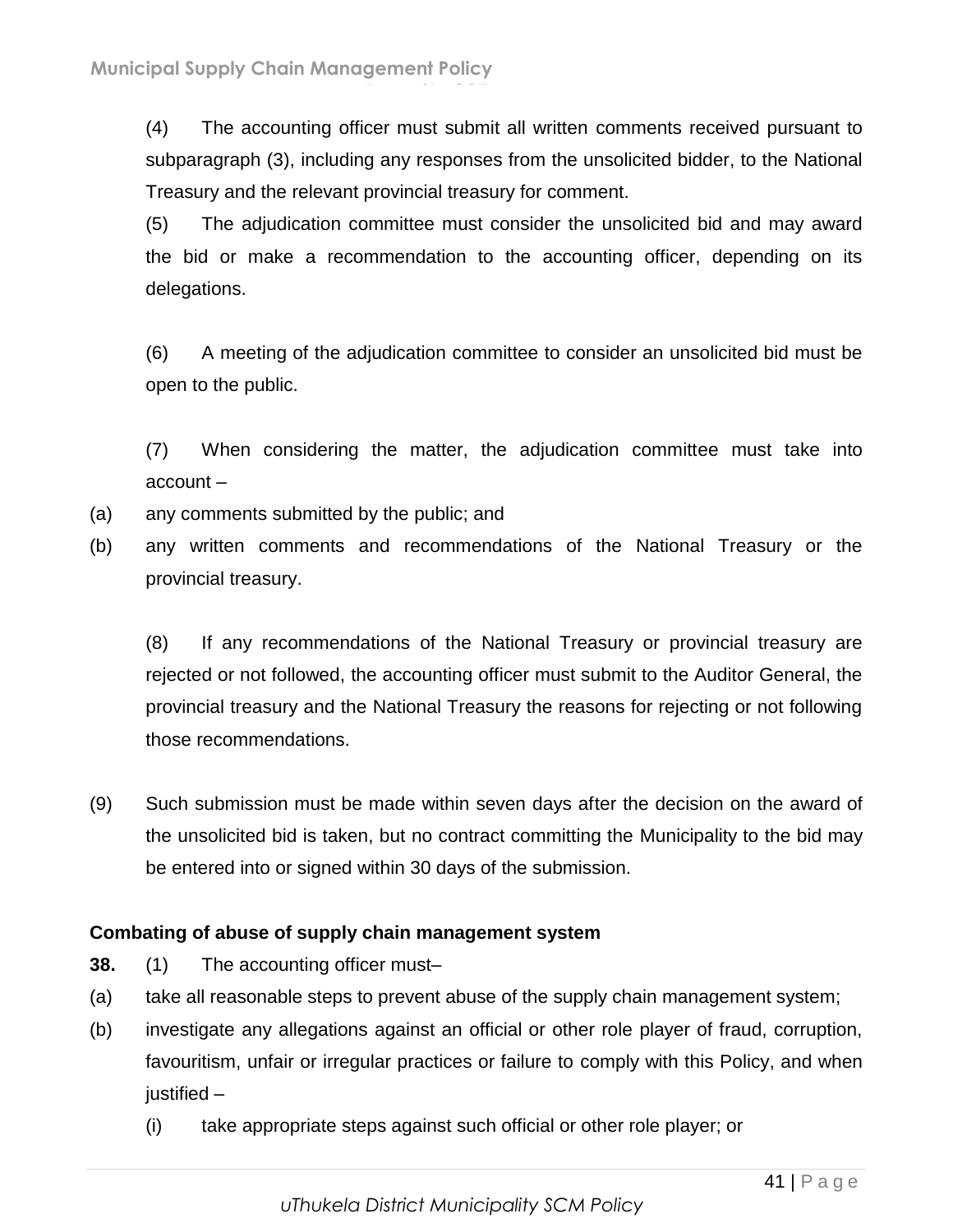- (ii) report any alleged criminal conduct to the South African Police Service;
- (c) check the National Treasury's database prior to awarding any contract to ensure that no recommended bidder, or any of its directors, is listed as a person prohibited from doing business with the public sector;
- (d) reject any bid from a bidder–
	- (i) if any municipal rates and taxes or municipal service charges owed by that bidder or any of its directors to the Municipality , or to any other Municipality or municipal entity, are in arrears for more than three months; or
	- (ii) who during the last five years has failed to perform satisfactorily on a previous contract with the Municipality or any other organ of state after written notice was given to that bidder that performance was unsatisfactory;
- (e) reject a recommendation for the award of a contract if the recommended bidder, or any of its directors, has committed a corrupt or fraudulent act in competing for the particular contract;
- $(f)$  cancel a contract awarded to a person if  $-$ 
	- (i) the person committed any corrupt or fraudulent act during the bidding process or the execution of the contract; or
	- (ii) an official or other role player committed any corrupt or fraudulent act during the bidding process or the execution of the contract that benefited that person; and
- (g) reject the bid of any bidder if that bidder or any of its directors  $-$ 
	- (i) has abused the supply chain management system of the Municipality or has committed any improper conduct in relation to such system;
	- (ii) has been convicted for fraud or corruption during the past five years;
	- (iii) has willfully neglected, reneged on or failed to comply with any government, municipal or other public sector contract during the past five years; or
	- (iv) has been listed in the Register for Tender Defaulters in terms of section 29 of the Prevention and Combating of Corrupt Activities Act (No 12 of 2004).

(2) The accounting officer must inform the National Treasury and relevant provincial treasury in writing of any actions taken in terms of subparagraphs (1)(b)(ii), (e) or (f) of this policy.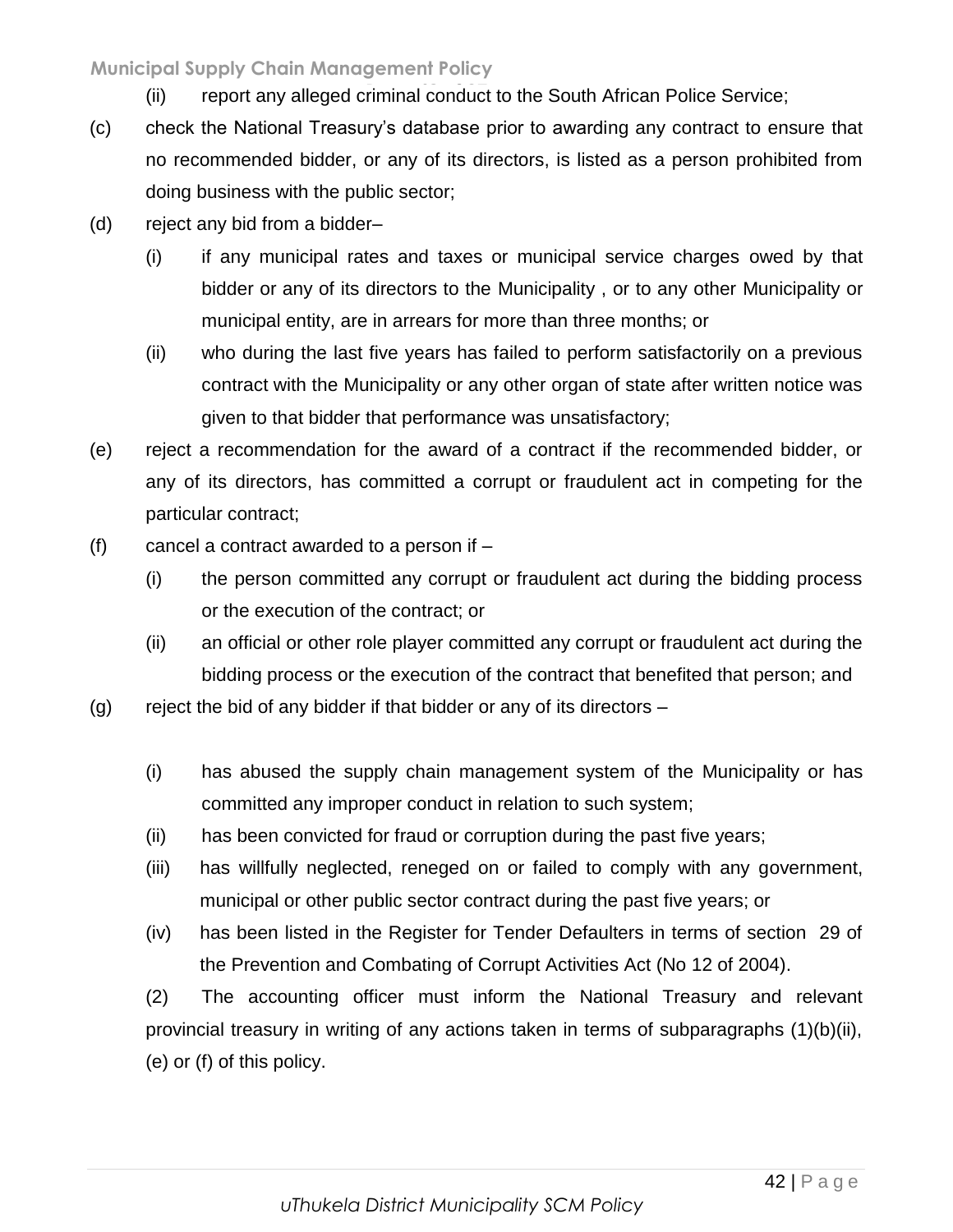#### **Logistics management**

- **39.** The accounting officer must establish and implement an effective system of logistics management, which must include -
- (a) the monitoring of spending patterns on types or classes of goods and services incorporating, where practical, the coding of items to ensure that each item has a unique number;
- (b) the setting of inventory levels that includes minimum and maximum levels and lead times wherever goods are placed in stock;
- (c) the placing of manual or electronic orders for all acquisitions other than those from petty cash;
- (d) before payment is approved , certification by the responsible officer that the goods and services are received or rendered on time and is in accordance with the order, the general conditions of contract and specifications where applicable and that the price charged is as quoted in terms of a contract;
- (e) appropriate standards of internal control and warehouse management to ensure that goods placed in stores are secure and only used for the purpose for which they were purchased;
- (f) regular checking to ensure that all assets including official vehicles are properly managed, appropriately maintained and only used for official purposes; and
- *(g)* monitoring and review of the supply vendor performance to ensure compliance with specifications and contract conditions for particular goods or services.

# **Disposal management**

- **40.** (1) The criteria for the disposal or letting of assets, including unserviceable, redundant or obsolete assets, subject to sections 14 and 90 of the Act, are as follows:
	- (2) Assets may be disposed of by  $-$
	- (i) transferring the asset to another organ of state in terms of a provision of the Act enabling the transfer of assets;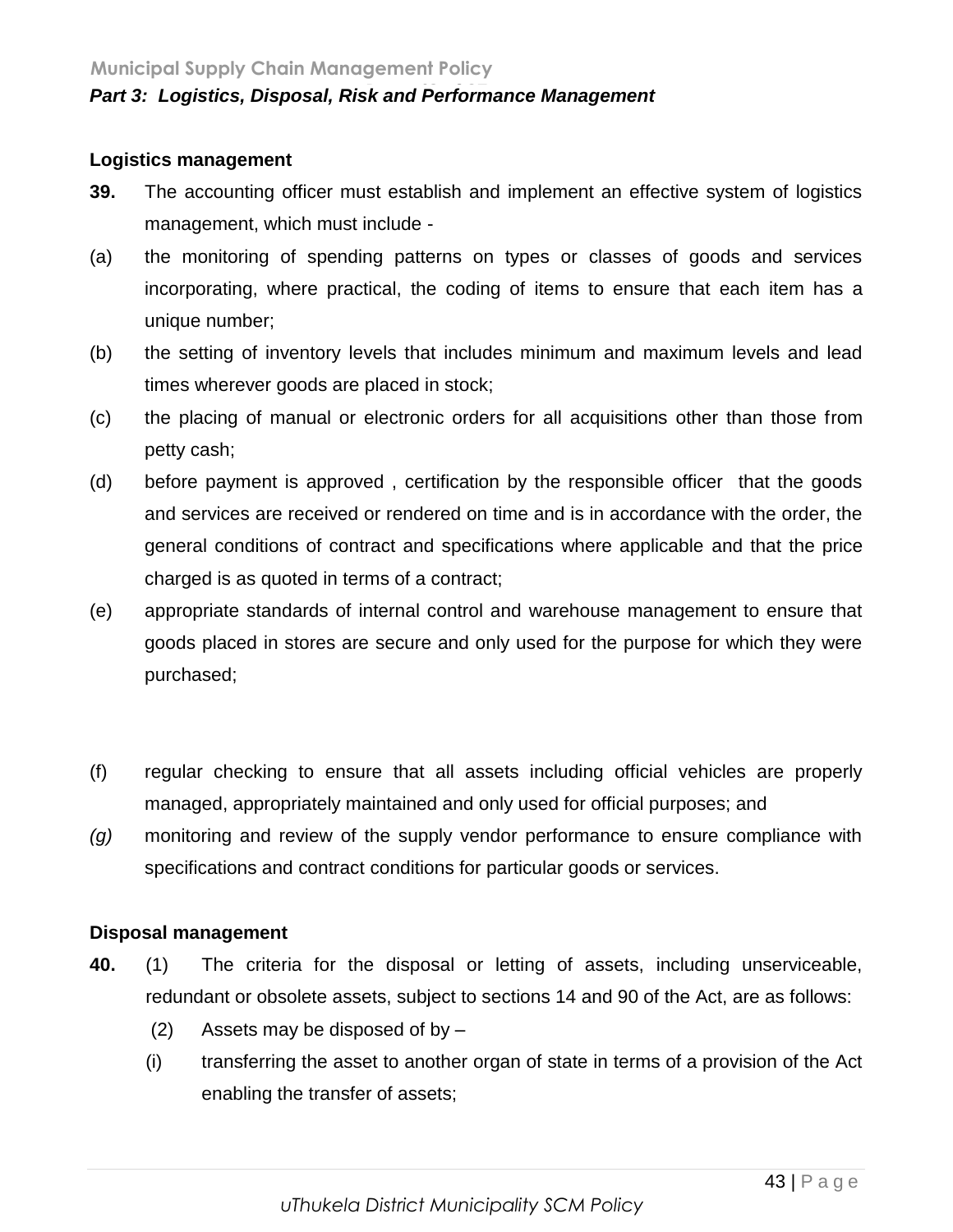- (ii) transferring the asset to another organ of state at market related value or, when appropriate, free of charge;
- (iii) selling the asset; or
- (iv) destroying the asset.
- (3) The accounting officer must ensure that –
- (a) immovable property is sold only at market related prices except when the public interest or the plight of the poor demands otherwise;
- (b) movable assets are sold either by way of written price quotations, a competitive bidding process, auction or at market related prices, whichever is the most advantageous or convenient;
- (c) firearms are not sold or donated to any person or institution within or outside the Republic unless approved by the National Conventional Arms Control Committee;
- (d) immovable property is let at market related rates except when the public interest or the plight of the poor demands otherwise;
- (e) all fees, charges, rates, tariffs, scales of fees or other charges relating to the letting of immovable property are annually reviewed;
- (f) where assets are traded in for other assets, the highest possible trade-in price is negotiated; and
- (g) in the case of the free disposal of computer equipment, the provincial department of education is first approached to indicate within 30 days whether any of the local schools are interested in the equipment.

# **Risk management**

- **41.** (1) The criteria for the identification, consideration and avoidance of potential risks in the supply chain management system, are as follows:
	- (2) Risk management must include –
- (a) the identification of risks on a case-by-case basis;
- (b) the allocation of risks to the party best suited to manage such risks;
- (c) acceptance of the cost of the risk where the cost of transferring the risk is greater than that of retaining it;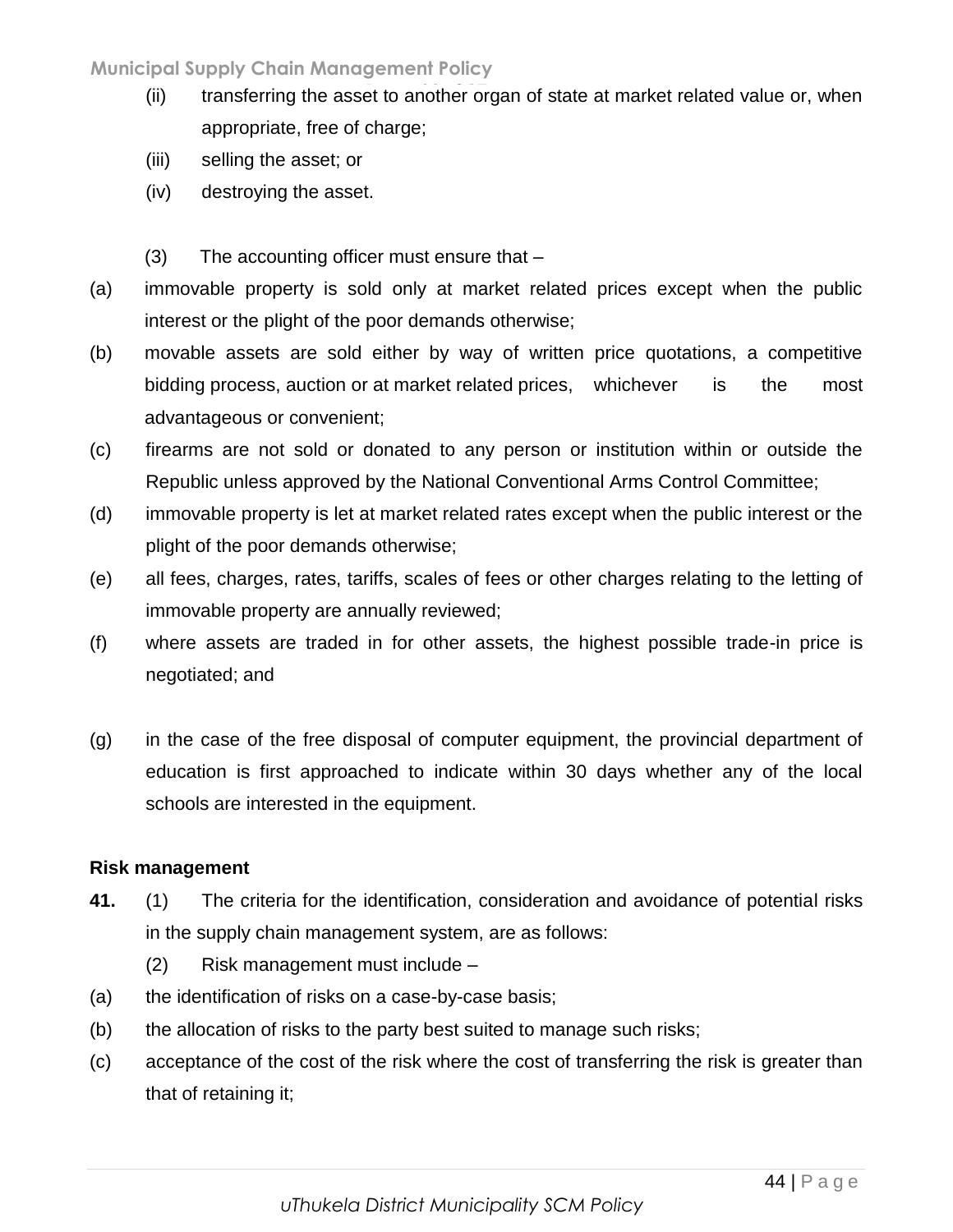- (d) the management of risks in a pro-active manner and the provision of adequate cover for residual risks; and
- (e) the assignment of relative risks to the contracting parties through clear and unambiguous contract documentation.

#### **Performance management**

**42.** The accounting officer must establish and implement an internal monitoring system in order to determine, on the basis of a retrospective analysis, whether the authorised supply chain management processes were followed and whether the objectives of this Policy were achieved.

#### *Part 4: Other matters*

#### **Prohibition on awards to persons whose tax matters are not in order**

**43.** (1) No award above R30 000 may be made in terms of this Policy to a person whose tax matters have not been declared by the South African Revenue Service to be in order.

(2) Before making an award to a person the accounting officer must first check with SARS whether that person's tax matters are in order.

(3) If SARS does not respond within 7 days such person's tax matters may for purposes of subparagraph (1) be presumed to be in order.

#### **Prohibition on awards to persons in the service of the state**

- **44.** Irrespective of the procurement process followed, no award may be made to a person in terms of this Policy –
- (a) if that person is not a natural person, of which any director, manager, principal shareholder or stakeholder is a person in the service of the state; or
- (b) a person who is an advisor or consultant contracted with the Municipality ,
- (c) who is in the service of the state.

#### **Awards to close family members of persons in the service of the state**

**45.** The accounting officer must ensure that the notes to the annual financial statements disclose particulars of any award of more than R2000 to a person who is a spouse,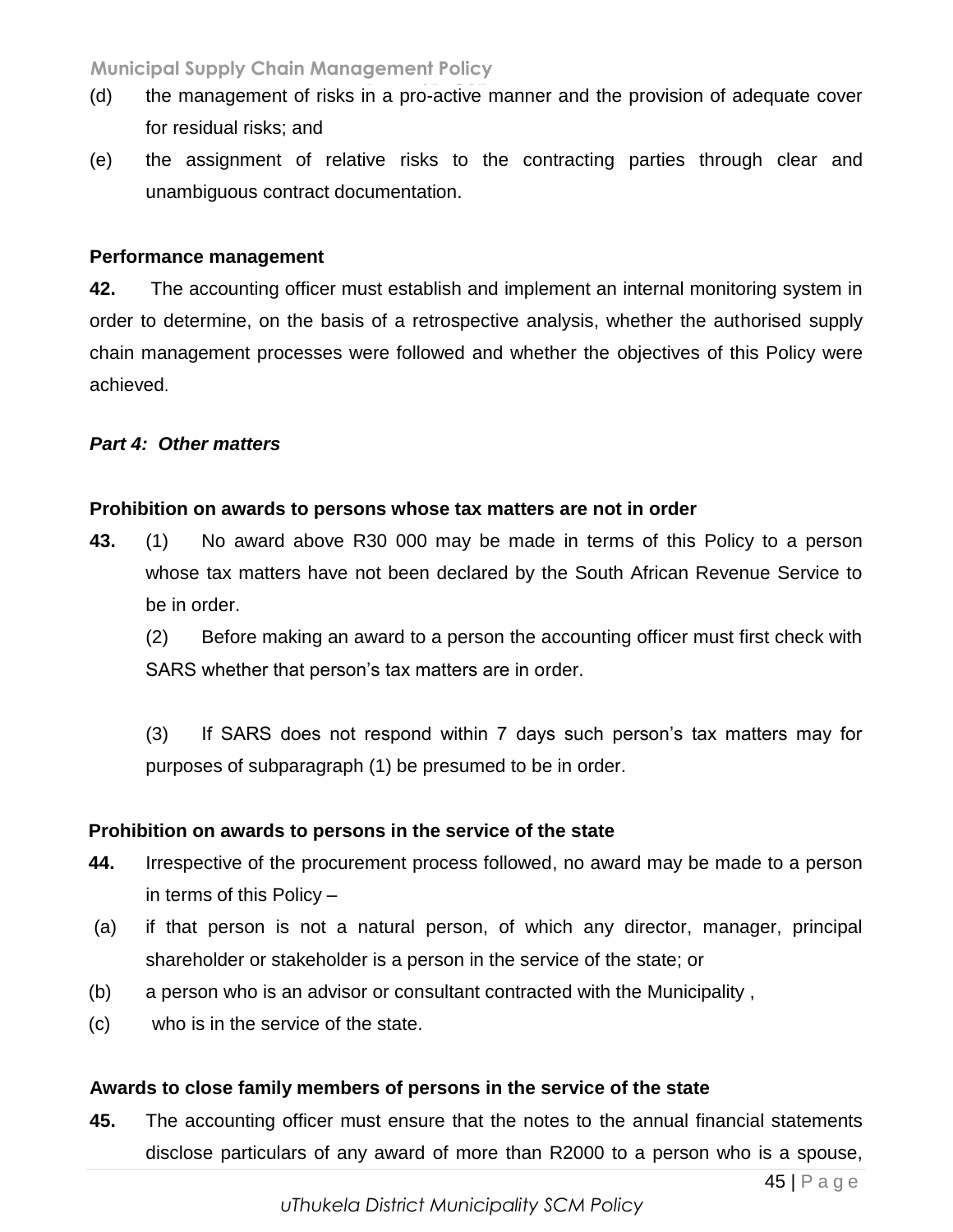child or parent of a person in the service of the state, or has been in the service of the state in the previous twelve months, including –

- (a) the name of that person;
- (b) the capacity in which that person is in the service of the state; and
- (c) the amount of the award.

# **Ethical standards**

- **46.** (1) A code of ethical standards as set out in subparagraph (2) / the "*National Treasury's code of conduct for supply chain management practitioners and other role players involved in supply chain management*" is hereby established for officials and other role players in the supply chain management system of the Municipality in order to promote –
- (a) mutual trust and respect; and
- (b) an environment where business can be conducted with integrity and in a fair and reasonable manner.
	- (2) An official or other role player involved in the implementation of this Policy –
- (a) must treat all providers and potential providers equitably;
- (b) may not use his or her position for private gain or to improperly benefit another person;
- (c) may not accept any reward, gift, favour, hospitality or other benefit directly or indirectly, including to any close family member, partner or associate of that person, of a value more than R350;
- (d) notwithstanding subparagraph (2) (c), must declare to the accounting officer details of any reward, gift, favour, hospitality or other benefit promised, offered or granted to that person or to any close family member, partner or associate of that person;
- (e) must declare to the accounting officer details of any private or business interest which that person, or any close family member, partner or associate, may have in any proposed procurement or disposal process of, or in any award of a contract by, the Municipality;
- (f) must immediately withdraw from participating in any manner whatsoever in a procurement or disposal process or in the award of a contract in which that person, or any close family member, partner or associate, has any private or business interest;
- (g) must be scrupulous in his or her use of property belonging to Municipality;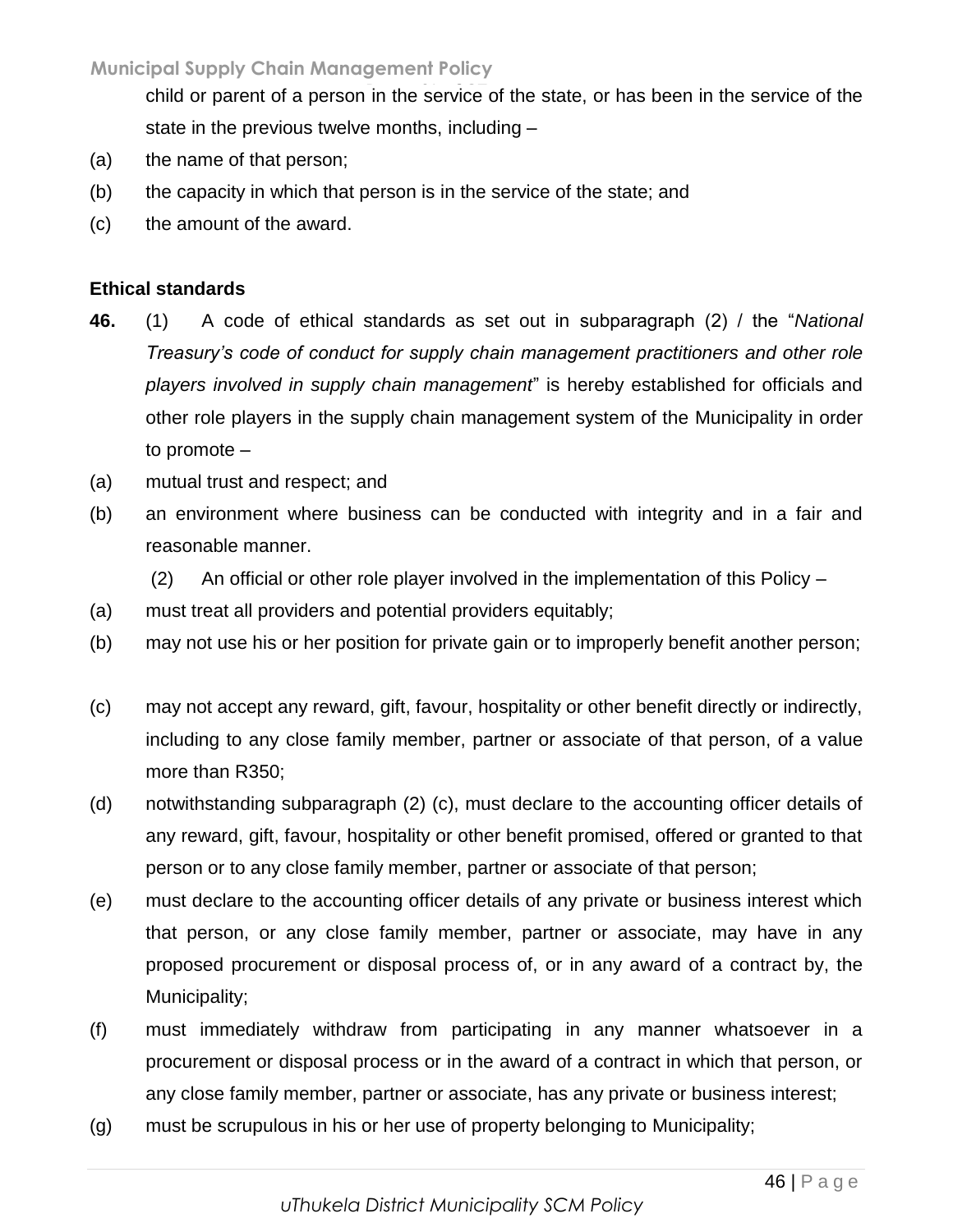- (h) must assist the accounting officer in combating fraud, corruption, favouritism and unfair **Page 47 of 37** and irregular practices in the supply chain management system; and
- (i) must report to the accounting officer any alleged irregular conduct in the supply chain management system which that person may become aware of, including –
	- (i) any alleged fraud, corruption, favouritism or unfair conduct;
	- (ii) any alleged contravention of paragraph 47(1) of this Policy; or
	- (iii) any alleged breach of this code of ethical standards.
	- (3) Declarations in terms of subparagraphs (2)(d) and (e) -
- (a) must be recorded in a register which the accounting officer must keep for this purpose;
- (b) by the accounting officer must be made to the Mayor of the Municipality who must ensure that such declarations are recorded in the register.
	- (4) The National Treasury's code of conduct must also be taken into account by supply chain management practitioners and other role players involved in supply chain management.
		- (5) A breach of the code of ethics must be dealt with as follows -
- (a) in the case of an employee, in terms of the disciplinary procedures of the Municipality envisaged in section 67(1)(h) of the Municipal Systems Act;

(b) in the case a role player who is not an employee, through other appropriate means in recognition of the severity of the breach.

(c) In all cases, financial misconduct must be dealt with in terms of chapter 15 of the Act.

# **Inducements, rewards, gifts and favours to [municipalities / municipal entities], officials and other role players**

- **47.** (1) No person who is a provider or prospective provider of goods or services, or a recipient or prospective recipient of goods disposed or to be disposed of may either directly or through a representative or intermediary promise, offer or grant –
- (a) any inducement or reward to the Municipality for or in connection with the award of a contract; or
- (b) any reward, gift, favour or hospitality to –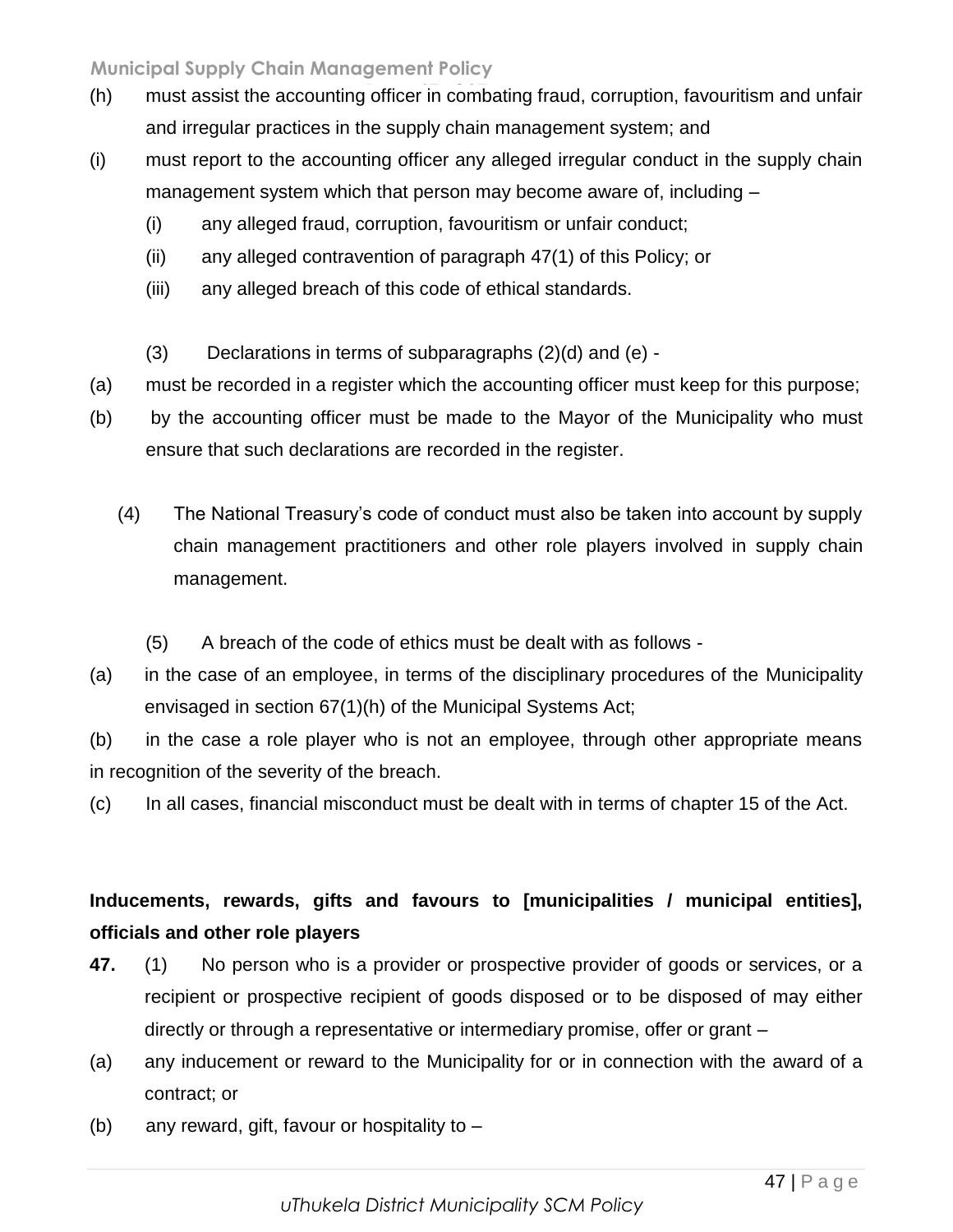- (i) any official; or **Page 48 of 37**
- (ii) any other role player involved in the implementation of this Policy.

(2) The accounting officer must promptly report any alleged contravention of subparagraph (1) to the National Treasury for considering whether the offending person, and any representative or intermediary through which such person is alleged to have acted, should be listed in the National Treasury's database of persons prohibited from doing business with the public sector.

(3) Subparagraph (1) does not apply to gifts less than R350 in value.

(4) The uThukela District Municipality shall maintain a register for gifts which officials may accept and which gifts and/ or value level may not be considered at all.

# **Sponsorships**

- **48.** The accounting officer must promptly disclose to the National Treasury and the relevant provincial treasury any sponsorship promised, offered or granted, whether directly or through a representative or intermediary, by any person who is –
	- (a) a provider or prospective provider of goods or services; or
	- (b) a recipient or prospective recipient of goods disposed or to be disposed.

# **Objections and complaints**

**49.** Persons aggrieved by decisions or actions taken in the implementation of this supply chain management system, may lodge within 14 days of the decision or action, a written objection or complaint against the decision or action.

# **Resolution of disputes, objections, complaints and queries**

- **50.** (1) The accounting officer must appoint an independent and impartial person, not directly involved in the supply chain management processes –
- (a) to assist in the resolution of disputes between the Municipality and other persons regarding -
	- (i) any decisions or actions taken in the implementation of the supply chain management system; or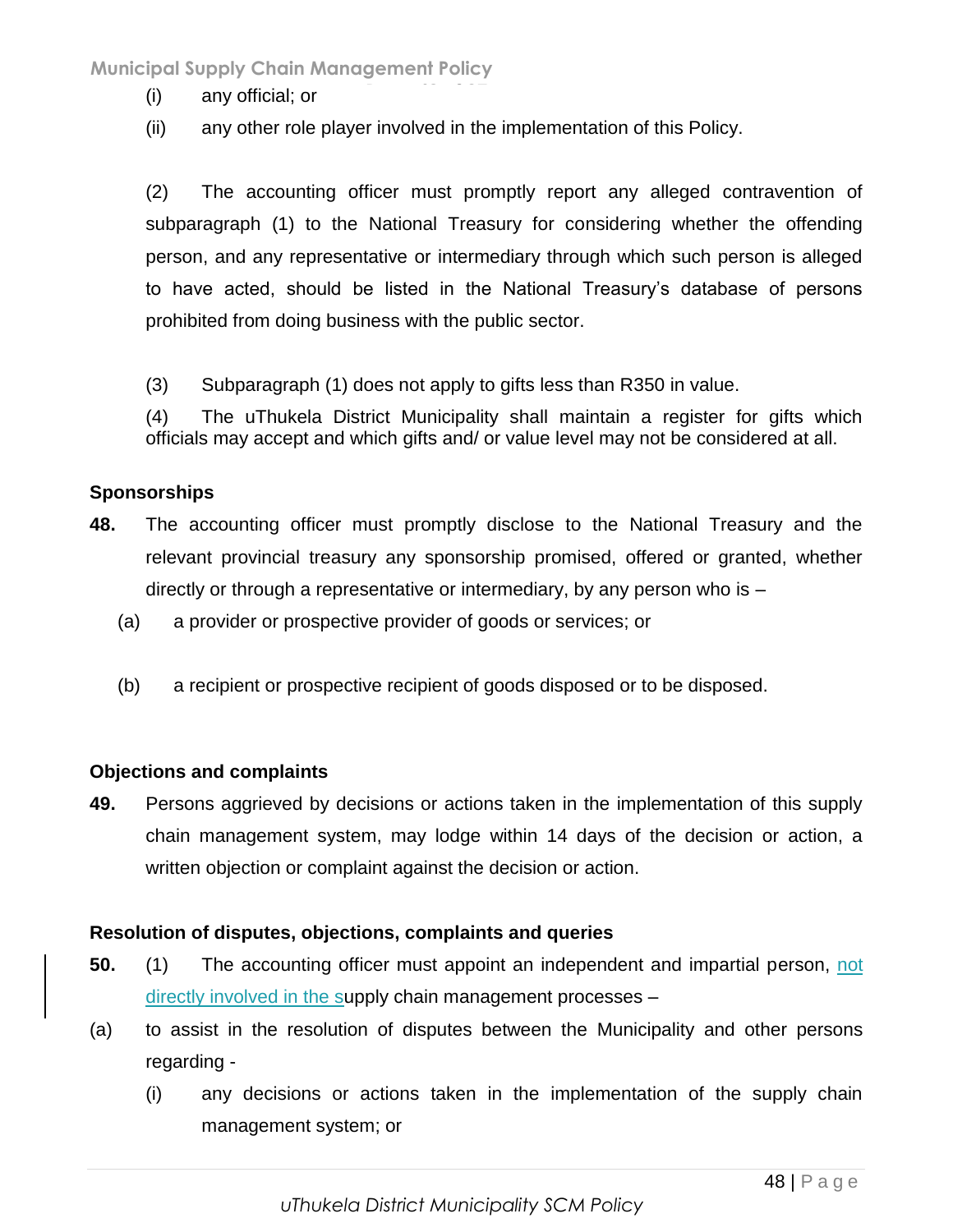- (ii) any matter arising from a contract awarded in the course of the supply chain management system; or
- (b) to deal with objections, complaints or queries regarding any such decisions or actions or any matters arising from such contract.

# **Municipal Bid Appeals Tribunal**

- (1) The council shall establish a Municipal Bid Appeals Tribunal for its area of jurisdiction to hear and determine an appeal against the award of a bid.
- (2) The accounting officer of the municipality, in consultation with the Provincial Treasury, shall appoint the Chairperson, Deputy Chairperson and Members of the Municipal Bid Appeals Tribunal.
- (3) The powers, duties and functions of the Municipal Bid Appeals Tribunal, and matters incidental thereto, are set out in the Rules which are appended to this Supply Chain Management Policy and marked Appendix A
- (4) The administrative and secretarial work involved in the performance of the duties and functions of the Municipal Bid Appeals Tribunal shall be performed by officers of the Provincial Treasury as set out in the Rules referred to in paragraph 3.
- (5) There shall be no further appeal against a decision of the Municipal Bid Appeals Tribunal.

# **The person appointed must -**

a) strive to resolve promptly all objections or complaints received; and

b) submit monthly reports to the accounting officer on all such objections and complaints received, attended to or resolved.

# **An objection or complaint may be referred to the KwaZulu-Natal Provincial Treasury if:**

a) the objection or complaint is not resolved within 60 days; or

b) no response is forthcoming within 60 days. If the Provincial Treasury does not or cannot resolve the matter, the objection or complaint may be referred to the National Treasury for resolution.

# **Contracts providing for compensation based on turnover**

**51.** If a service provider acts on behalf of a Municipality to provide any service or act as a collector of fees, service charges or taxes and the compensation payable to the service provider is fixed as an agreed percentage of turnover for the service or the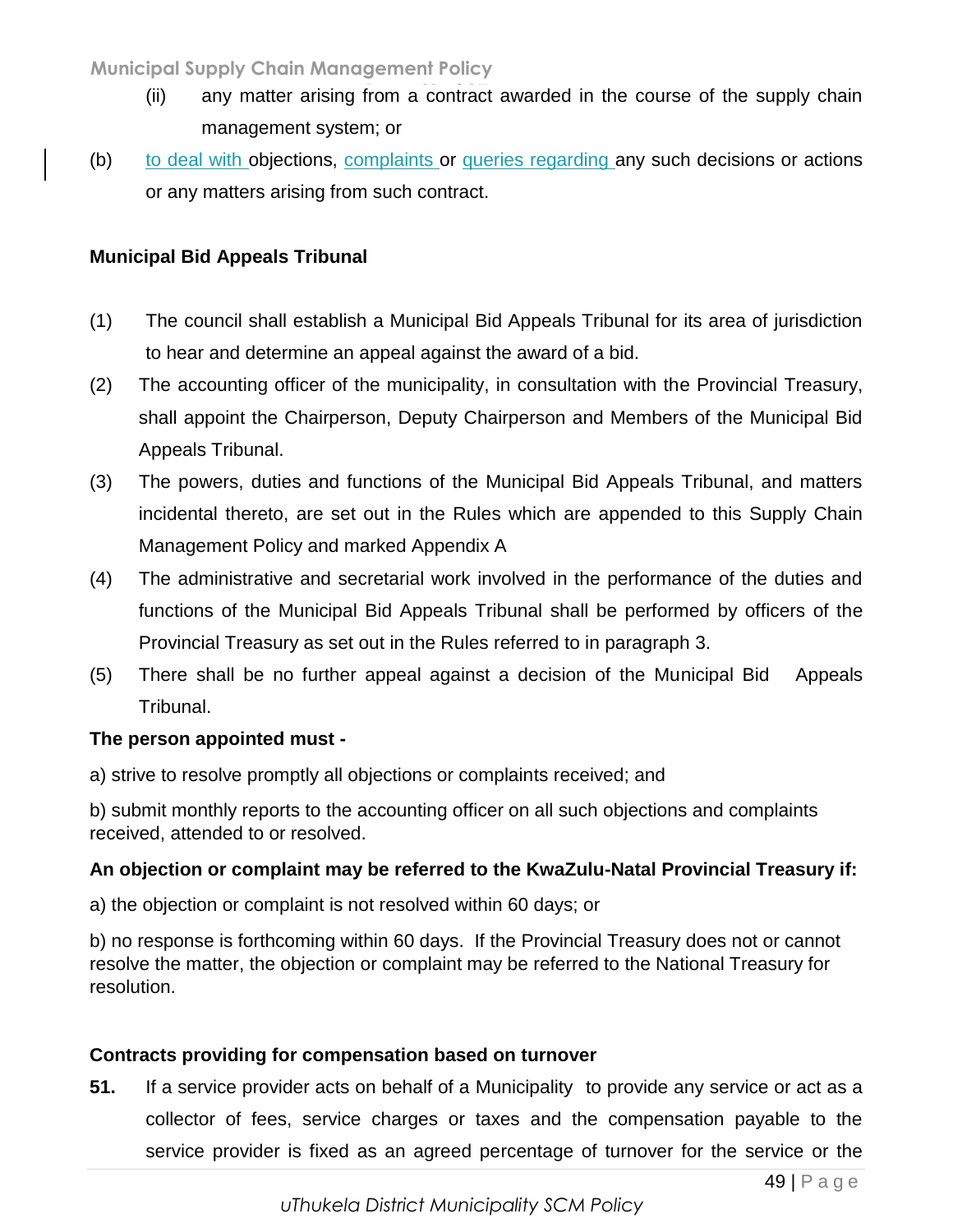amount collected, the contract between the service provider and the Municipality must stipulate –

- (a) a cap on the compensation payable to the service provider; and
- (c) that such compensation must be performance based.

# **52. Local production and content**

(1) The Department of Trade and Industry may, in consultation with the National Treasury-

(a) designate a sector, sub-sector or industry or product in accordance with national development and industrial policies for local production and content, where only locally produced services or goods or locally manufactured goods meet the stipulated minimum threshold for local production and content, taking into account economic and other relevant factors; and

(b) stipulate a minimum threshold for local production and content.

(2) An organ of state must, in the case of a designated sector, advertise the invitation to tender with a specific condition that only locally produced goods or locally manufactured goods, meeting the stipulated minimum threshold for local production and content, will be considered.

(3) The National Treasury must inform organs of state of any designation made in terms of regulation 8(1) through a circular.

(4)(a) If there is no designated sector, an organ of state may include, as a specific condition of the tender, that only locally produced services or goods or locally manufactured goods with a stipulated minimum threshold for local production and content, will be considered.

(b) The threshold referred to in paragraph (a) must be in accordance with the standards determined by the Department of Trade and Industry in consultation with the National Treasury.

(5) A tender that fails to meet the minimum stipulated threshold for local production and content is an unacceptable tender.

# **Unauthorised, irregular or fruitless and wasteful expenditure**

**52.** (1) If a deviation is found to be wasteful expenditure it will be recovered from the official who initiated the transaction. The accounting officer may determine a closure date for the submission of bids which is less than the 30 or 14 days requirement, but only if such shorter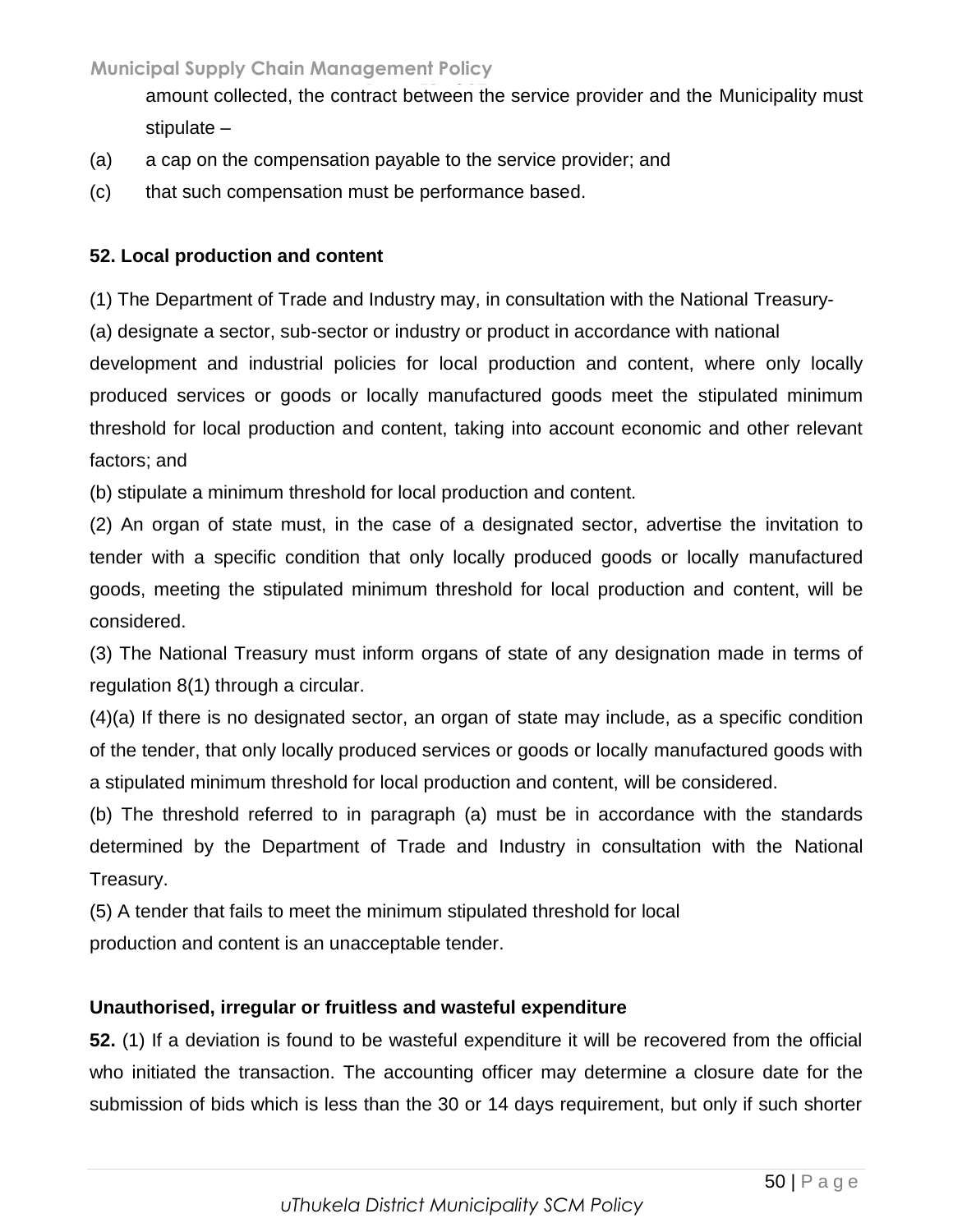period can be justified on the grounds of urgency or emergency or any exceptional case where it is impractical or impossible to follow the official procurement process.

# **53. Equitable Distribution of work and Awards**

1. In an attempt to allow for greater exposure of emerging contractors within the precincts of the UThukela District Municipality, as well as to facilitate fair competition and service provider rotation, in instances where the Municipality advertises for the submission of bids, or issues a request for quotations for the supply and delivery of goods, or rendering of any service the Municipality reserves the right to award the contract or award to the candidate with the second highest points (referred to hereinafter for purposes of this section as "The Second Bidder") in instances where:

a. The recommended bidder has already been awarded a contract of the same or similar nature which still subsists at the date of evaluation of the contract under consideration, and b. The following criterion exist in respect of the following classes of contracts:

1. For construction related goods, services and / or infrastructure projects, the prices of The Second Bidder is market related and the difference between the final price of The Second Bidder and Recommended Bidder is not greater than 20% from the lowest quoted price which would have been awarded..

2. For all other goods and/or services, the prices of The Second Bidder is market related and the difference between the final price of The Second Bidder and Recommended Bidder is not higher than 15% from the lowest quoted price which would have been awarded.

3. For the purposes of this clause, the overall price of the submissions must be considered and not the prices on individual items or services submitted by the bidders.

This policy has been considered and approved by the COUNCIL OF UTHUKELA DISTRICT MUNICIPALITY as follows:

Resolution No: A01/05/18 Approval Date: 18 May 2018